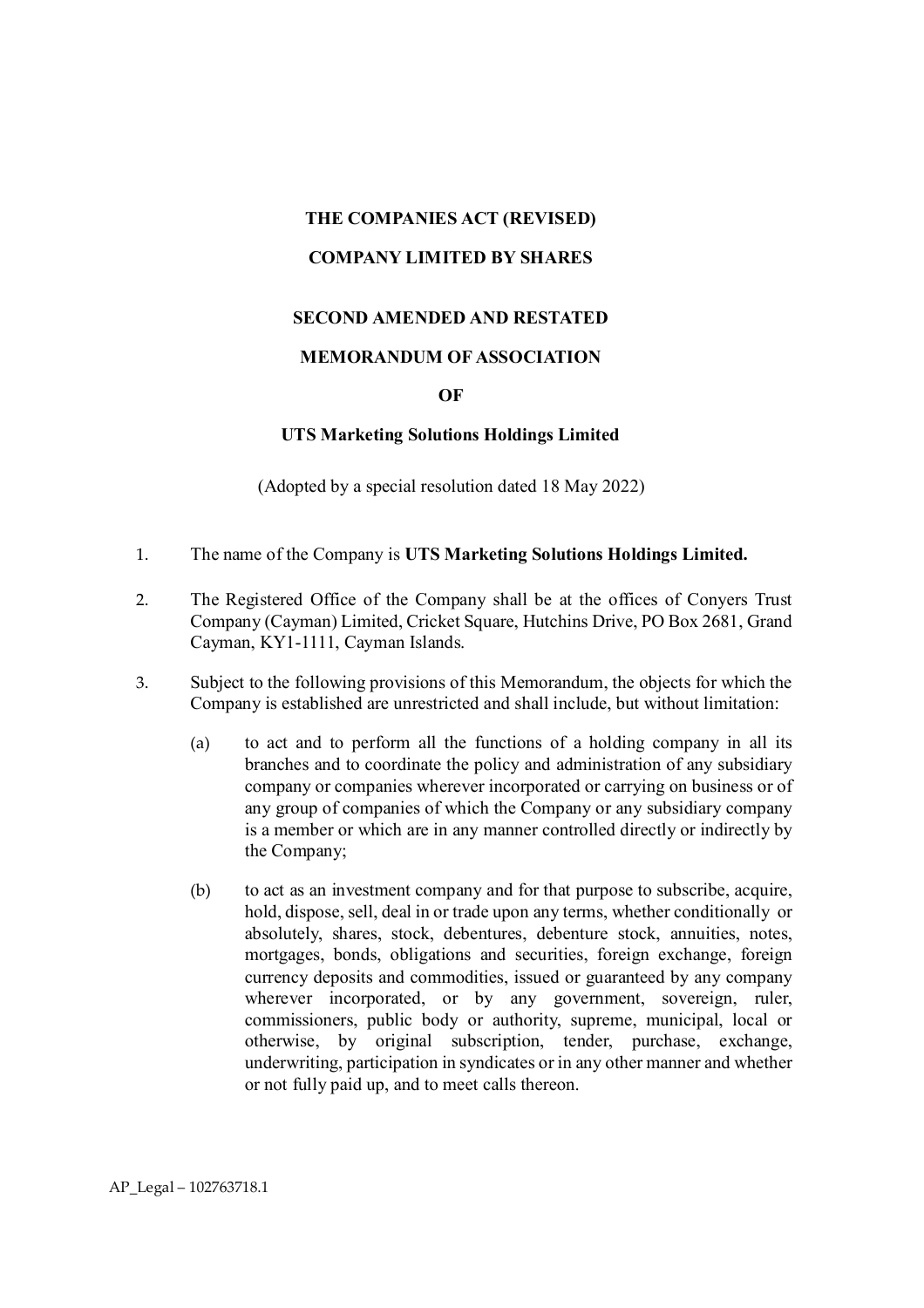- 4. Subject to the following provisions of this Memorandum, the Company shall have and be capable of exercising all the functions of a natural person of full capacity irrespective of any question of corporate benefit, as provided by Section 27(2) of the Companies Act (Revised).
- 5. Nothing in this Memorandum shall permit the Company to carry on a business for which a licence is required under the laws of the Cayman Islands unless duly licensed.
- 6. The Company shall not trade in the Cayman Islands with any person, firm or corporation except in furtherance of the business of the Company carried on outside the Cayman Islands; provided that nothing in this clause shall be construed as to prevent the Company effecting and concluding contracts in the Cayman Islands, and exercising in the Cayman Islands all of its powers necessary for the carrying on of its business outside the Cayman Islands.
- 7. The liability of each member is limited to the amount from time to time unpaid on such member's shares.
- 8. The share capital of the Company is HK\$100,000,000 divided into 10,000,000,000 ordinary shares of a nominal or par value of HK\$0.01 each, with the power for the Company, insofar as is permitted by law, to redeem or purchase any of its shares and to increase or reduce the said share capital subject to the provisions of the Companies Act (Revised) and the Articles of Association of the Company and to issue any part of its capital, whether original, redeemed or increased, with or without any preference, priority or special privilege or subject to any postponement of rights or to any conditions or restrictions; and so that, unless the conditions of issue shall otherwise expressly declare, every issue of shares, whether declared to be preference or otherwise, shall be subject to the power hereinbefore contained.
- 9. The Company may exercise the power contained in the Companies Act to deregister in the Cayman Islands and be registered by way of continuation in another jurisdiction.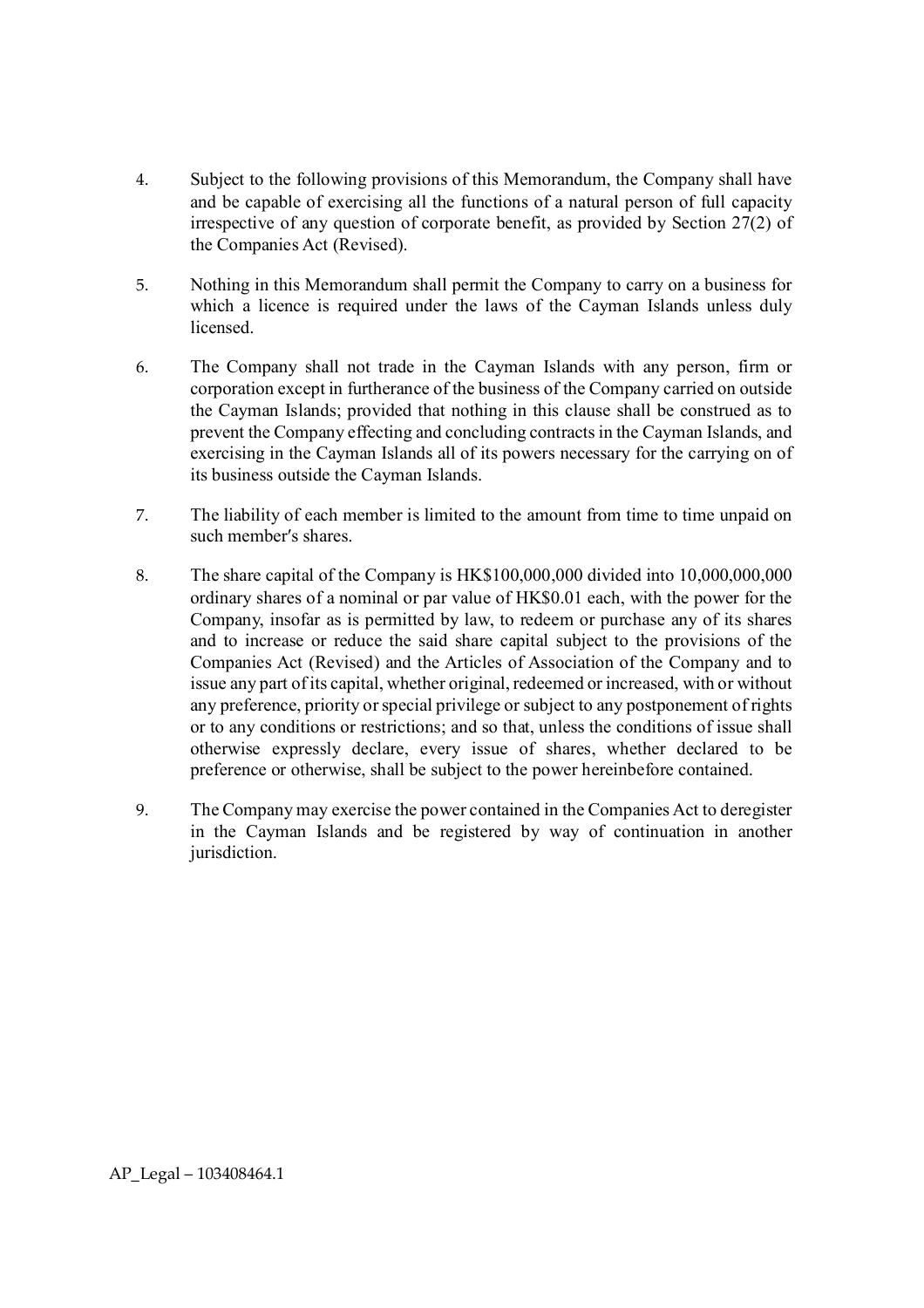# **THE COMPANIES ACT (REVISED) COMPANY LIMITED BY SHARES**

# **SECOND AMENDED AND RESTATED ARTICLES OF ASSOCIATION**

OF

# **UTS Marketing Solutions Holdings Limited**

(*As adopted by Special Resolution passed on 18 May 2022*)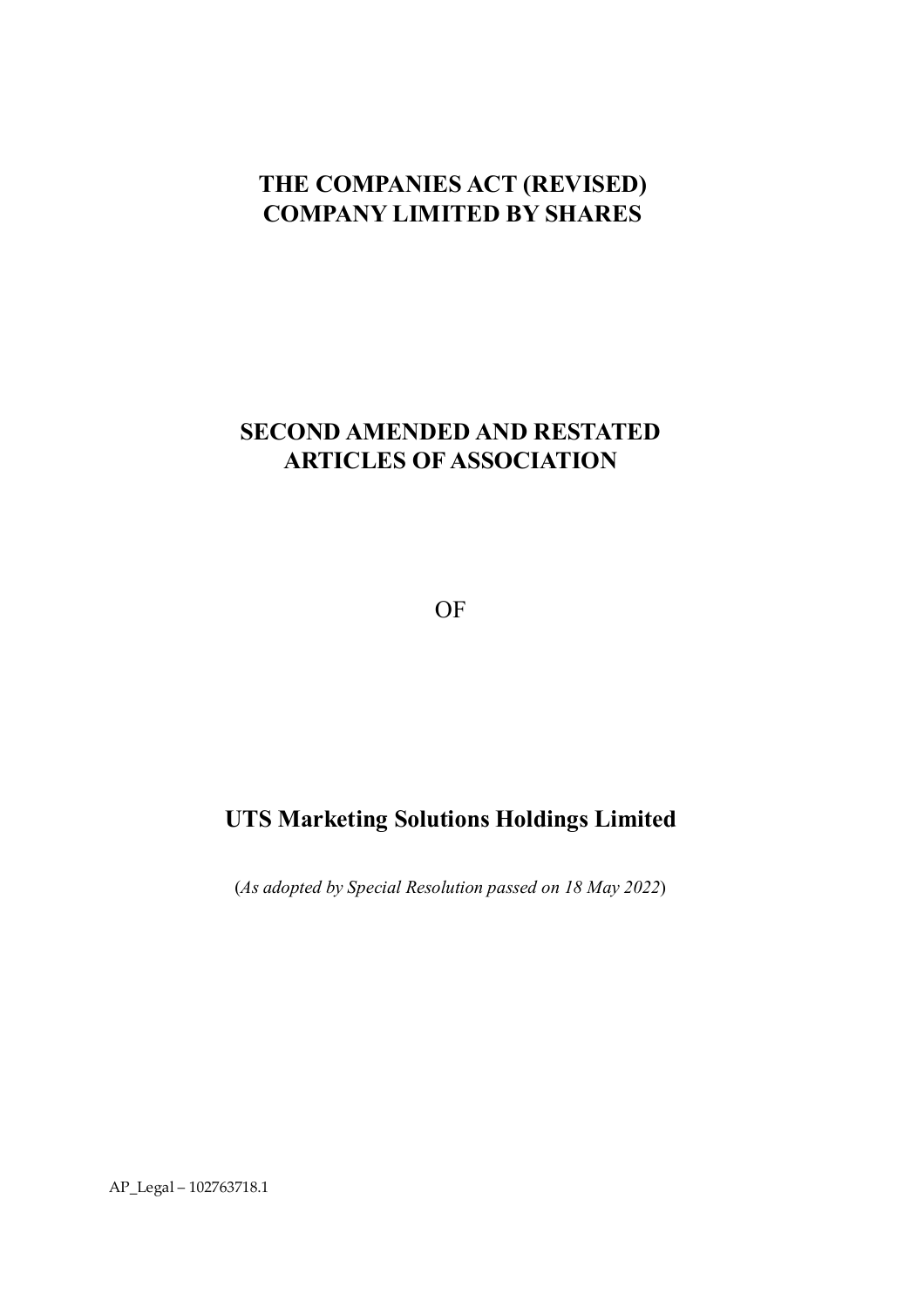# INDEX

| <b>SUBJECT</b>                         | <u> Article No.</u> |
|----------------------------------------|---------------------|
| Table A                                | 1                   |
| Interpretation                         | $\overline{2}$      |
| Share Capital                          | 3                   |
| Alteration Of Capital                  | $4 - 7$             |
| <b>Share Rights</b>                    | $8-9$               |
| Variation Of Rights                    | $10 - 11$           |
| <b>Shares</b>                          | $12 - 15$           |
| <b>Shares Certificates</b>             | $16 - 21$           |
| Lien                                   | 22-24               |
| Calls On Shares                        | 25-33               |
| Forfeiture Of Shares                   | 34-42               |
| <b>Register Of Members</b>             | 43-44               |
| <b>Record Dates</b>                    | 45                  |
| <b>Transfer Of Shares</b>              | $46 - 51$           |
| <b>Transmission Of Shares</b>          | 52-54               |
| Untraceable Members                    | 55                  |
| <b>General Meetings</b>                | 56-58               |
| Notice Of General Meetings             | 59-60               |
| Proceedings At General Meetings        | 61-65               |
| Voting                                 | 66-74               |
| Proxies                                | 75-80               |
| Corporations Acting By Representatives | 81                  |
| <b>Written Resolutions Of Members</b>  | 82                  |
| <b>Board Of Directors</b>              | 83                  |
| <b>Retirement Of Directors</b>         | 84-85               |
| Disqualification Of Directors          | 86                  |
| <b>Executive Directors</b>             | 87-88               |
| <b>Alternate Directors</b>             | 89-92               |
| Directors' Fees And Expenses           | 93-96               |
| Directors' Interests                   | 97-100              |
| General Powers Of The Directors        | 101-106             |
| <b>Borrowing Powers</b>                | 107-110             |
| Proceedings Of The Directors           | 111-120             |
| Managers                               | 121-123             |
| Officers                               | 124-127             |
| Register Of Directors and Officers     | 128                 |
| Minutes                                | 129                 |
| Seal                                   | 130                 |
|                                        |                     |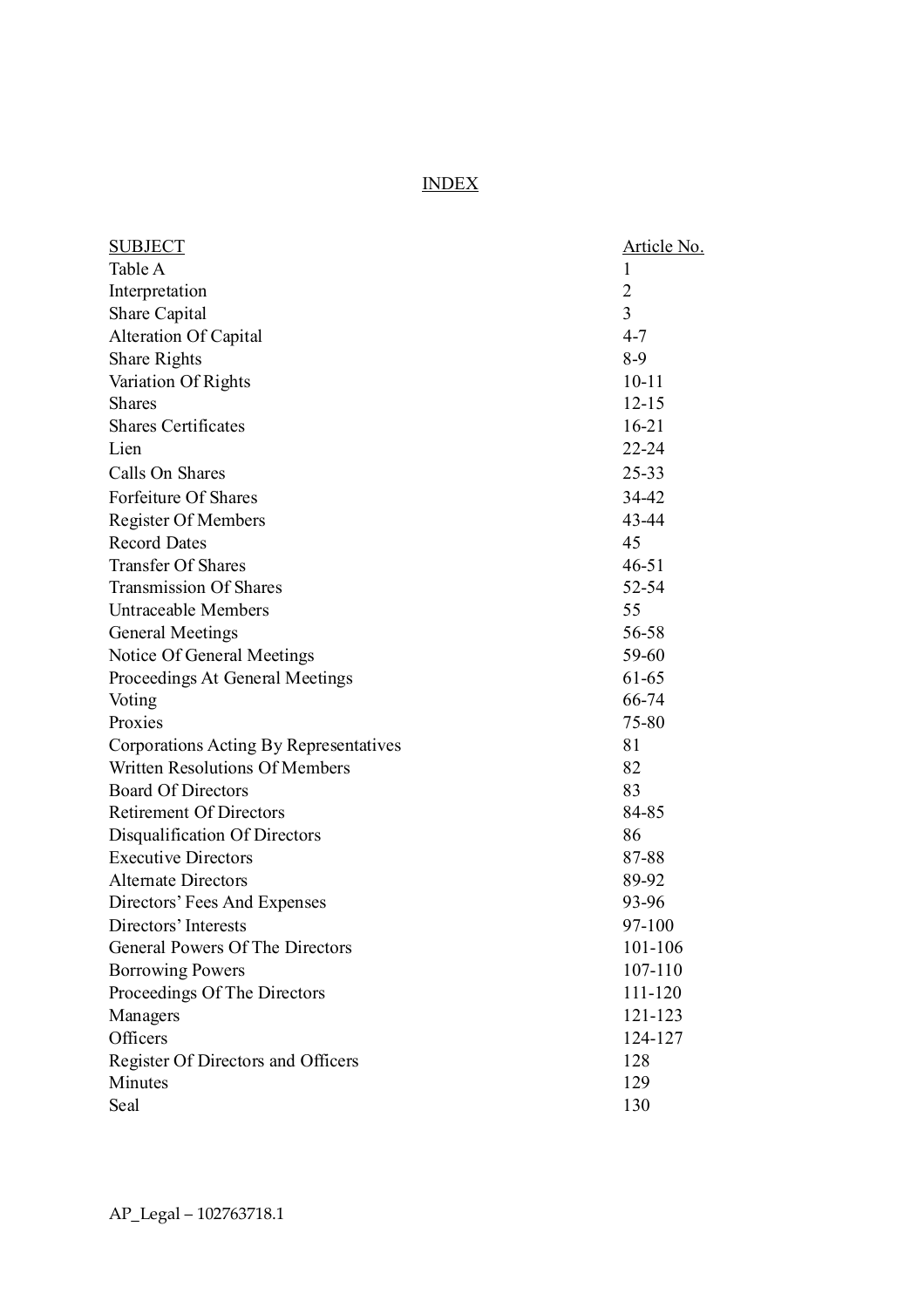| 131     |
|---------|
| 132     |
| 133-142 |
| 143     |
| 144-145 |
| 146     |
| 147-151 |
| 152-157 |
| 158-160 |
| 161     |
| 162-163 |
| 164     |
| 165     |
| 166     |
|         |
| 167     |
|         |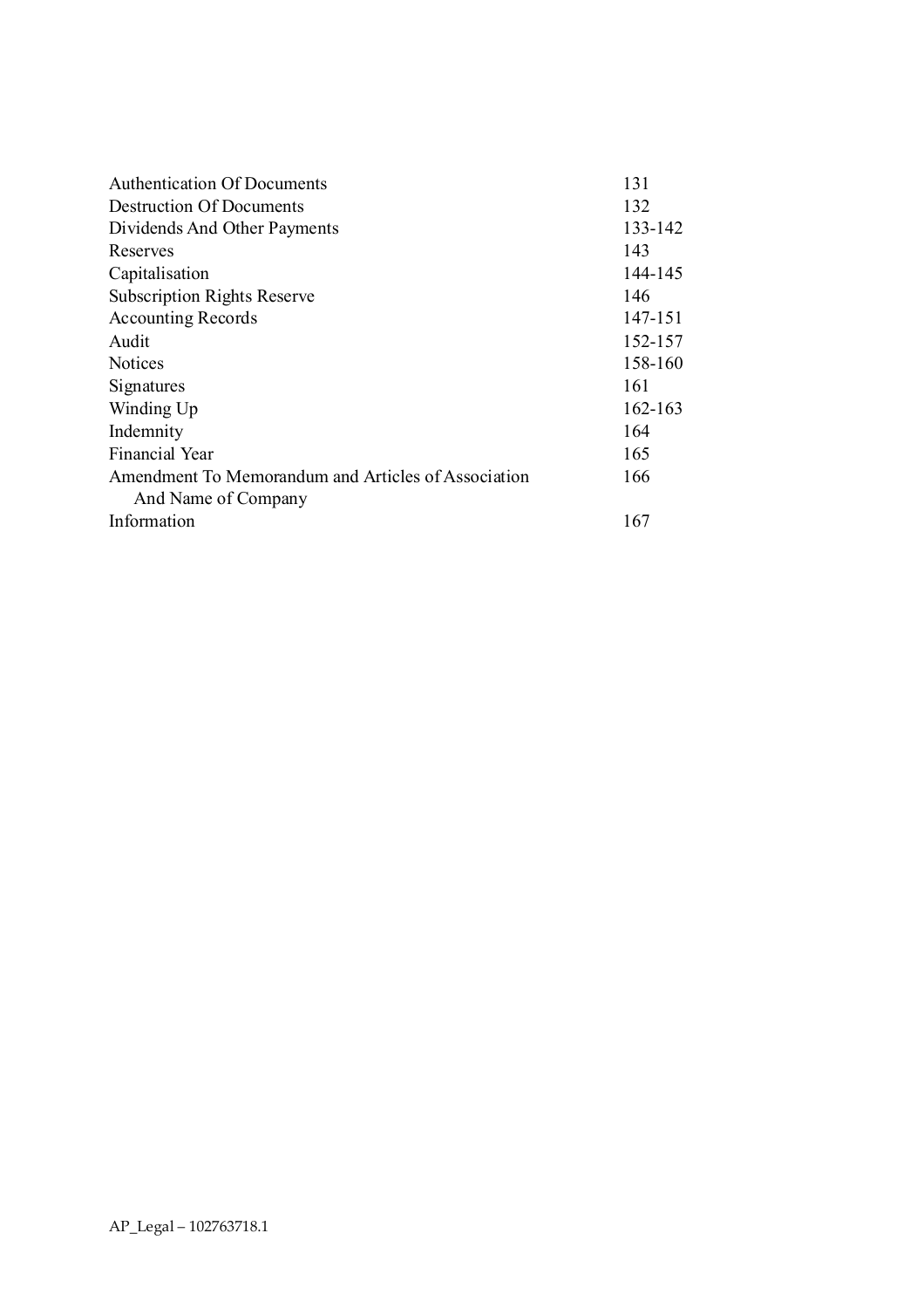# **THE COMPANIES ACT (REVISED) COMPANY LIMITED BY SHARES**

#### **SECOND AMENDED AND RESTATED ARTICLES OF ASSOCIATION**

#### **OF**

#### **UTS Marketing Solutions Holdings Limited**

(as adopted by special resolution passed on 18 May 2022)

#### TABLE A

1. The regulations in Table A in the Schedule to the Companies Act (Revised) do not apply to the Company.

#### INTERPRETATION

2.

- (1) In these Articles, unless the context otherwise requires, the words standing in the first column of the following table shall bear the meaning set opposite them respectively in the second column.
	- WORD MEANING
	- "Act" the Companies Act, Cap. 22 (Act 3 of 1961, as consolidated and revised) of the Cayman Islands.
	- "announcement" an official publication of a Notice or document of the Company, including a publication, subject to and to such extent permitted by the Listing Rules, by electronic communication or by advertisement published in the newspapers or in such manner or means ascribed and permitted by the Listing Rules and applicable laws.
	- "Articles" these Articles in their present form or as supplemented or amended or substituted from time to time.
	- "Auditor" the auditor of the Company for the time being and may include any individual or partnership.
	- "Board" or "Directors" the board of directors of the Company or the directors present at a meeting of directors of the Company at which a quorum is present.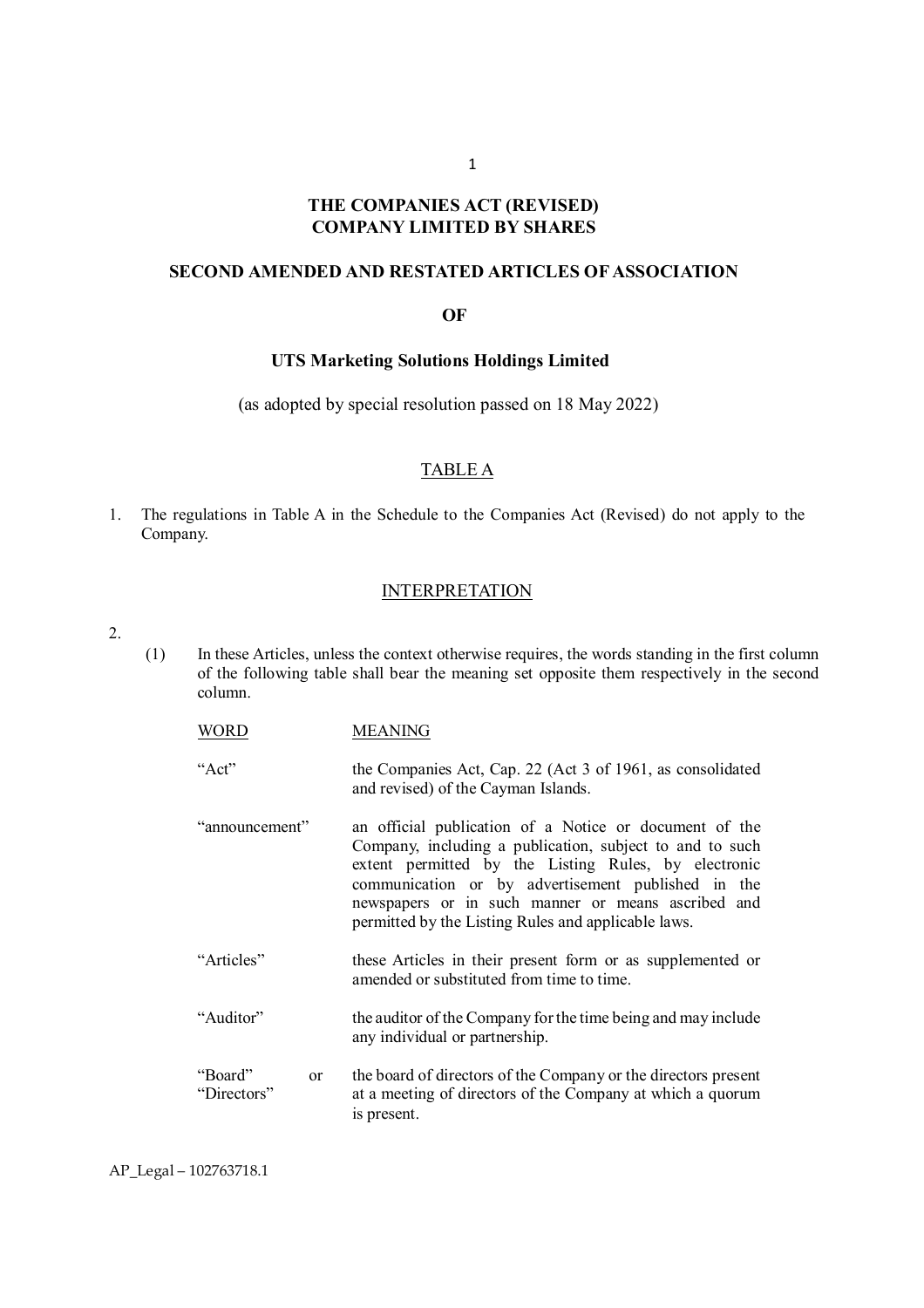| "capital"                                   | the share capital of the Company from time to time.                                                                                                                                                                                                                                                                                                                                                                                                           |
|---------------------------------------------|---------------------------------------------------------------------------------------------------------------------------------------------------------------------------------------------------------------------------------------------------------------------------------------------------------------------------------------------------------------------------------------------------------------------------------------------------------------|
| "clear days"                                | in relation to the period of a notice that period excluding the<br>day when the notice is given or deemed to be given and the<br>day for which it is given or on which it is to take effect.                                                                                                                                                                                                                                                                  |
| "clearing house"                            | a clearing house recognised by the laws of the jurisdiction in<br>which the shares of the Company are listed or quoted on a<br>stock exchange in such jurisdiction, including in the case of<br>the Company, the HKSCC.                                                                                                                                                                                                                                       |
| "close associate"                           | LR13.44<br>in relation to any Director, shall have the same meaning as<br>defined in the rules of the Designated Stock Exchange<br>("Listing Rules") as modified from time to time, except that<br>for purposes of Article 100 where the transaction or<br>arrangement to be approved by the Board is a connected<br>transaction referred to in the Listing Rules, it shall have the<br>same meaning as that ascribed to "associate" in the Listing<br>Rules. |
| "Company"                                   | UTS Marketing Solutions Holdings Limited.                                                                                                                                                                                                                                                                                                                                                                                                                     |
| "competent<br>regulatory<br>authority"      | a competent regulatory authority in the territory where the<br>shares of the Company are listed or quoted on a stock<br>exchange in such territory.                                                                                                                                                                                                                                                                                                           |
| "debenture"<br>and<br>"debenture<br>holder" | include<br>debenture<br>stock and<br>debenture<br>stockholder<br>respectively.                                                                                                                                                                                                                                                                                                                                                                                |
| "Designated Stock<br>Exchange"              | the Company are listed or quoted and where such stock<br>exchange deems such listing or quotation to be the primary<br>listing or quotation of the shares of the Company.                                                                                                                                                                                                                                                                                     |
| "electronic<br>communication"               | a communication sent, transmitted, conveyed and received by<br>wire, by radio, by optical means or by other electron magnetic<br>means in any form through any medium.                                                                                                                                                                                                                                                                                        |
| "electronic<br>meeting"                     | a general meeting held and conducted wholly and exclusively<br>by virtual attendance and participation by Members and/or<br>proxies by means of electronic facilities.                                                                                                                                                                                                                                                                                        |
| "head office                                | such office of the Company as the Directors may from time to<br>time determine to be the principal office of the Company.                                                                                                                                                                                                                                                                                                                                     |
| "hybrid meeting"                            | a general meeting convened for the (i) physical attendance by<br>Members and/or proxies at the Principal Meeting Place and<br>where applicable, one or more Meeting Locations and (ii)<br>virtual attendance and participation by Members and/or<br>proxies by means of electronic facilities.                                                                                                                                                                |

 $- 2 -$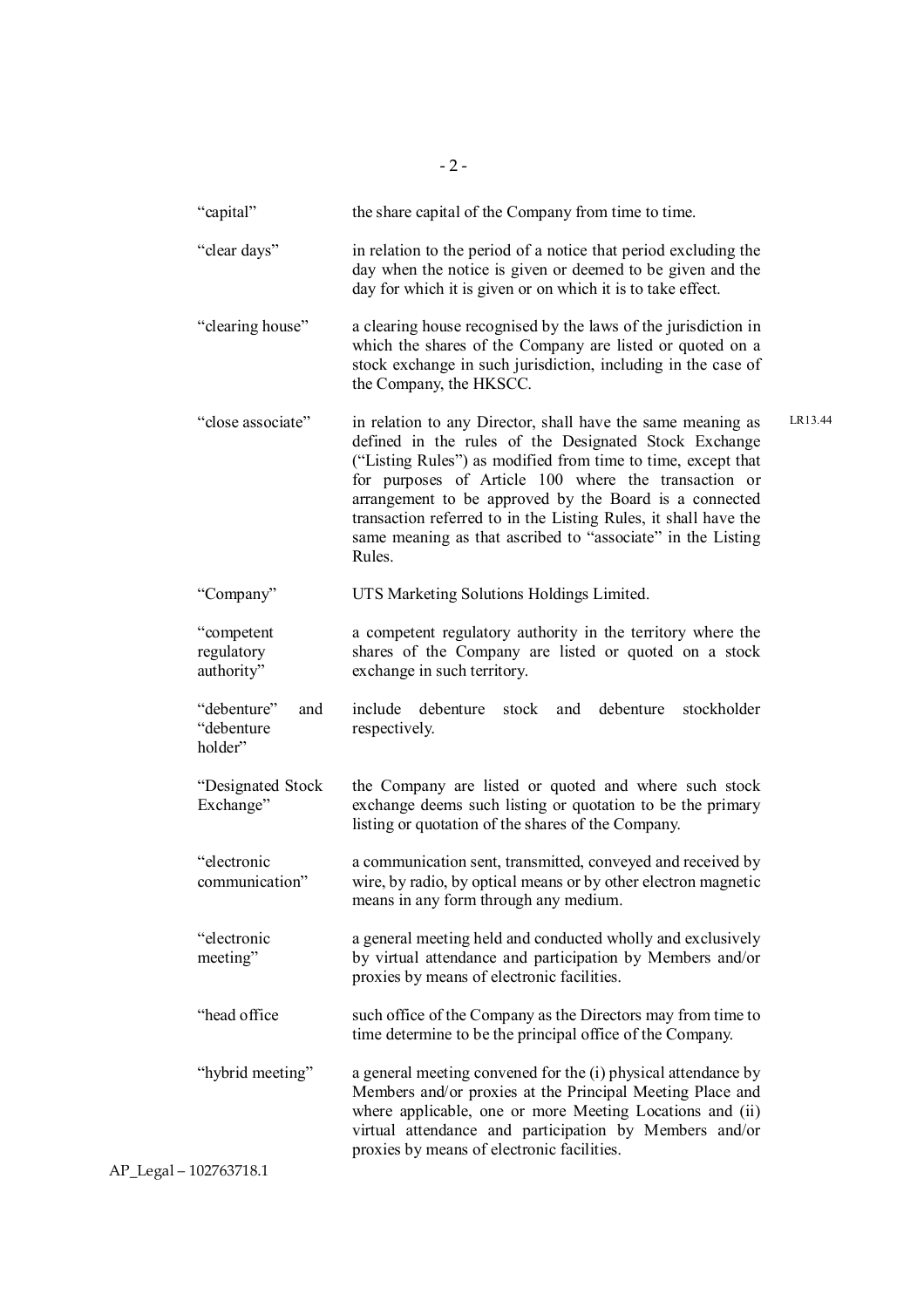| "Listing Rules"              | rules of the Designated Stock Exchange.                                                                                                                                                                                                                                                                                                                                                                        |
|------------------------------|----------------------------------------------------------------------------------------------------------------------------------------------------------------------------------------------------------------------------------------------------------------------------------------------------------------------------------------------------------------------------------------------------------------|
| "Meeting<br>Location"        | has the meaning given to it in Article 64A.                                                                                                                                                                                                                                                                                                                                                                    |
| "Member"                     | a duly registered holder from time to time of the shares in the<br>capital of the Company.                                                                                                                                                                                                                                                                                                                     |
| "month"                      | a calendar month.                                                                                                                                                                                                                                                                                                                                                                                              |
| "Notice                      | written notice unless otherwise specifically stated and as<br>further defined in these Articles.                                                                                                                                                                                                                                                                                                               |
| "Office"                     | the registered office of the Company for the time being.                                                                                                                                                                                                                                                                                                                                                       |
| "ordinary<br>resolution"     | a resolution shall be an ordinary resolution when it has been<br>passed by a simple majority of votes cast by such Members<br>as, being entitled so to do, vote in person or, in the case of any<br>Member being a corporation, by its duly authorised<br>representative or, where proxies are allowed, by proxy at a<br>general meeting of which Notice has been duly given in<br>accordance with Article 59. |
| "paid up"                    | paid up or credited as paid up.                                                                                                                                                                                                                                                                                                                                                                                |
| "physical<br>meeting"        | a general meeting held and conducted by physical attendance<br>and participation by Members and/or proxies at the Principal<br>Meeting Place and/or where applicable, one or more Meeting<br>Locations.                                                                                                                                                                                                        |
| "Principal<br>Meeting Place" | shall have the meaning given to it in Article $59(2)$ .                                                                                                                                                                                                                                                                                                                                                        |
| "Register"                   | the principal register and where applicable, any branch<br>register of Members to be maintained at such place within or<br>outside the Cayman Islands as the Board shall determine from<br>time to time.                                                                                                                                                                                                       |
| "Registration<br>Office"     | in respect of any class of share capital such place as the Board<br>may from time to time determine to keep a branch register of<br>Members in respect of that class of share capital and where<br>(except in cases where the Board otherwise directs) the<br>transfers or other documents of title for such class of share<br>capital are to be lodged for registration and are to be<br>registered.          |
| "Seal"                       | common seal or any one or more duplicate seals of the<br>Company (including a securities seal) for use in the Cayman<br>Islands or in any place outside the Cayman Islands.                                                                                                                                                                                                                                    |

3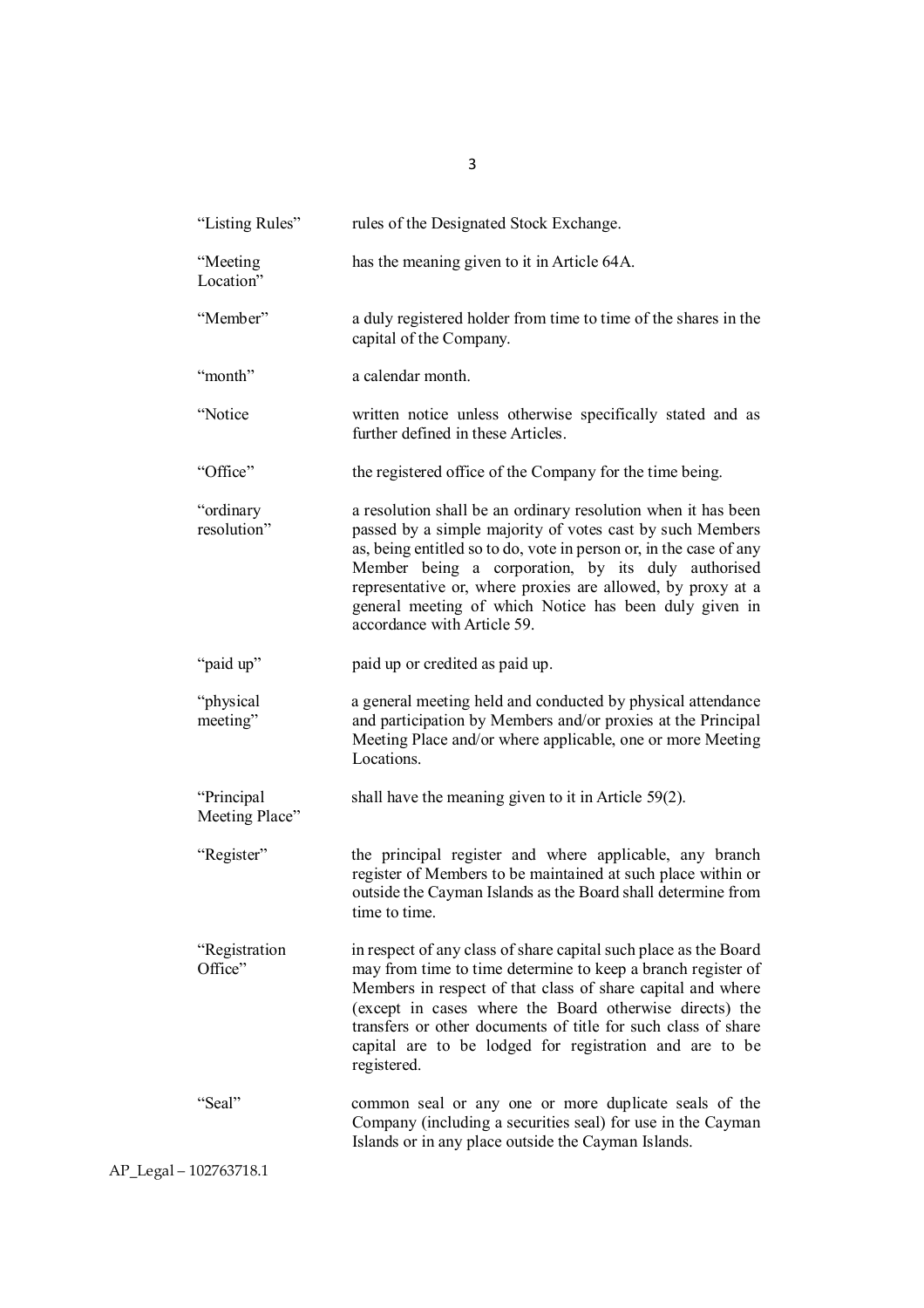| "Secretary"                  | any person, firm or corporation appointed by the Board to<br>perform any of the duties of secretary of the Company and<br>includes any assistant, deputy, temporary or acting secretary.                                                                                                                                                                                                                                                            |
|------------------------------|-----------------------------------------------------------------------------------------------------------------------------------------------------------------------------------------------------------------------------------------------------------------------------------------------------------------------------------------------------------------------------------------------------------------------------------------------------|
| "special<br>resolution"      | a resolution shall be a special resolution when it has been<br>passed by a majority of not less than three-fourths of votes<br>cast by such Members as, being entitled so to do, vote in<br>person or, in the case of such Members as are corporations, by<br>their respective duly authorised representative or, where<br>proxies are allowed, by proxy at a general meeting of which<br>Notice has been duly given in accordance with Article 59. |
|                              | a special resolution shall be effective for any purpose for<br>which an ordinary resolution is expressed to be required under<br>any provision of these Articles or the Statutes.                                                                                                                                                                                                                                                                   |
| "Statutes"                   | the Act and every other law of the Legislature of the Cayman<br>Islands for the time being in force applying to or affecting the<br>Company, its memorandum of association and/or these<br>Articles.                                                                                                                                                                                                                                                |
| "substantial<br>shareholder" | a person who is entitled to exercise, or to control the exercise<br>of, 10% or more (or such other percentage as may be<br>prescribed by the rules of the Designated Stock Exchange<br>from time to time) of the voting power at any general meeting<br>of the Company.                                                                                                                                                                             |
| "year"                       | a calendar year.                                                                                                                                                                                                                                                                                                                                                                                                                                    |

- (2) In these Articles, unless there be something within the subject or context inconsistent with such construction:
	- (a) words importing the singular include the plural and vice versa;
	- (b) words importing a gender include both gender and the neuter;
	- (c) words importing persons include companies, associations and bodies of persons whether corporate or not;
	- (d) the words:
		- (i) "may" shall be construed as permissive;
		- (ii) "shall" or "will" shall be construed as imperative;
	- (e) expressions referring to writing shall, unless the contrary intention appears, be construed as including printing, lithography, photography and other modes of representing words or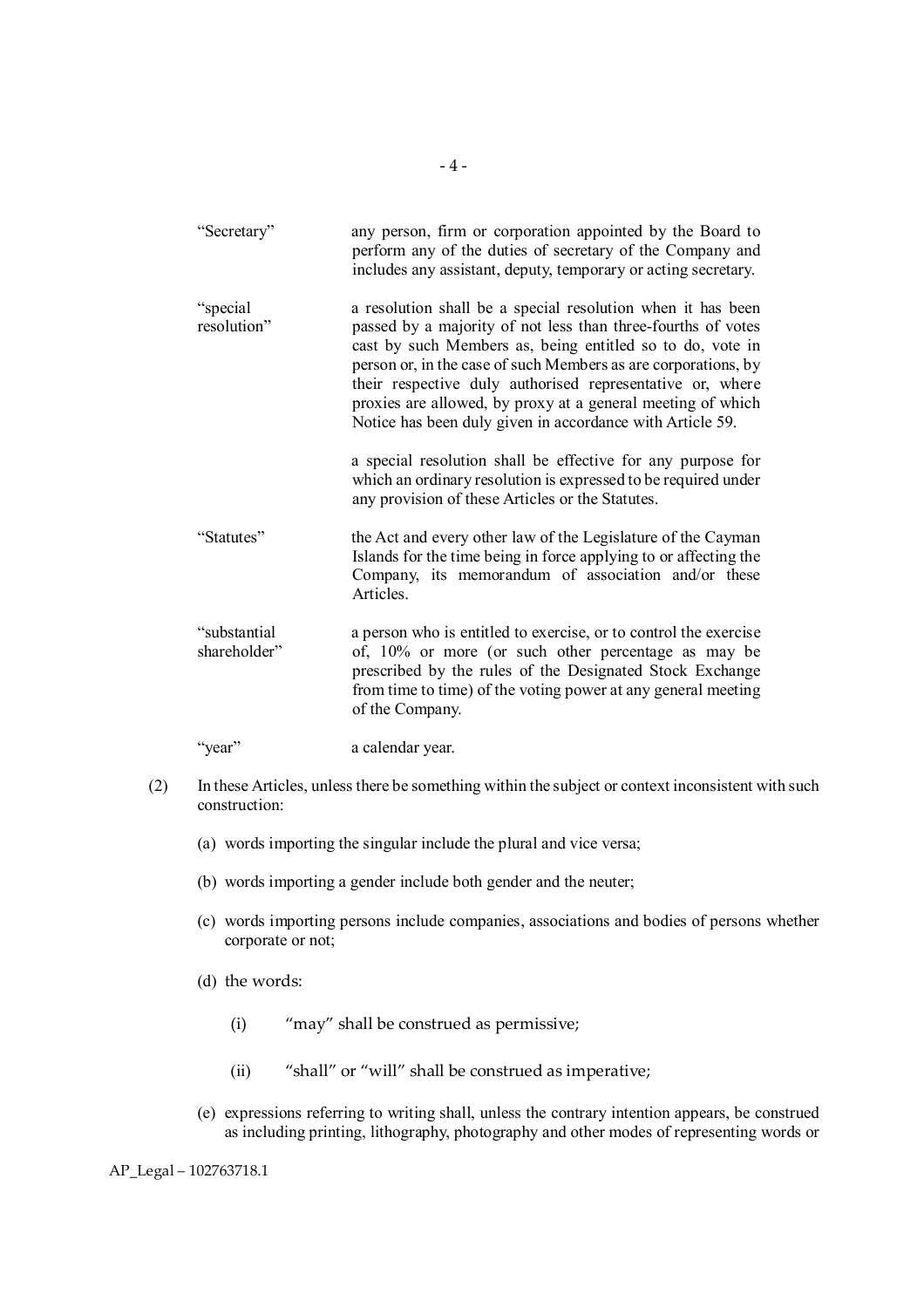figures in a visible form, and including where the representation takes the form of electronic display, provided that both the mode of service of the relevant document or notice and the Member's election comply with all applicable Statutes, rules and regulations;

- (f) references to any law, ordinance, statute or statutory provision shall be interpreted as relating to any statutory modification or reenactment thereof for the time being in force;
- (g) save as aforesaid words and expressions defined in the Statutes shall bear the same meanings in these Articles if not inconsistent with the subject in the context;
- (h) references to a document being executed include references to it being executed under hand or under seal or by electronic signature or by any other method and references to a notice or document include a notice or document recorded or stored in any digital, electronic, electrical, magnetic or other retrievable form or medium and information in visible form whether having physical substance or not;
- (i) Section 8 and Section 19 of the Electronic Transactions Act (2003) of the Cayman Islands, as amended from time to time, shall not apply to these Articles to the extent it imposes obligations or requirements in addition to those set out in these Articles.
- (j) a reference to a meeting: (a) shall mean a meeting convened and held in any manner permitted by these Articles and any Member or Director attending and participating at a meeting by means of electronic facilities shall be deemed to be present at that meeting for all purposes of the Statutes and these Articles, and attend, participate, attending, participating, attendance and participation shall be construed accordingly;
- (k) references to a person's participation in the business of a general meeting include without limitation and as relevant the right (including, in the case of a corporation, through a duly authorised representative) to speak or communicate, vote, be represented by a proxy and have access in hard copy or electronic form to all documents which are required by the Statutes or these Articles to be made available at the meeting, and participate and participating in the business of a general meeting shall be construed accordingly;
- (l) references to electronic facilities include, without limitation, website addresses, webinars, webcast, video or any form of conference call systems (telephone, video, web or otherwise); and
- (m) where a Member is a corporation, any reference in these Articles to a Member shall, where the context requires, refer to a duly authorised representative of such Member.

#### SHARE CAPITAL

3. (1) The share capital of the Company at the date on which these Articles come into effect shall be divided into shares of a par value of Hong Kong dollars 0.01 each.

(2) Subject to the Act, the Company's Memorandum and Articles of Association and, where applicable, the Listing Rules and/or the rules of any competent regulatory authority, the Company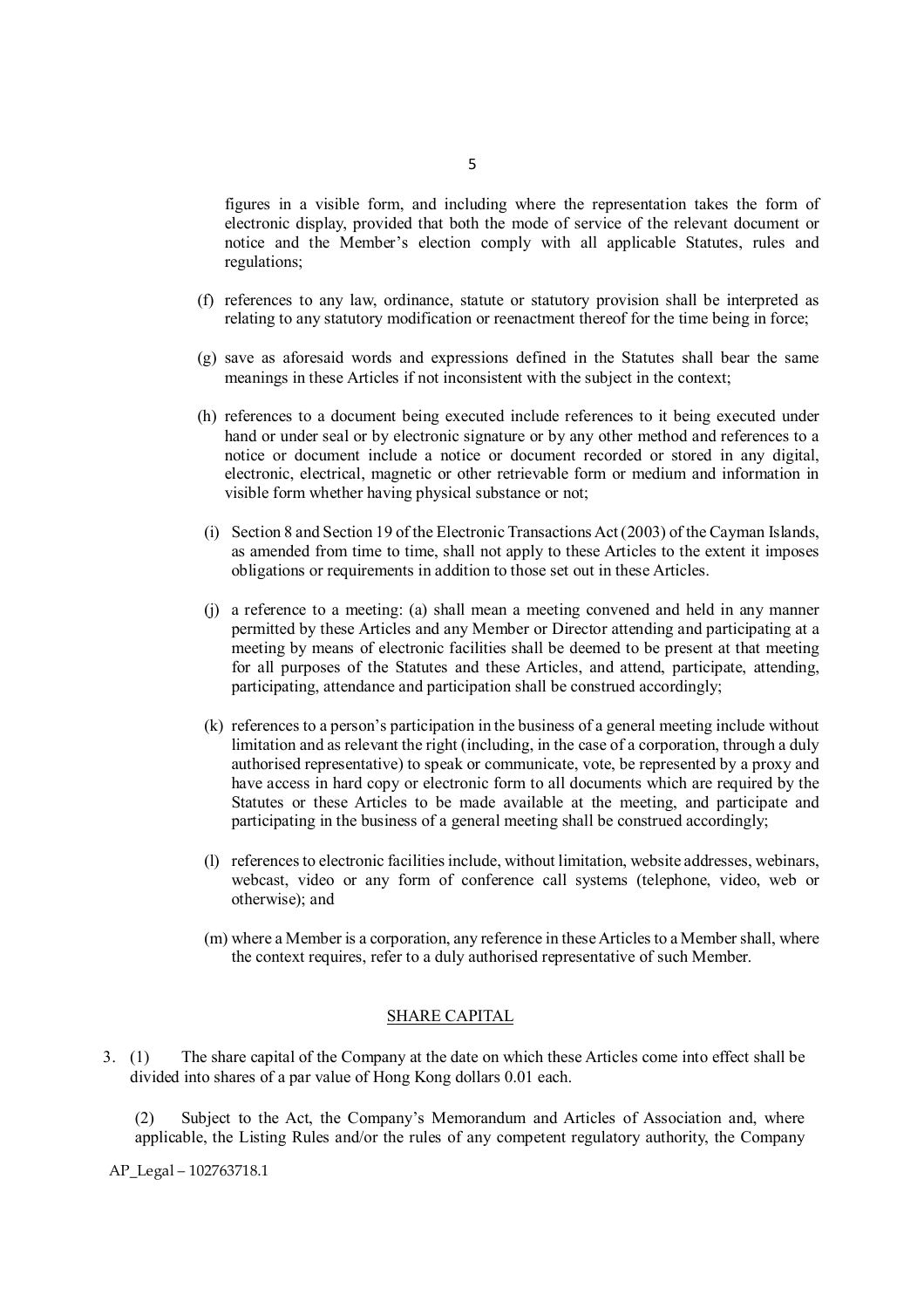shall have the power to purchase or otherwise acquire its own shares and such power shall be exercisable by the Board in such manner, upon such terms and subject to such conditions as it in its absolute discretion thinks fit and any determination by the Board of the manner of purchase shall be deemed authorised by these Articles for purposes of the Act. The Company is hereby authorised to make payments in respect of the purchase of its shares out of capital or out of any other account or fund which can be authorised for this purpose in accordance with the Act.

(3) Subject to compliance with the Listing Rules and any other competent regulatory authority, the Company may give financial assistance for the purpose of or in connection with a purchase made or to be made by any person of any shares in the Company.

- (4) The Board may accept the surrender for no consideration of any fully paid share.
- (5) No share shall be issued to bearer.

#### ALTERATION OF CAPITAL

- 4. The Company may from time to time by Ordinary Resolution in accordance with the Act alter the conditions of its Memorandum of Association to:
	- (a) increase its capital by such sum, to be divided into shares of such amounts, as the resolution shall prescribe;
	- (b) consolidate and divide all or any of its capital into shares of larger amount than its existing shares;
	- (c) divide its shares into several classes and without prejudice to any special rights previously conferred on the holders of existing shares attach thereto) respectively any preferential, deferred, qualified or special rights, privileges, conditions or such restrictions which in the absence of any such determination by the Company in general meeting, as the Directors may determine provided always that where the Company issues shares which do not carry voting rights, the words "non-voting" shall appear in the designation of such shares and where the equity capital includes shares with different voting rights, the designation of each class of shares, other than those with the most favourable voting rights, must include the words "restricted voting" or "limited voting";
	- (d) sub-divide its shares, or any of them, into shares of smaller amount than is fixed by the Company's Memorandum of Association (subject, nevertheless, to the Act), and may by such resolution determine that, as between the holders of the shares resulting from such sub-division, one or more of the shares may have any such preferred, deferred or other rights or be subject to any such restrictions as compared with the other or others as the Company has power to attach to unissued or new shares;
	- (e) cancel any shares which, at the date of the passing of the resolution, have not been taken, or agreed to be taken, by any person, and diminish the amount of its capital by the amount of the shares so cancelled or, in the case of shares, without par value, diminish the number of shares into which its capital is divided.

App. 3 10(1) 10(2)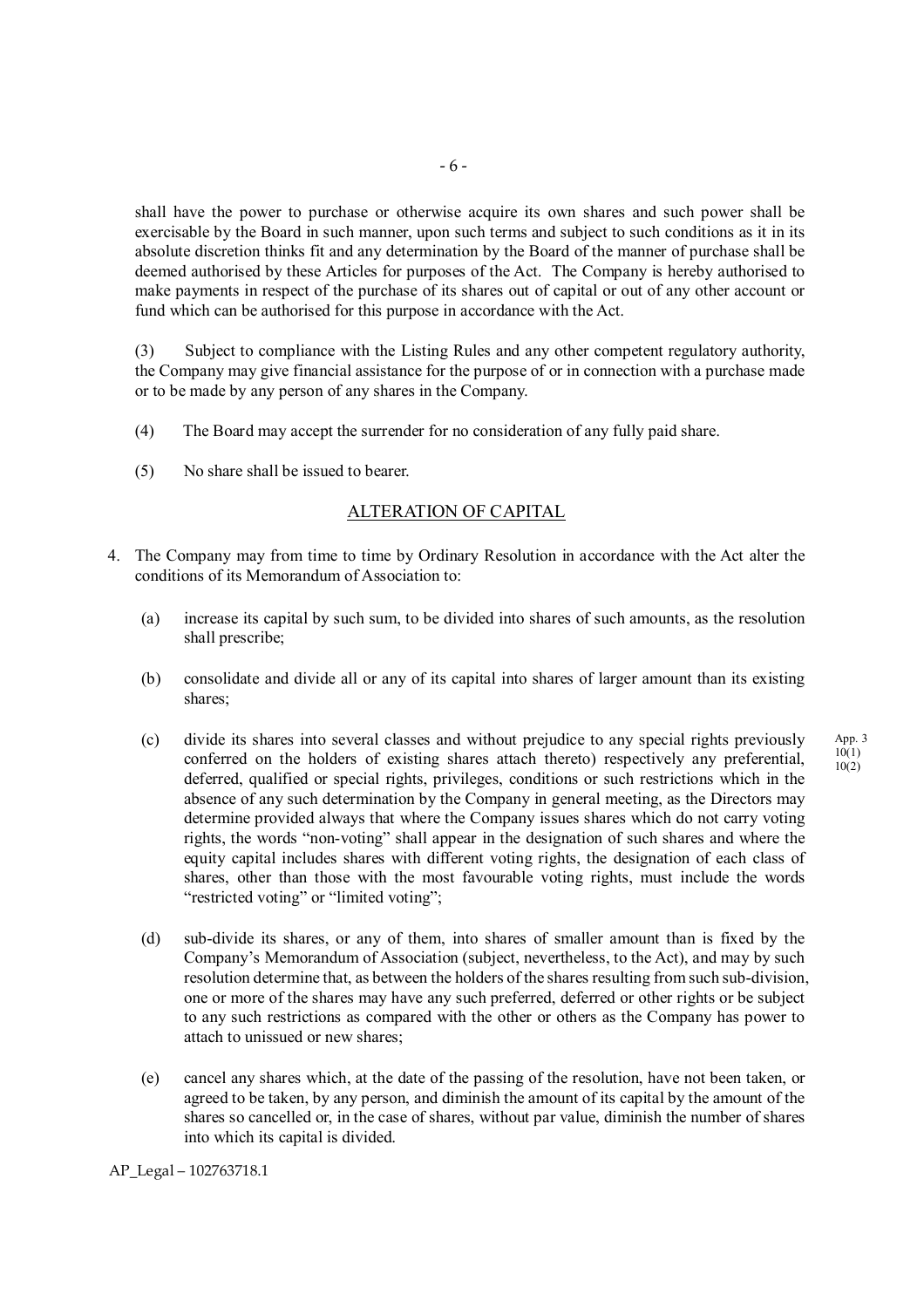- 5. The Board may settle as it considers expedient any difficulty which arises in relation to any consolidation and division under the last preceding Article and in particular but without prejudice to the generality of the foregoing may issue certificates in respect of fractions of shares or arrange for the sale of the shares representing fractions and the distribution of the net proceeds of sale (after deduction of the expenses of such sale) in due proportion amongst the Members who would have been entitled to the fractions, and for this purpose the Board may authorise some person to transfer the shares representing fractions to their purchaser or resolve that such net proceeds be paid to the Company for the Company's benefit. Such purchaser will not be bound to see to the application of the purchase money nor will his title to the shares be affected by any irregularity or invalidity in the proceedings relating to the sale.
- 6. The Company may from time to time by special resolution, subject to any confirmation or consent required by the Act, reduce its share capital or any capital redemption reserve or other undistributable reserve in any manner permitted by law.
- 7. Except so far as otherwise provided by the conditions of issue, or by these Articles, any capital raised by the creation of new shares shall be treated as if it formed part of the original capital of the Company, and such shares shall be subject to the provisions contained in these Articles with reference to the payment of calls and instalments, transfer and transmission, forfeiture, lien, cancellation, surrender, voting and otherwise.

#### SHARE RIGHTS

8. (1) Subject to the provisions of the Act and the Company's Memorandum and Articles of Association and to any special rights conferred on the holders of any shares or class  $6(1)$  of shares, any share in the Company (whether forming part of the present capital or not) may be issued with or have attached thereto such rights or restrictions whether in regard to dividend, voting, return of capital or otherwise as the Board may determine. App. 3  $6(1)$ 

(2) Subject to the provisions of the Act, the rules of any Designated Stock Exchange and the Memorandum and Articles of Association of the Company, and to any special rights conferred on the holders of any shares or attaching to any class of shares, shares may be issued on the terms that they may be, or at the option of the Company or the holder are, liable to be redeemed on such terms and in such manner, including out of capital, as the Board may deem fit.

#### 9. INTENTIONALLY DELETED

#### VARIATION OF RIGHTS

10. Subject to the Act and without prejudice to Article 8, all or any of the special rights for the time being attached to the shares or any class of shares may, unless otherwise provided by the terms of issue of the shares of that class, from time to time (whether or not the Company is being wound up) be varied, modified or abrogated either with the consent in writing of the holders of not less than three-fourths in nominal value of the issued shares of that class or with the sanction of a special resolution passed at a separate general meeting of the holders of the shares of that class. To every such separate general

App. 3  $6(1)$ 

App. 13B  $2(1)$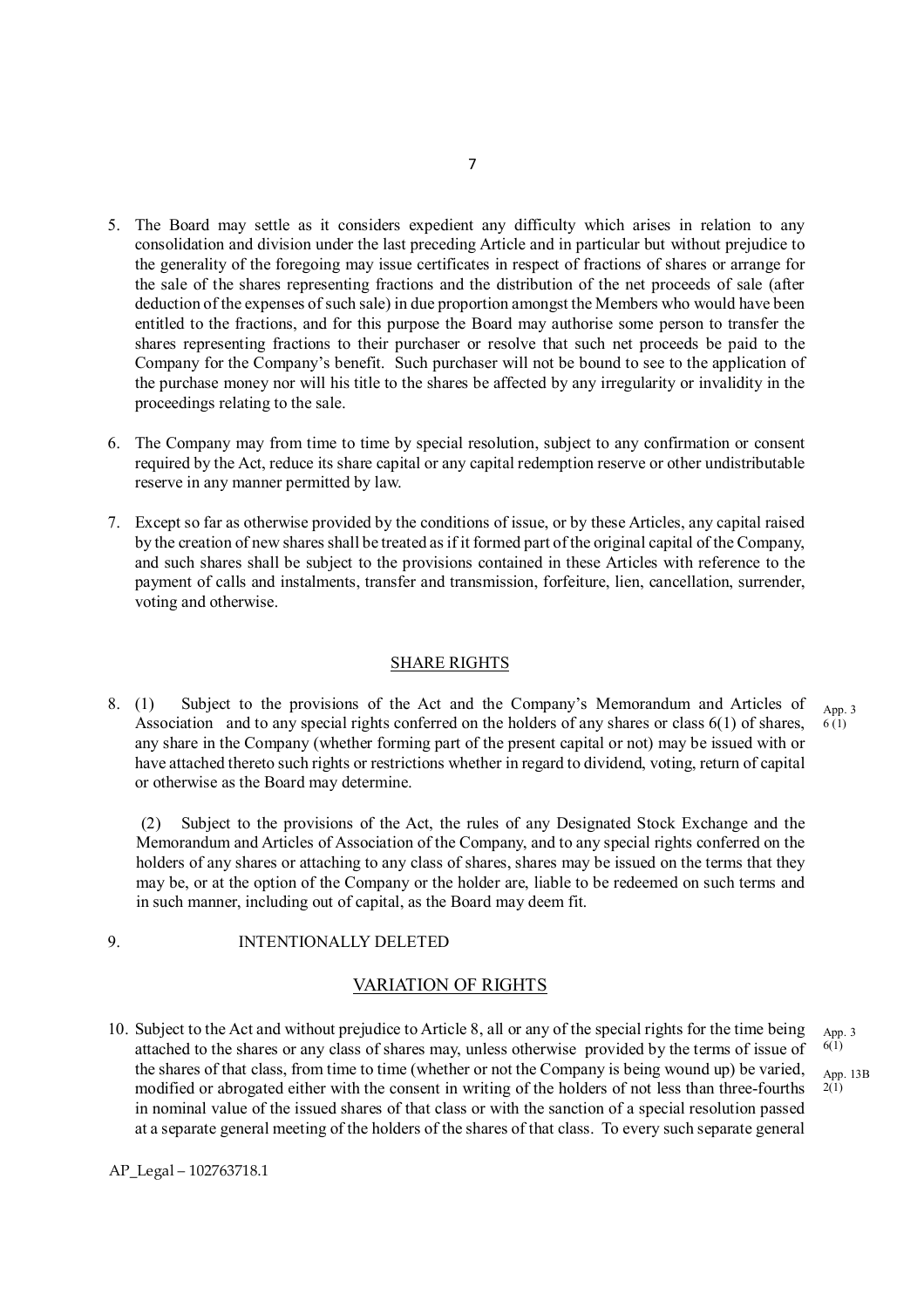meeting all the provisions of these Articles relating to general meetings of the Company shall, mutatis mutandis, apply, but so that:

- (a) the necessary quorum (other than at an adjourned meeting) shall be two persons (or in the case of a Member being a corporation, its duly authorized representative) holding or representing by proxy not less than one-third in nominal value of the issued shares of that class and at any adjourned meeting of such holders, two holders present in person or (in the case of a Member being a corporation) its duly authorized representative or by proxy (whatever the number of shares held by them) shall be a quorum; and
- (b) every holder of shares of the class shall be entitled to one vote for every such share held by him.
- 11. The special rights conferred upon the holders of any shares or class of shares shall not, unless otherwise expressly provided in the rights attaching to or the terms of issue of such shares, be deemed to be varied, modified or abrogated by the creation or issue of further shares ranking pari passu therewith.

#### SHARES

12. (1) Subject to the Act, these Articles, any direction that may be given by the Company in general meeting and, where applicable, the Listing Rules and without prejudice to any special rights or restrictions for the time being attached to any shares or any class of shares, the unissued shares of the Company (whether forming part of the original or any increased capital) shall be at the disposal of the Board, which may offer, allot, grant options over or otherwise dispose of them to such persons, at such times and for such consideration and upon such terms and conditions as the Board may in its absolute discretion determine but so that no shares shall be issued at a discount to their nominal value. Neither the Company nor the Board shall be obliged, when making or granting any allotment of, offer of, option over or disposal of shares, to make, or make available, any such allotment, offer, option or shares to Members or others with registered addresses in any particular territory or territories being a territory or territories where, in the absence of a registration statement or other special formalities, this would or might, in the opinion of the Board, be unlawful or impracticable. Members affected as a result of the foregoing sentence shall not be, or be deemed to be, a separate class of Members for any purpose whatsoever.

(2) The Board may issue warrants or convertible securities or securities of similar nature conferring the right upon the holders thereof to subscribe for any class of shares or securities in the capital of the Company on such terms as it may from time to time determine.

- 13. The Company may in connection with the issue of any shares exercise all powers of paying commission and brokerage conferred or permitted by the Act. Subject to the Act, the commission may be satisfied by the payment of cash or by the allotment of fully or partly paid shares or partly in one and partly in the other.
- 14. Except as required by law, no person shall be recognised by the Company as holding any share upon any trust and the Company shall not be bound by or required in any way to recognise (even when

AP\_Legal – 102763718.1

App. 3  $6(2)$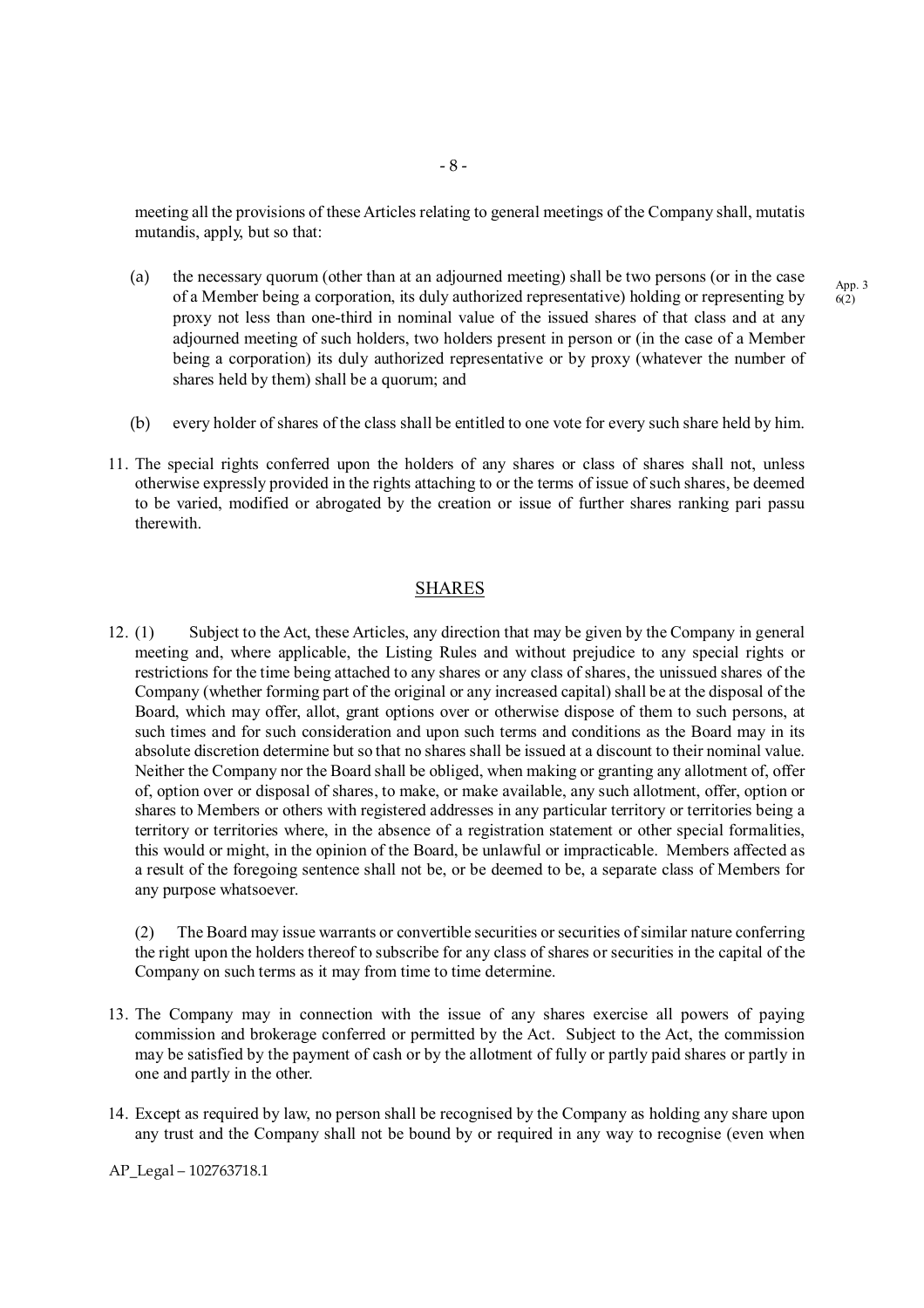having notice thereof) any equitable, contingent, future or partial interest in any share or any fractional part of a share or (except only as otherwise provided by these Articles or by law) any other rights in respect of any share except an absolute right to the entirety thereof in the registered holder.

15. Subject to the Act and these Articles, the Board may at any time after the allotment of shares but before any person has been entered in the Register as the holder, recognise a renunciation thereof by the allottee in favour of some other person and may accord to any allottee of a share a right to effect such renunciation upon and subject to such terms and conditions as the Board considers fit to impose.

#### SHARE CERTIFICATES

- 16. Every share certificate shall be issued under the Seal or a facsimile thereof or with the Seal printed thereon and shall specify the number and class and distinguishing numbers (if any) of the shares to which it relates, and the amount paid up thereon and may otherwise be in such form as the Directors may from time to time determine. The seal of the Company may only be affixed or imprinted to a share certificate with the authority of the Directors, or be executed under the signature of appropriate officials with statutory authority, unless otherwise determined by the Directors. No certificate shall be issued representing shares of more than one class. The Board may by resolution determine, either generally or in any particular case or cases, that any signatures on any such certificates (or certificates in respect of other securities) need not be autographic but may be affixed to such certificates by some mechanical means or may be printed thereon.
- 17. (1) In the case of a share held jointly by several persons, the Company shall not be bound to issue more than one certificate therefor and delivery of a certificate to one of several joint holders shall be sufficient delivery to all such holders.

 (2) Where a share stands in the names of two or more persons, the person first named in the Register shall as regards service of Notices and, subject to the provisions of these Articles, all or any other matters connected with the Company, except the transfer of the shares, be deemed the sole holder thereof.

- 18. Every person whose name is entered, upon an allotment of shares, as a Member in the Register shall be entitled, without payment, to receive one certificate for all such shares of any one class or several certificates each for one or more of such shares of such class upon payment for every certificate after the first of such reasonable out-of-pocket expenses as the Board from time to time determines.
- 19. Share certificates shall be issued within the relevant time limit as prescribed by the Act or as the Designated Stock Exchange may from time to time determine, whichever is the shorter, after allotment or, except in the case of a transfer which the Company is for the time being entitled to refuse to register and does not register, after lodgment of a transfer with the Company.
- 20. (1) Upon every transfer of shares the certificate held by the transferor shall be given up to be cancelled, and shall forthwith be cancelled accordingly, and a new certificate shall be issued to the transferee in respect of the shares transferred to him at such fee as is provided in paragraph (2) of this Article. If any of the shares included in the certificate so given up shall be retained by the transferor a new certificate for the balance shall be issued to him at the aforesaid fee payable by the transferor to the Company in respect thereof.

AP\_Legal – 102763718.1

App. 3 2(1)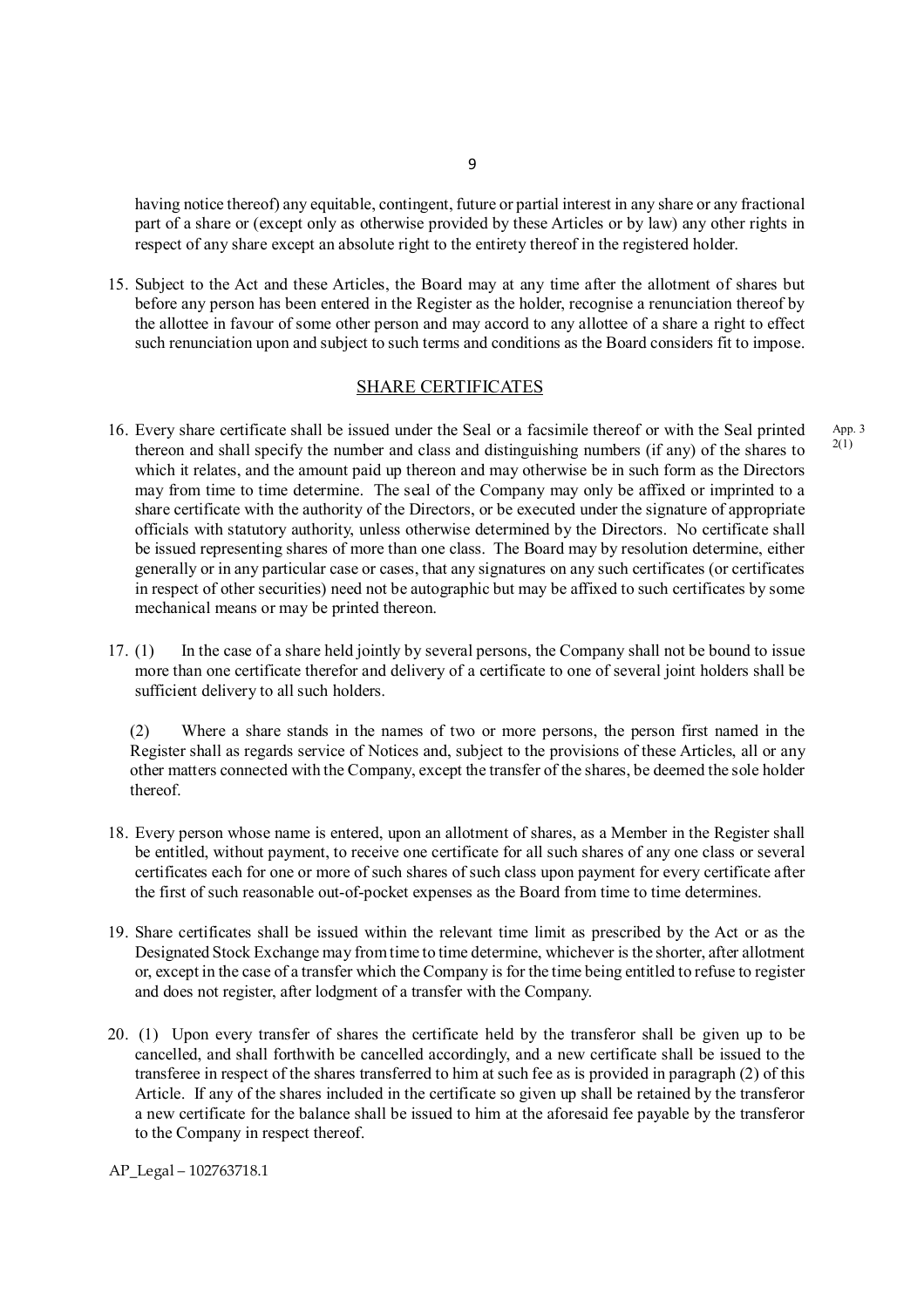(2) The fee referred to in paragraph (1) above shall be an amount not exceeding the relevant maximum amount as the Designated Stock Exchange may from time to time determine provided that the Board may at any time determine a lower amount for such fee.

21. If a share certificate shall be damaged or defaced or alleged to have been lost, stolen or destroyed a new certificate representing the same shares may be issued to the relevant Member upon request and on payment of such fee as the Designated Stock Exchange may determine to be the maximum fee payable or such lesser sum as the Board may determine and, subject to compliance with such terms (if any) as to evidence and indemnity and to payment of the costs and reasonable out-of-pocket expenses of the Company in investigating such evidence and preparing such indemnity as the Board may think fit and, in case of damage or defacement, on delivery of the old certificate to the Company provided always that where share warrants have been issued, no new share warrant shall be issued to replace one that has been lost unless the Directors are satisfied beyond reasonable doubt that the original has been destroyed.

#### LIEN

- 22. The Company shall have a first and paramount lien on every share (not being a fully paid share) for all moneys (whether presently payable or not) called or payable at a fixed time in respect of that share. The Company shall also have a first and paramount lien on every share (not being a fully paid share) registered in the name of a Member (whether or not jointly with other Members) for all amounts of money presently payable by such Member or his estate to the Company whether the same shall have been incurred before or after notice to the Company of any equitable or other interest of any person other than such member, and whether the period for the payment or discharge of the same shall have actually arrived or not, and notwithstanding that the same are joint debts or liabilities of such Member or his estate and any other person, whether a Member or not. The Company's lien on a share shall extend to all dividends or other moneys payable thereon or in respect thereof. The Board may at any time, generally or in any particular case, waive any lien that has arisen or declare any share exempt in whole or in part, from the provisions of this Article.
- 23. Subject to these Articles, the Company may sell in such manner as the Board determines any share on which the Company has a lien, but no sale shall be made unless some sum in respect of which the lien exists is presently payable, or the liability or engagement in respect of which such lien exists is liable to be presently fulfilled or discharged nor until the expiration of fourteen (14) clear days after a Notice in writing, stating and demanding payment of the sum presently payable, or specifying the liability or engagement and demanding fulfilment or discharge thereof and giving Notice of the intention to sell in default, has been served on the registered holder for the time being of the share or the person entitled thereto by reason of his death or bankruptcy.
- 24. The net proceeds of the sale shall be received by the Company and applied in or towards payment or discharge of the debt or liability in respect of which the lien exists, so far as the same is presently payable, and any residue shall (subject to a like lien for debts or liabilities not presently payable as existed upon the share prior to the sale) be paid to the person entitled to the share at the time of the sale. To give effect to any such sale the Board may authorise some person to transfer the shares sold to the purchaser thereof. The purchaser shall be registered as the holder of the shares so transferred

AP\_Legal – 102763718.1

App. 3 2(2)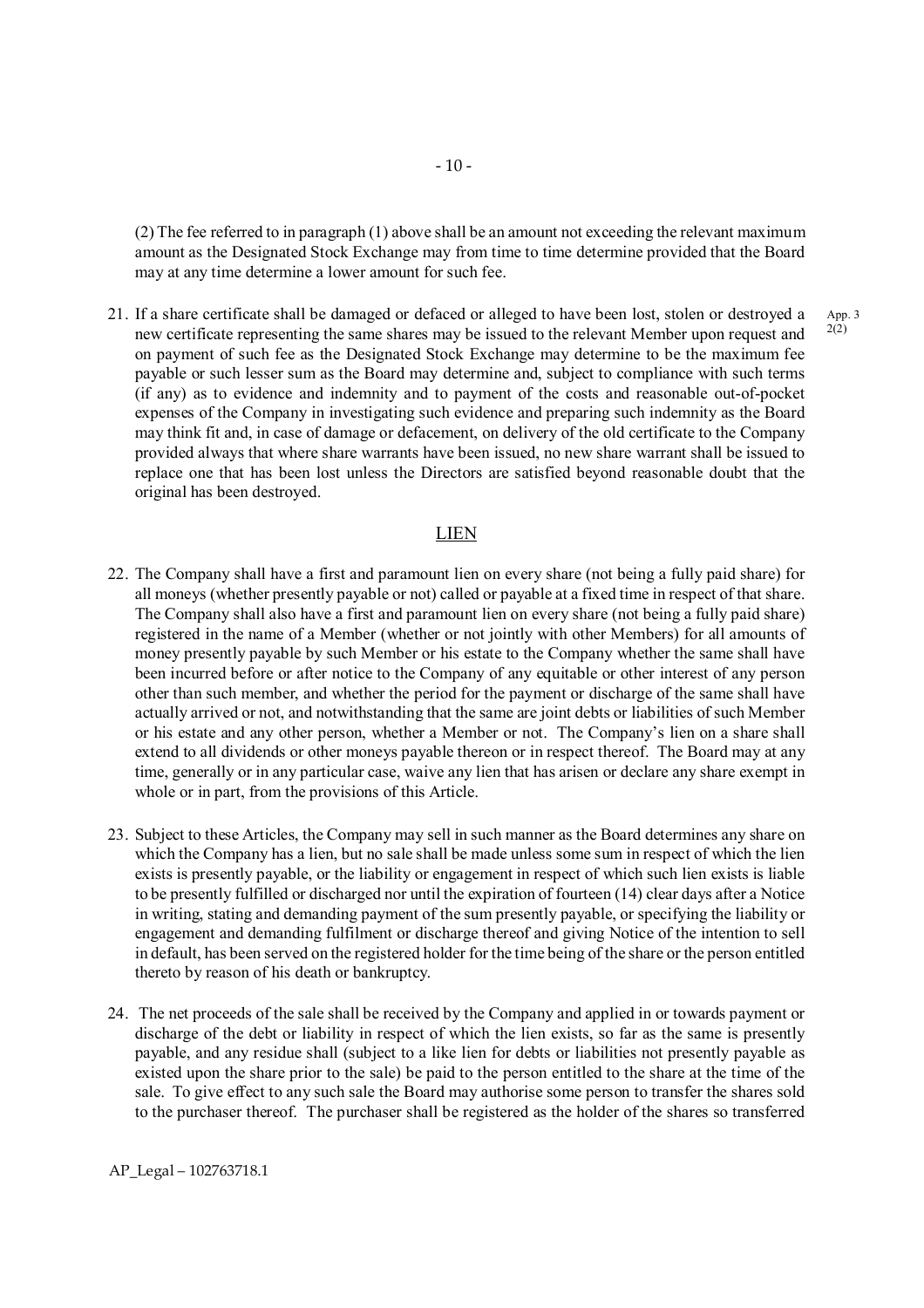and he shall not be bound to see to the application of the purchase money, nor shall his title to the shares be affected by any irregularity or invalidity in the proceedings relating to the sale.

# CALLS ON SHARES

- 25. Subject to these Articles and to the terms of allotment, the Board may from time to time make calls upon the Members in respect of any moneys unpaid on their shares (whether on account of the nominal value of the shares or by way of premium), and each Member shall (subject to being given at least fourteen (14) clear days' Notice specifying the time and place of payment) pay to the Company as required by such notice the amount called on his shares. A call may be extended, postponed or revoked in whole or in part as the Board determines but no Member shall be entitled to any such extension, postponement or revocation except as a matter of grace and favour.
- 26. A call shall be deemed to have been made at the time when the resolution of the Board authorising the call was passed and may be made payable either in one lump sum or by instalments.
- 27. A person upon whom a call is made shall remain liable for calls made upon him notwithstanding the subsequent transfer of the shares in respect of which the call was made. The joint holders of a share shall be jointly and severally liable to pay all calls and instalments due in respect thereof or other moneys due in respect thereof.
- 28. If a sum called in respect of a share is not paid before or on the day appointed for payment thereof, the person from whom the sum is due shall pay interest on the amount unpaid from the day appointed for payment thereof to the time of actual payment at such rate (not exceeding twenty per cent. (20%) per annum) as the Board may determine, but the Board may in its absolute discretion waive payment of such interest wholly or in part.
- 29. No Member shall be entitled to receive any dividend or bonus or to be present and vote (save as proxy for another Member) at any general meeting either personally or by proxy, or be reckoned in a quorum, or exercise any other privilege as a Member until all calls or instalments due by him to the Company, whether alone or jointly with any other person, together with interest and expenses (if any) shall have been paid.
- 30. On the trial or hearing of any action or other proceedings for the recovery of any money due for any call, it shall be sufficient to prove that the name of the Member sued is entered in the Register as the holder, or one of the holders, of the shares in respect of which such debt accrued, that the resolution making the call is duly recorded in the minute book, and that notice of such call was duly given to the Member sued, in pursuance of these Articles; and it shall not be necessary to prove the appointment of the Directors who made such call, nor any other matters whatsoever, but the proof of the matters aforesaid shall be conclusive evidence of the debt.
- 31. Any amount payable in respect of a share upon allotment or at any fixed date, whether in respect of nominal value or premium or as an instalment of a call, shall be deemed to be a call duly made and payable on the date fixed for payment and if it is not paid the provisions of these Articles shall apply as if that amount had become due and payable by virtue of a call duly made and notified.
- 32. On the issue of shares the Board may differentiate between the allottees or holders as to the amount of calls to be paid and the times of payment.

AP\_Legal – 102763718.1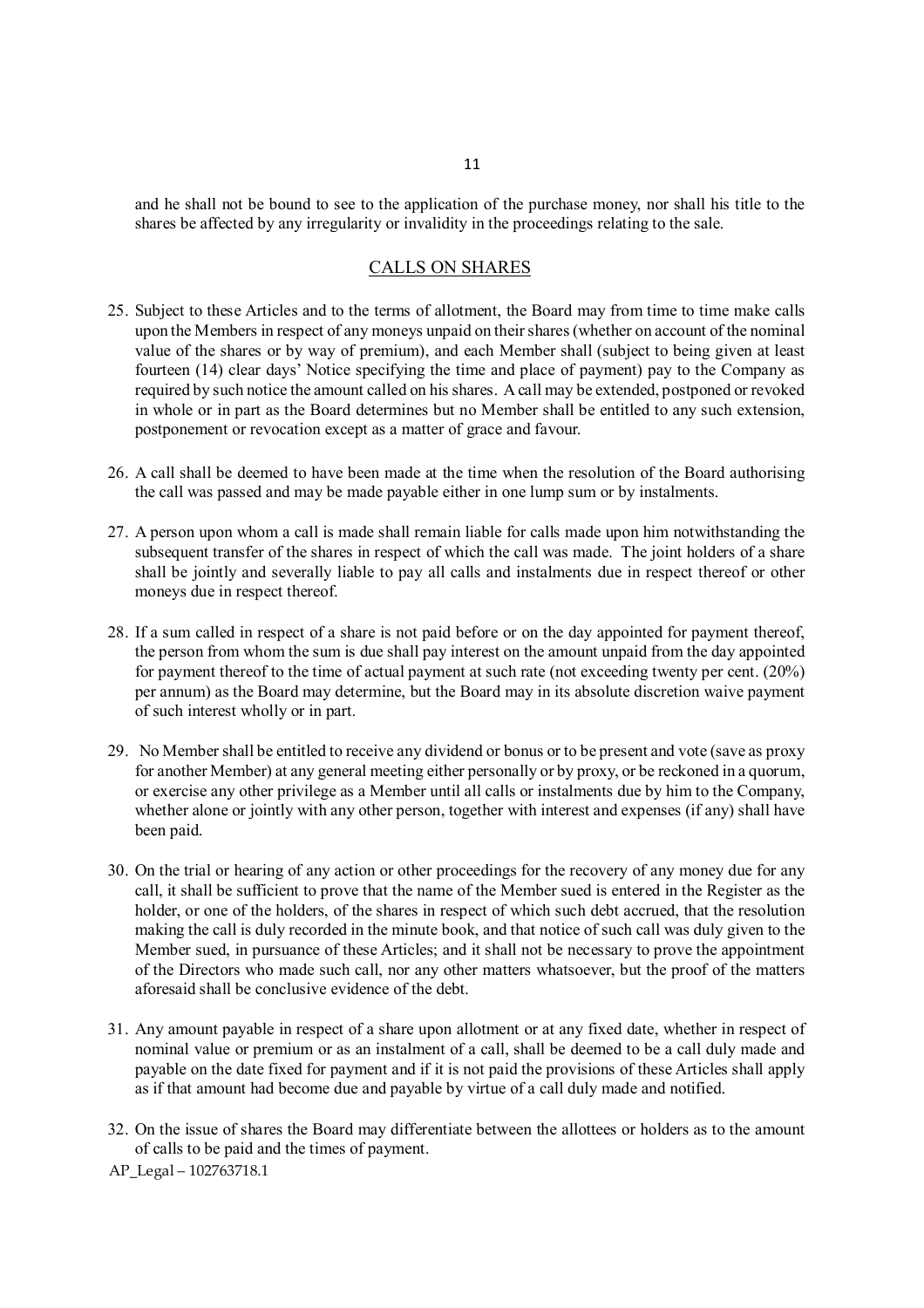33. The Board may, if it thinks fit, receive from any Member willing to advance the same, and either in money or money's worth, all or any part of the moneys uncalled and unpaid or instalments payable upon any shares held by him and upon all or any of the moneys so advanced (until the same would, but for such advance, become presently payable) pay interest at such rate (if any) as the Board may decide. The Board may at any time repay the amount so advanced upon giving to such Member not less than one (1) month's Notice of its intention in that behalf, unless before the expiration of such notice the amount so advanced shall have been called up on the shares in respect of which it was advanced. Such payment in advance shall not entitle the holder of such share or shares to participate in respect thereof in a dividend subsequently declared. 3(1)

#### FORFEITURE OF SHARES

- 34. (1) If a call remains unpaid after it has become due and payable the Board may give to the person from whom it is due not less than fourteen (14) clear days' Notice:
	- (a) requiring payment of the amount unpaid together with any interest which may have accrued and which may still accrue up to the date of actual payment; and
	- (b) stating that if the Notice is not complied with the shares on which the call was made will be liable to be forfeited.

(2) If the requirements of any such Notice are not complied with, any share in respect of which such Notice has been given may at any time thereafter, before payment of all calls and interest due in respect thereof has been made, be forfeited by a resolution of the Board to that effect, and such forfeiture shall include all dividends and bonuses declared in respect of the forfeited share but not actually paid before the forfeiture.

- 35. When any share has been forfeited, Notice of the forfeiture shall be served upon the person who was before forfeiture the holder of the share. No forfeiture shall be invalidated by any omission or neglect to give such Notice.
- 36. The Board may accept the surrender of any share liable to be forfeited hereunder and, in such case, references in these Articles to forfeiture will include surrender.
- 37. Any share so forfeited shall be deemed the property of the Company and may be sold, re-allotted or otherwise disposed of to such person, upon such terms and in such manner as the Board determines, and at any time before a sale, re-allotment or disposition the forfeiture may be annulled by the Board on such terms as the Board determines.
- 38. A person whose shares have been forfeited shall cease to be a Member in respect of the forfeited shares but nevertheless shall remain liable to pay the Company all moneys which at the date of forfeiture were presently payable by him to the Company in respect of the shares, with (if the Directors shall in their discretion so require) interest thereon from the date of forfeiture until payment at such rate (not exceeding twenty per cent. (20%) per annum) as the Board determines. The Board may enforce payment thereof if it thinks fit, and without any deduction or allowance for the value of the

App. 3

AP\_Legal – 102763718.1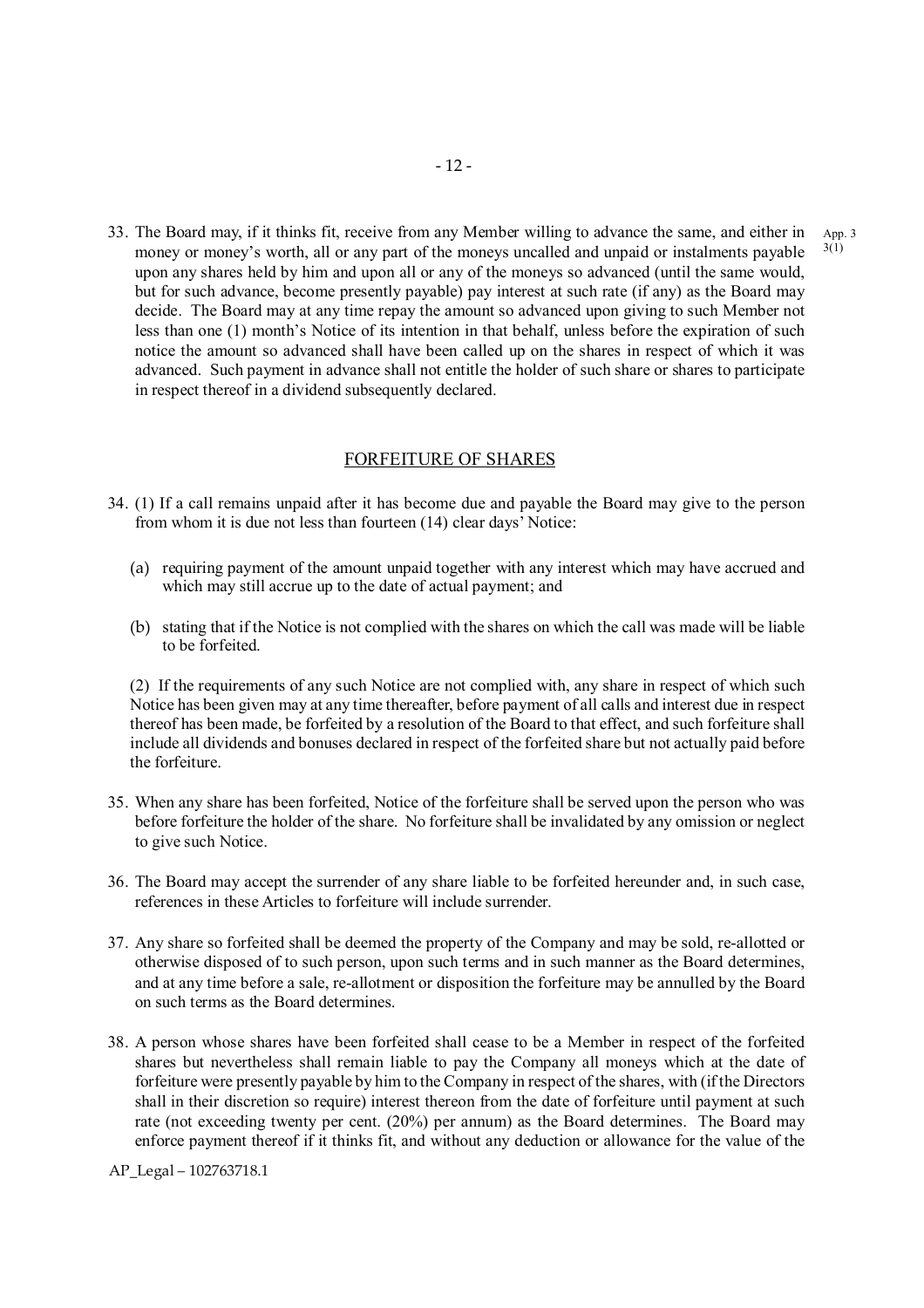forfeited shares, at the date of forfeiture, but his liability shall cease if and when the Company shall have received payment in full of all such moneys in respect of the shares. For the purposes of this Article any sum which, by the terms of issue of a share, is payable thereon at a fixed time which is subsequent to the date of forfeiture, whether on account of the nominal value of the share or by way of premium, shall notwithstanding that time has not yet arrived be deemed to be payable at the date of forfeiture, and the same shall become due and payable immediately upon the forfeiture, but interest thereon shall only be payable in respect of any period between the said fixed time and the date of actual payment.

- 39. A declaration by a Director or the Secretary that a share has been forfeited on a specified date shall be conclusive evidence of the facts therein stated as against all persons claiming to be entitled to the share, and such declaration shall (subject to the execution of an instrument of transfer by the Company if necessary) constitute a good title to the share, and the person to whom the share is disposed of shall be registered as the holder of the share and shall not be bound to see to the application of the consideration (if any), nor shall his title to the share be affected by any irregularity in or invalidity of the proceedings in reference to the forfeiture, sale or disposal of the share. When any share shall have been forfeited, notice of the declaration shall be given to the Member in whose name it stood immediately prior to the forfeiture, and an entry of the forfeiture, with the date thereof, shall forthwith be made in the register, but no forfeiture shall be in any manner invalidated by any omission or neglect to give such notice or make any such entry.
- 40. Notwithstanding any such forfeiture as aforesaid the Board may at any time, before any shares so forfeited shall have been sold, re-allotted or otherwise disposed of, permit the shares forfeited to be bought back upon the terms of payment of all calls and interest due upon and expenses incurred in respect of the share, and upon such further terms (if any) as it thinks fit.
- 41. The forfeiture of a share shall not prejudice the right of the Company to any call already made or instalment payable thereon.
- 42. The provisions of these Articles as to forfeiture shall apply in the case of non-payment of any sum which, by the terms of issue of a share, becomes payable at a fixed time, whether on account of the nominal value of the share or by way of premium, as if the same had been payable by virtue of a call duly made and notified.

#### REGISTER OF MEMBERS

- 43. (1) The Company shall keep in one or more books a Register of its Members and shall enter therein the following particulars, that is to say:
	- (a) the name and address of each Member, the number and class of shares held by him and the amount paid or agreed to be considered as paid on such shares;
	- (b) the date on which each person was entered in the Register; and
	- (c) the date on which any person ceased to be a Member.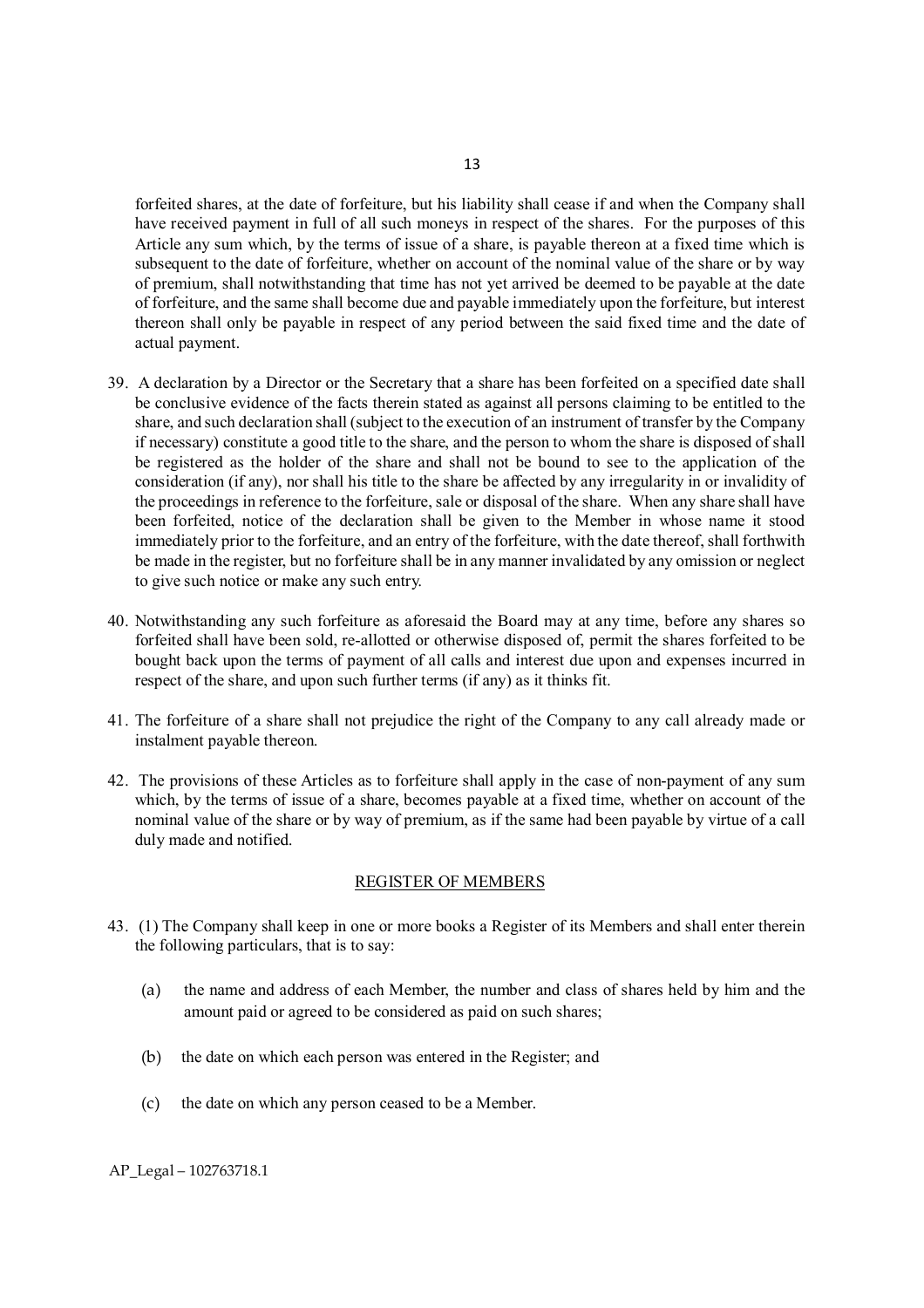(2) The Company may keep an overseas or local or other branch register of Members resident in any place, and the Board may make and vary such regulations as it determines in respect of the keeping of any such register and maintaining a Registration Office in connection therewith.

44. The Register and branch register of Members, as the case may be, shall be open to inspection for at least two (2) hours during business hours by Members without charge or by any other person, upon a maximum payment of Hong Kong dollars 2.50 or such lesser sum specified by the Board, at the Office or such other place at which the Register is kept in accordance with the Act or, if appropriate, upon a maximum payment of Hong Kong dollars 1.00 or such lesser sum specified by the Board at the Registration Office. The Register including any overseas or local or other branch register of Members may, after notice has been given by advertisement in an appointed newspaper or any other newspapers in accordance with the requirements of any Designated Stock Exchange or by any electronic means in such manner as may be accepted by the Designated Stock Exchange to that effect, be closed at such times or for such periods not exceeding in the whole thirty (30) days in each year as the Board may determine and either generally or in respect of any class of shares.

#### RECORD DATES

- 45. Subject to the Listing Rules, notwithstanding any other provision of these Articles the Company or the Directors may fix any date as the record date for:
	- (a) determining the Members entitled to receive any dividend, distribution, allotment or issue;
	- (b) determining the Members entitled to receive Notice of and to vote at any general meeting of the Company.

#### TRANSFER OF SHARES

46. (1) Subject to these Articles, any Member may transfer all or any of his shares by an instrument of transfer in the usual or common form or in a form prescribed by the Designated Stock Exchange or in any other form approved by the Board and may be under hand or, if the transferor or transferee is a clearing house or its nominee $(s)$ , by hand or by machine imprinted signature or by such other manner of execution as the Board may approve from time to time.

(2) Notwithstanding the provisions of subparagraph (1) above, for so long as any shares are listed on the Designated Stock Exchange, titles to such listed shares may be evidenced and transferred in accordance with the laws applicable to and the Listing Rules that are or shall be applicable to such listed shares. The register of members of the Company in respect of its listed shares (whether the Register or a branch register) may be kept by recording the particulars required by Section 40 of the Act in a form otherwise than legible if such recording otherwise complies with the laws applicable to and the Listing Rules that are or shall be applicable to such listed shares.

47. The instrument of transfer shall be executed by or on behalf of the transferor and the transferee provided that the Board may dispense with the execution of the instrument of transfer by the transferee in any case which it thinks fit in its discretion to do so. Without prejudice to the last preceding Article, the Board may also resolve, either generally or in any particular case, upon request by either the

AP\_Legal – 102763718.1

App. 3 20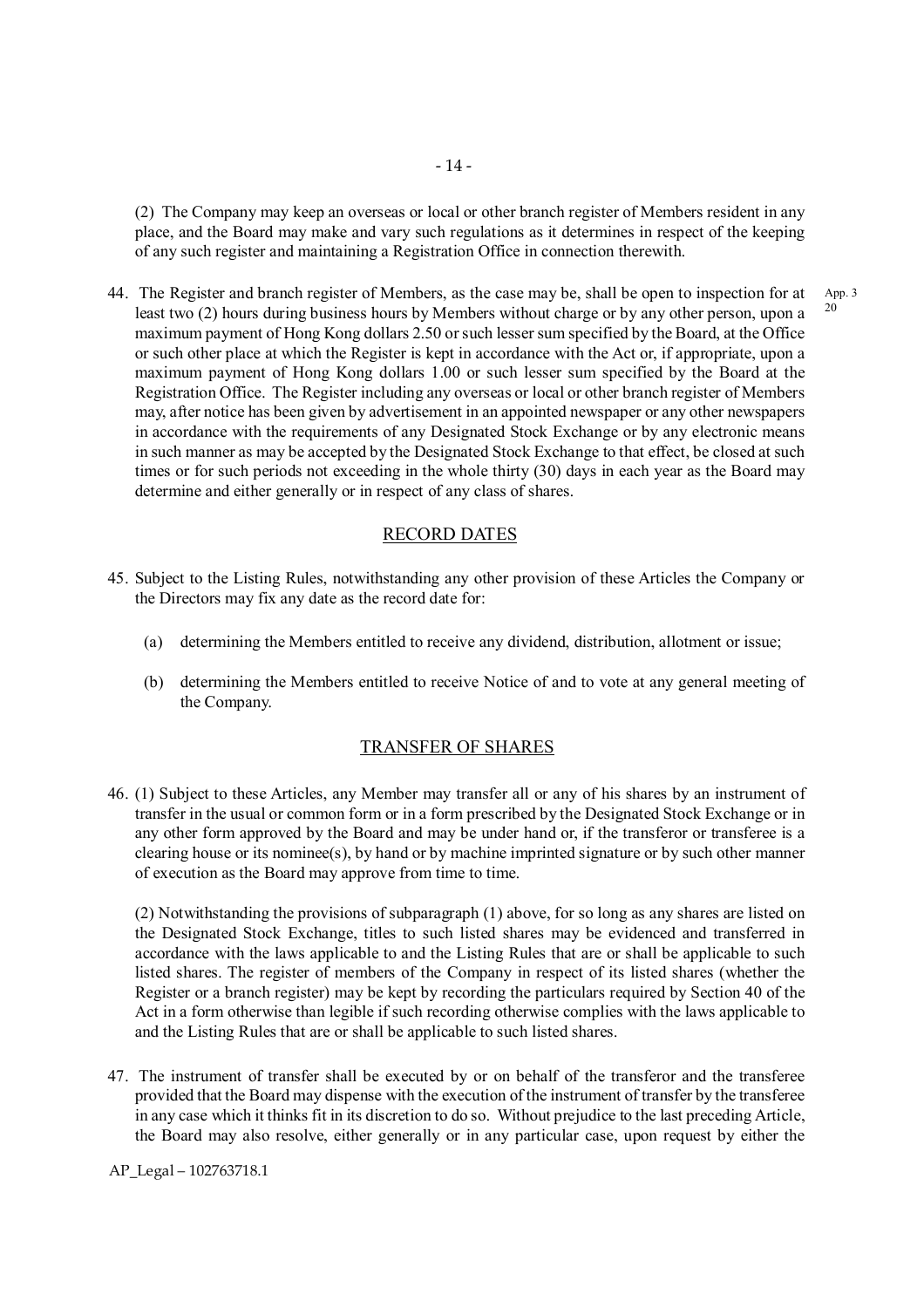transferor or transferee, to accept mechanically executed transfers. The transferor shall be deemed to remain the holder of the share until the name of the transferee is entered in the Register in respect thereof. Nothing in these Articles shall preclude the Board from recognising a renunciation of the allotment or provisional allotment of any share by the allottee in favour of some other person.

48. (1) The Board may, in its absolute discretion, and without giving any reason therefor, refuse to register a transfer of any share (not being a fully paid up share) to a person of whom it does not approve, or any share issued under any share incentive scheme for employees upon which a restriction on transfer imposed thereby still subsists, and it may also, without prejudice to the foregoing generality, refuse to register a transfer of any share to more than four (4) joint holders or a transfer of any share (not being a fully paid up share) on which the Company has a lien.

(2) No transfer shall be made to an infant or to a person of unsound mind or under other legal disability.

(3) The Board in so far as permitted by any applicable law may, in its absolute discretion, at any time and from time to time transfer any share upon the Register to any branch register or any share on any branch register to the Register or any other branch register. In the event of any such transfer, the shareholder requesting such transfer shall bear the cost of effecting the transfer unless the Board otherwise determines.

(4) Unless the Board otherwise agrees (which agreement may be on such terms and subject to such conditions as the Board in its absolute discretion may from time to time determine, and which agreement the Board shall, without giving any reason therefor, be entitled in its absolute discretion to give or withhold), no shares upon the Register shall be transferred to any branch register nor shall shares on any branch register be transferred to the Register or any other branch register and all transfers and other documents of title shall be lodged for registration, and registered, in the case of any shares on a branch register, at the relevant Registration Office, and, in the case of any shares on the Register, at the Office or such other place at which the Register is kept in accordance with the Act.

- 49. Without limiting the generality of the last preceding Article, the Board may decline to recognise any instrument of transfer unless:-
	- (a) a fee of such maximum sum as the Designated Stock Exchange may determine to be payable or such lesser sum as the Board may from time to time require is paid to the Company in respect thereof;
	- (b) the instrument of transfer is in respect of only one class of share;
	- (c) the instrument of transfer is lodged at the Office or such other place at which the Register is kept in accordance with the Act or the Registration Office (as the case may be) accompanied by the relevant share certificate(s) and such other evidence as the Board may reasonably require to show the right of the transferor to make the transfer (and, if the instrument of transfer is executed by some other person on his behalf, the authority of that person so to do); and
	- (d) if applicable, the instrument of transfer is duly and properly stamped.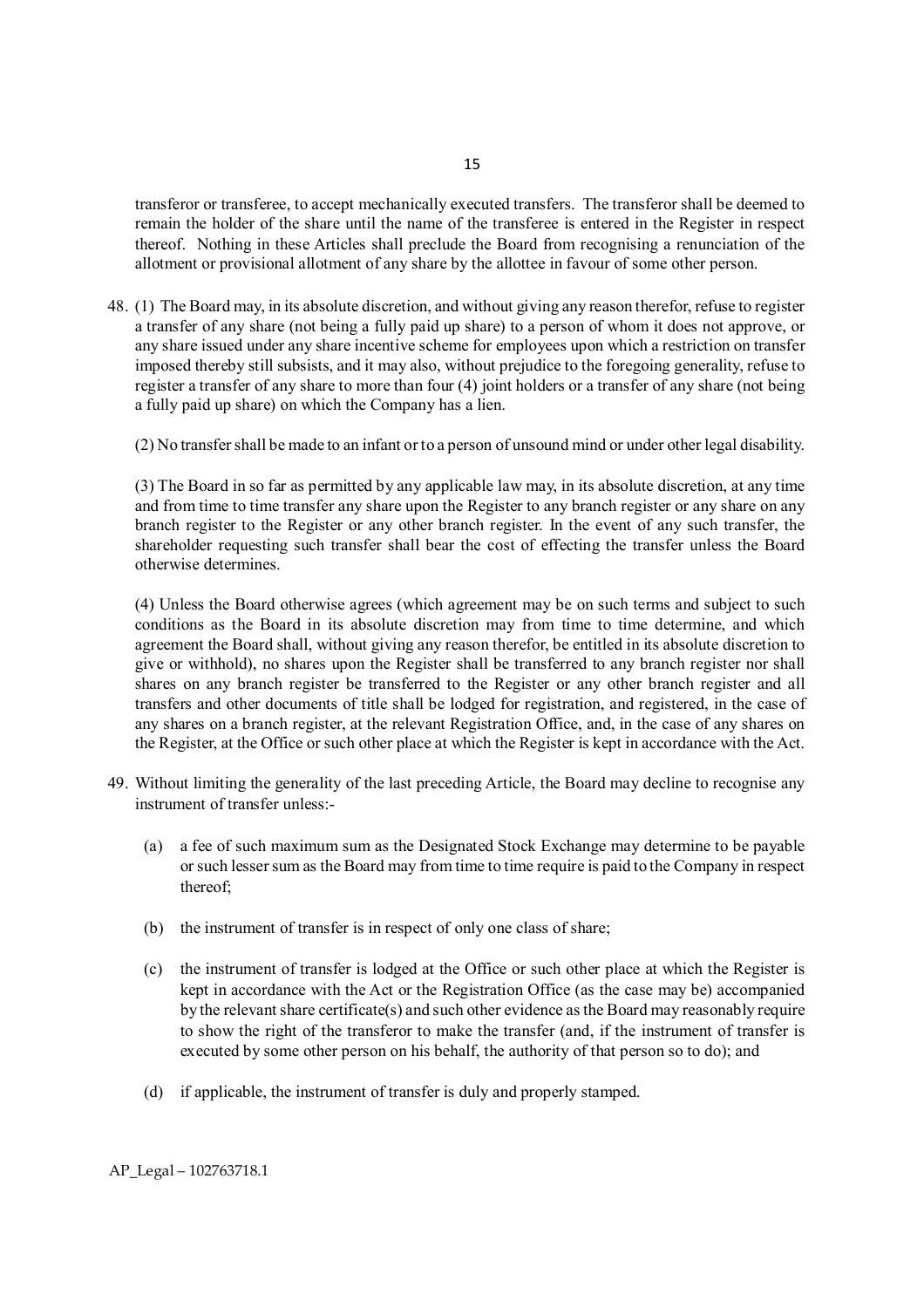- 50. If the Board refuses to register a transfer of any share, it shall, within two (2) months after the date on which the transfer was lodged with the Company, send to each of the transferor and transferee notice of the refusal.
- 51. The registration of transfers of shares or of any class of shares may, after notice has been given by announcement or by electronic communication or by advertisement in any newspapers or by any other means in accordance with the requirements of any Designated Stock Exchange to that effect be suspended at such times and for such periods (not exceeding in the whole thirty (30) days in any year) as the Board may determine. The period of thirty (30) days may be extended in respect of any year if approved by the Members by ordinary resolution.

#### TRANSMISSION OF SHARES

- 52. If a Member dies, the survivor or survivors where the deceased was a joint holder, and his legal personal representatives where he was a sole or only surviving holder, will be the only persons recognised by the Company as having any title to his interest in the shares; but nothing in this Article will release the estate of a deceased Member (whether sole or joint) from any liability in respect of any share which had been solely or jointly held by him.
- 53. Any person becoming entitled to a share in consequence of the death or bankruptcy or winding-up of a Member may, upon such evidence as to his title being produced as may be required by the Board, elect either to become the holder of the share or to have some person nominated by him registered as the transferee thereof. If he elects to become the holder he shall notify the Company in writing either at the Registration Office or Office, as the case may be, to that effect. If he elects to have another person registered he shall execute a transfer of the share in favour of that person. The provisions of these Articles relating to the transfer and registration of transfers of shares shall apply to such notice or transfer as aforesaid as if the death or bankruptcy of the Member had not occurred and the notice or transfer were a transfer signed by such Member.
- 54. A person becoming entitled to a share by reason of the death or bankruptcy or winding-up of a Member shall be entitled to the same dividends and other advantages to which he would be entitled if he were the registered holder of the share. However, the Board may, if it thinks fit, withhold the payment of any dividend payable or other advantages in respect of such share until such person shall become the registered holder of the share or shall have effectually transferred such share, but, subject to the requirements of Article 75(2) being met, such a person may vote at meetings.

# UNTRACEABLE MEMBERS

55. (1) Without prejudice to the rights of the Company under paragraph (2) of this Article, the Company may cease sending cheques for dividend entitlements or dividend warrants by post if such cheques or warrants have been left uncashed on two consecutive occasions. However, the Company may exercise the power to cease sending cheques for dividend entitlements or dividend warrants after the first occasion on which such a cheque or warrant is returned undelivered.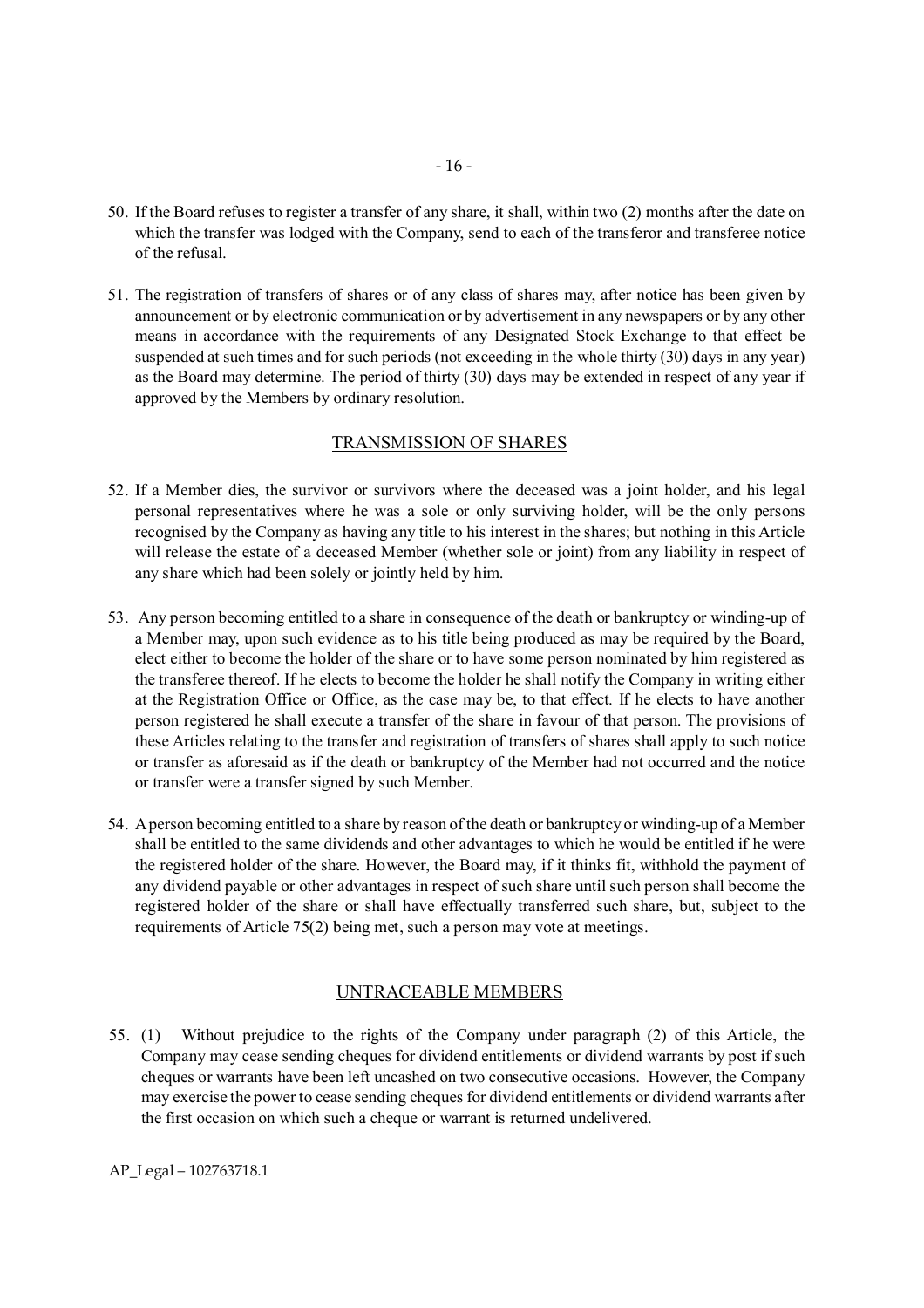(2) The Company shall have the power to sell, in such manner as the Board thinks fit, any shares of a Member who is untraceable, but no such sale shall be made unless:

- (a) all cheques or warrants in respect of dividends of the shares in question, being not less than three in total number, for any sum payable in cash to the holder of such shares in respect of them sent during the relevant period in the manner authorised by the Articles of the Company have remained uncashed;
- (b) so far as it is aware at the end of the relevant period, the Company has not at any time during the relevant period received any indication of the existence of the Member who is the holder of such shares or of a person entitled to such shares by death, bankruptcy or operation of law; and
- (c) the Company has given notice of its intention to sell such shares to, and caused advertisement both in daily newspaper and in a newspaper circulating in the area of the last known address of such Member or any person entitled to the share under Article 54 and where applicable, in each case in accordance with the requirements of, the Designated Stock Exchange, and a period of three (3) months or such shorter period as may be allowed by the Designated Stock Exchange has elapsed since the date of such advertisement.

For the purpose of the foregoing, the "relevant period" means the period commencing twelve (12) years before the date of publication of the advertisement referred to in paragraph (c) of this Article and ending at the expiry of the period referred to in that paragraph.

(3) To give effect to any such sale the Board may authorise some person to transfer the said shares and an instrument of transfer signed or otherwise executed by or on behalf of such person shall be as effective as if it had been executed by the registered holder or the person entitled by transmission to such shares, and the purchaser shall not be bound to see to the application of the purchase money nor shall his title to the shares be affected by any irregularity or invalidity in the proceedings relating to the sale. The net proceeds of the sale will belong to the Company and upon receipt by the Company of such net proceeds it shall become indebted to the former Member for an amount equal to such net proceeds. No trust shall be created in respect of such debt and no interest shall be payable in respect of it and the Company shall not be required to account for any money earned from the net proceeds which may be employed in the business of the Company or as it thinks fit. Any sale under this Article shall be valid and effective notwithstanding that the Member holding the shares sold is dead, bankrupt or otherwise under any legal disability or incapacity.

#### GENERAL MEETINGS

56. An annual general meeting of the Company shall be held in each financial year other than the financial year of the Company's adoption of these Articles and such annual general meeting must be held within six (6) months after the end of Company's financial year (unless a longer period would not infringe the Listing Rules, if any). App. 3 14(1)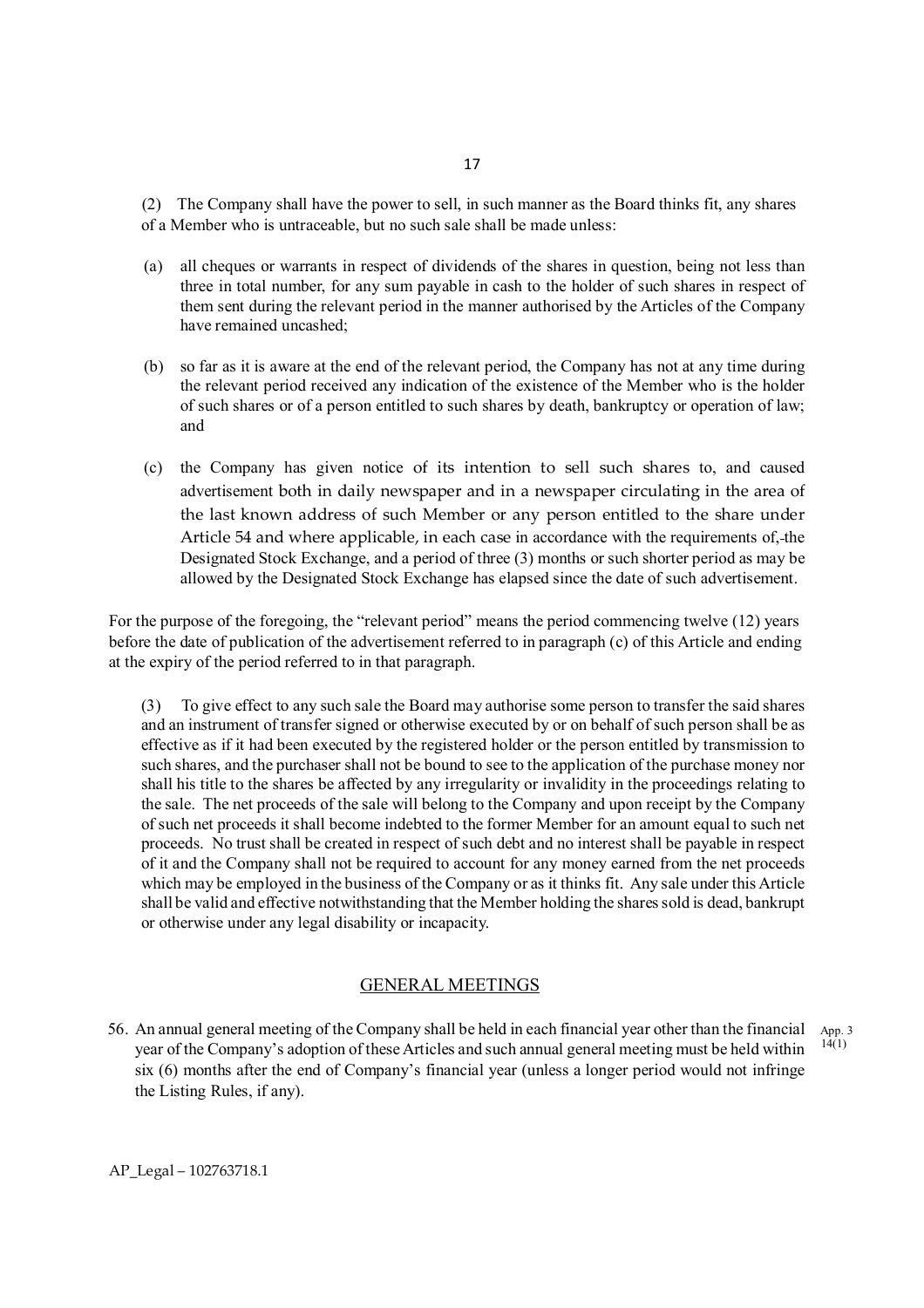- 57. Each general meeting, other than an annual general meeting, shall be called an extraordinary general meeting. All general meetings (including an annual general meeting, any adjourned meeting or postponed meeting) may be held as a physical meeting in any part of the world and at one or more locations as provided in Article 64A, as a hybrid meeting or as an electronic meeting, as may be determined by the Board in its absolute discretion.
- 58. The Board may whenever it thinks fit call extraordinary general meetings. Any one or more Members holding at the date of deposit of the requisition not less than one-tenth of the paid up capital of the Company carrying the right of voting at general meetings of the Company shall at all times have the right, by written requisition to the Board or the Secretary of the Company, to require an extraordinary general meeting to be called by the Board for the transaction of any business or resolution specified in such requisition; and such meeting shall be held within two (2) months after the deposit of such requisition. If within twenty one (21) days of such deposit the Board fails to proceed to convene such meeting the requisitionist(s) himself (themselves) may convene a physical meeting at only one location which will be the Principal Meeting Place, and all reasonable expenses incurred by the requisitionist(s) as a result of the failure of the Board shall be reimbursed to the requisitionist(s) by the Company. App. 3  $14(5)$

#### NOTICE OF GENERAL MEETINGS

- 59. (1) An annual general meeting must be called by Notice of not less than twenty-one (21) clear days and not less than twenty (20) clear business days. All other general meetings (including an extraordinary general meeting) must be called by Notice of not less than fourteen (14) clear days and not less than ten (10) clear business days but if permitted by the rules of the Designated Stock Exchange, a general meeting may be called by shorter notice, subject to the Act, if it is so agreed:
	- (a) in the case of a meeting called as an annual general meeting, by all the Members entitled to attend and vote thereat; and
	- (b) in the case of any other meeting, by a majority in number of the Members having the right to attend and vote at the meeting, being a majority together representing not less than ninety five per cent. (95%) of the total voting rights at the meeting of all the Members.

(2) The Notice shall specify (a) the time and date of the meeting, (b) save for an electronic meeting, the place of the meeting and if there is more than one meeting location as determined by the Board pursuant to Article 64A, the principal place of the meeting (the "Principal Meeting Place"), (c) if the general meeting is to be a hybrid meeting or an electronic meeting, the Notice shall include a statement to that effect and with details of the electronic facilities for attendance and participation by electronic means at the meeting or where such details will be made available by the Company prior to the meeting, and (d) particulars of resolutions to be considered at the meeting. The Notice convening an annual general meeting shall specify the meeting as such. Notice of every general meeting shall be given to all Members other than to such Members as, under the provisions of these Articles or the terms of issue of the shares they hold, are not entitled to receive such Notices from App. 3  $14(2)$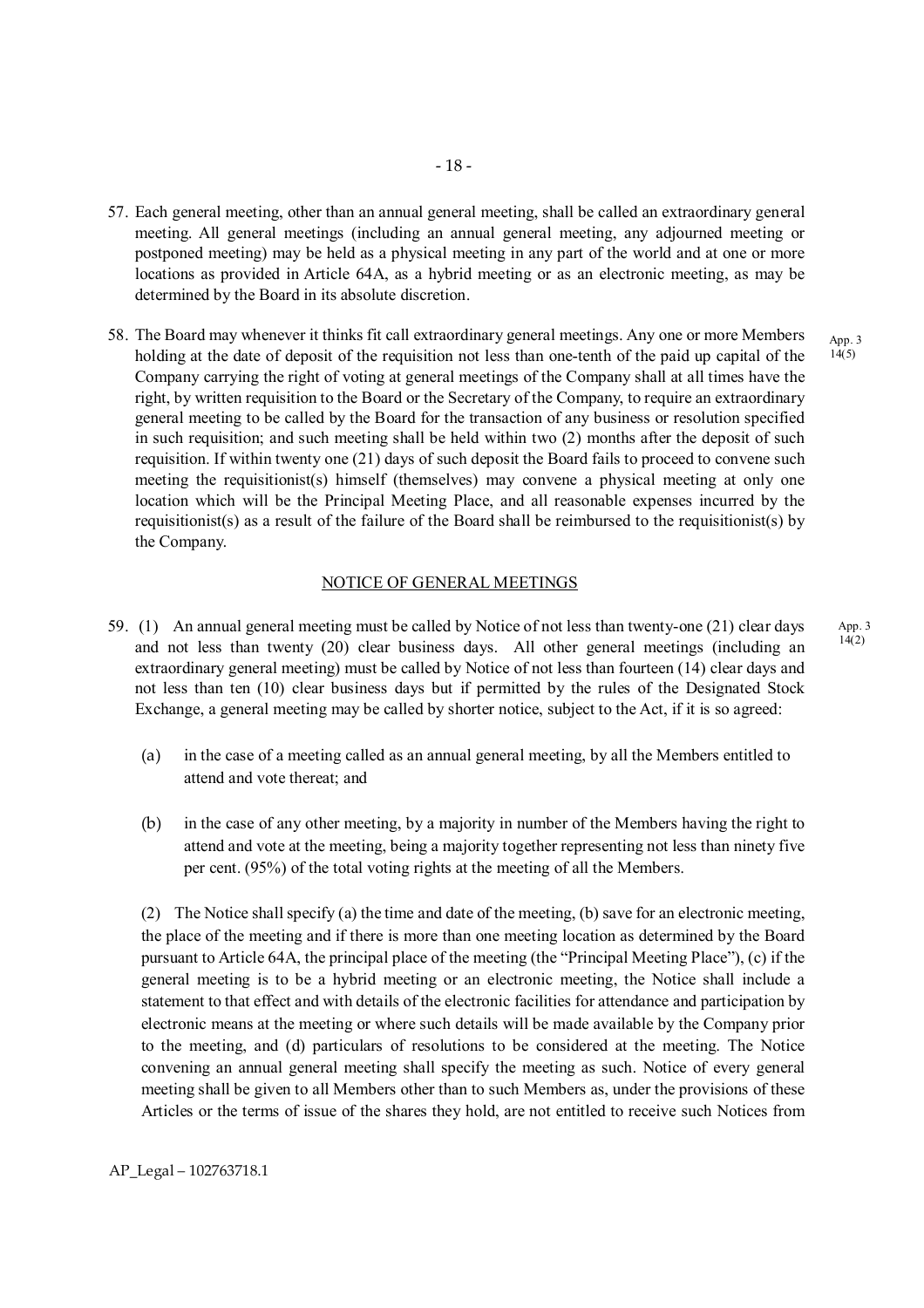the Company, to all persons entitled to a share in consequence of the death or bankruptcy or winding up of a Member and to each of the Directors and the Auditors.

60. The accidental omission to give Notice of a meeting or (in cases where instruments of proxy are sent out with the Notice) to send such instrument of proxy to, or the non-receipt of such Notice or such instrument of proxy by, any person entitled to receive such Notice shall not invalidate any resolution passed or the proceedings at that meeting.

#### PROCEEDINGS AT GENERAL MEETINGS

- 61. (1) All business shall be deemed special that is transacted at an extraordinary general meeting, and also all business that is transacted at an annual general meeting, with the exception of:
	- (a) the declaration and sanctioning of dividends;
	- (b) consideration and adoption of the accounts and balance sheet and the reports of the Directors and Auditors and other documents required to be annexed to the balance sheet;
	- (c) the election of Directors whether by rotation or otherwise in the place of those retiring;
	- (d) appointment of Auditors (where special notice of the intention for such appointment is not required by the Act) and other officers; and
	- (e) the fixing of the remuneration of the Auditors, and the voting of remuneration or extra remuneration to the Directors.

(2) No business other than the appointment of a chairman of a meeting shall be transacted at any general meeting unless a quorum is present at the commencement of the business. Two (2) Members entitled to vote and present in person or by proxy or (in the case of a Member being a corporation) by its duly authorised representative shall form a quorum for all purposes.

- 62. If within thirty (30) minutes (or such longer time not exceeding one hour as the chairman of the meeting may determine to wait) after the time appointed for the meeting a quorum is not present, the meeting, if convened on the requisition of Members, shall be dissolved. In any other case it shall stand adjourned to the same day in the next week at the same time and (where applicable) same place(s) or to such time and (where applicable) such place(s) and in such form and manner referred to in Article 57 as the chairman of the meeting (or in default, the Board) may absolutely determine. If at such adjourned meeting a quorum is not present within half an hour from the time appointed for holding the meeting, the meeting shall be dissolved.
- 63. The chairman of the Company or if there is more than one chairman, any one of them as may be agreed amongst themselves or failing such agreement, any one of them elected by all the Directors present shall preside as chairman at a general meeting. If at any meeting no chairman, is present within fifteen (15) minutes after the time appointed for holding the meeting, or is willing to act as chairman, the deputy chairman of the Company or if there is more than one deputy chairman, any one of them

AP\_Legal – 102763718.1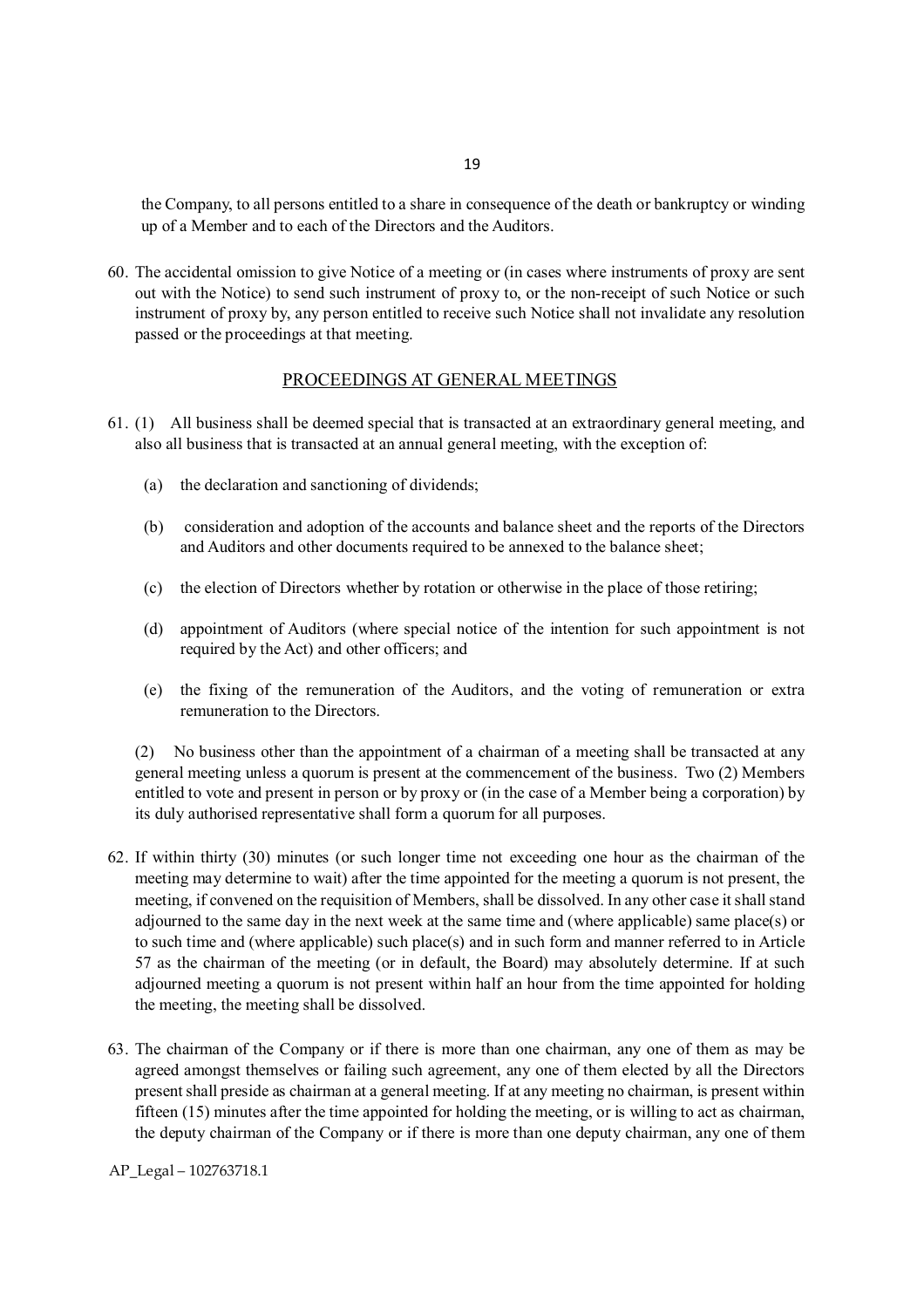as may be agreed amongst themselves or failing such agreement, any one of them elected by all the Directors present shall preside as chairman. If no chairman or deputy chairman is present or is willing to act as chairman of the meeting, the Directors present shall choose one of their number to act, or if one Director only is present he shall preside as chairman if willing to act. If no Director is present, or if each of the Directors present declines to take the chair, or if the chairman chosen shall retire from the chair, the Members present in person or by proxy and entitled to vote shall elect one of their number to be chairman of the meeting.

- 64. Subject to Article 64C, the chairman may, with the consent of any meeting at which a quorum is present (and shall if so directed by the meeting), adjourn the meeting from time to time (or indefinitely) and/or from place to place(s) and/or from one form to another (a physical meeting, a hybrid meeting or an electronic meeting) as the meeting shall determine, but no business shall be transacted at any adjourned meeting other than the business which might lawfully have been transacted at the meeting had the adjournment not taken place. When a meeting is adjourned for fourteen (14) days or more, at least seven (7) clear days' Notice of the adjourned meeting shall be given specifying details set out in Article 59(2) but it shall not be necessary to specify in such Notice the nature of the business to be transacted at the adjourned meeting and the general nature of the business to be transacted. Save as aforesaid, it shall be unnecessary to give Notice of an adjournment.
- 64A. (1) The Board may, at its absolute discretion, arrange for persons entitled to attend a general meeting to do so by simultaneous attendance and participation by means of electronic facilities at such location or locations ("Meeting Location(s)") determined by the Board at its absolute discretion. Any Member or any proxy attending and participating in such way or any Member or proxy attending and participating in an electronic meeting or a hybrid meeting by means of electronic facilities is deemed to be present at and shall be counted in the quorum of the meeting.

 (2) All general meetings are subject to the following and, where appropriate, all references to a "Member" or "Members" in this sub-paragraph (2) shall include a proxy or proxies respectively:

- (a) where a Member is attending a Meeting Location and/or in the case of a hybrid meeting, the meeting shall be treated as having commenced if it has commenced at the Principal Meeting Place;
- (b) Members present in person or by proxy at a Meeting Location and/or Members attending and participating in an electronic meeting or a hybrid meeting by means of electronic facilities shall be counted in the quorum for and entitled to vote at the meeting in question, and that meeting shall be duly constituted and its proceedings valid provided that the chairman of the meeting is satisfied that adequate electronic facilities are available throughout the meeting to ensure that Members at all Meeting Locations and Members participating in an electronic meeting or a hybrid meeting by means of electronic facilities are able to participate in the business for which the meeting has been convened;
- (c) where Members attend a meeting by being present at one of the Meeting Locations and/or where Members participating in an electronic meeting or a hybrid meeting by means of electronic facilities, a failure (for any reason) of the electronic facilities or communication equipment, or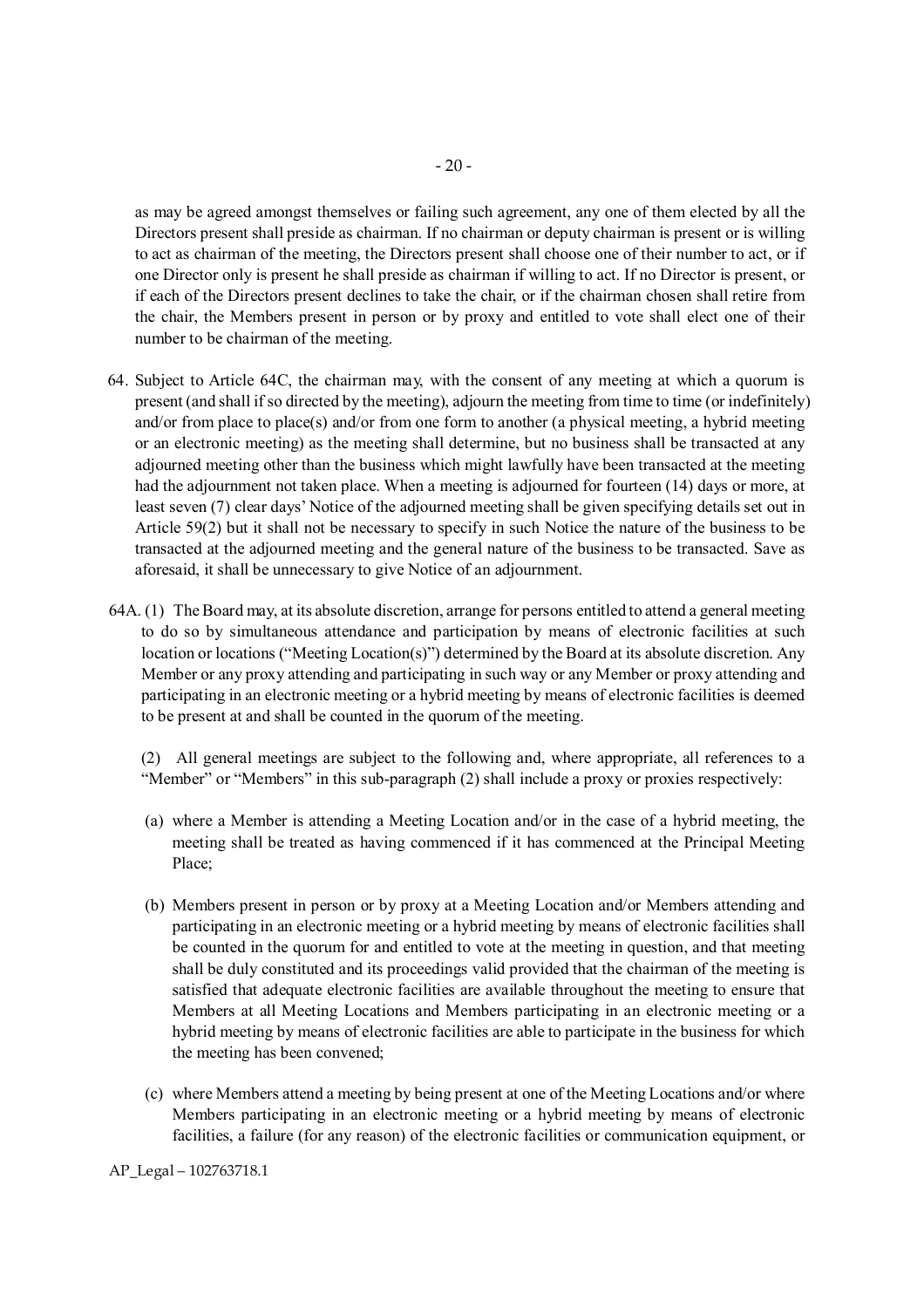any other failure in the arrangements for enabling those in a Meeting Location other than the Principal Meeting Place to participate in the business for which the meeting has been convened or in the case of an electronic meeting or a hybrid meeting, the inability of one or more Members or proxies to access, or continue to access, the electronic facilities despite adequate electronic facilities having been made available by the Company, shall not affect the validity of the meeting or the resolutions passed, or any business conducted there or any action taken pursuant to such business provided that there is a quorum present throughout the meeting;

- (d) if any of the Meeting Locations is not in the same jurisdiction as the Principal Meeting Place and/or in the case of a hybrid meeting, the provisions of these Articles concerning the service and giving of Notice for the meeting, and the time for lodging proxies, shall apply by reference to the Principal Meeting Place; and in the case of an electronic meeting, the time for lodging proxies shall be as stated in the Notice for the meeting.
- 64B. The Board and, at any general meeting, the chairman of the meeting may from time to time make arrangements for managing attendance and/or participation and/or voting at the Principal Meeting Place, any Meeting Location(s) and/or participation in an electronic meeting or a hybrid meeting by means of electronic facilities (whether involving the issue of tickets or some other means of identification, passcode, seat reservation, electronic voting or otherwise) as it shall in its absolute discretion consider appropriate, and may from time to time change any such arrangements, provided that a Member who, pursuant to such arrangements, is not entitled to attend, in person or by proxy, at any Meeting Location shall be entitled so to attend at one of the other Meeting Locations; and the entitlement of any Member so to attend the meeting or adjourned meeting or postponed meeting at such Meeting Location or Meeting Locations shall be subject to any such arrangement as may be for the time being in force and by the Notice of meeting or adjourned meeting or postponed meeting stated to apply to the meeting.
- 64C. If it appears to the chairman of the general meeting that:
	- (a) the electronic facilities at the Principal Meeting Place or at such other Meeting Location(s) at which the meeting may be attended have become inadequate for the purposes referred to in Article  $64A(1)$  or are otherwise not sufficient to allow the meeting to be conducted substantially in accordance with the provisions set out in the Notice of the meeting; or
	- (b) in the case of an electronic meeting or a hybrid meeting, electronic facilities being made available by the Company have become inadequate; or
	- (c) it is not possible to ascertain the view of those present or to give all persons entitled to do so a reasonable opportunity to communicate and/or vote at the meeting; or
	- (d) there is violence or the threat of violence, unruly behaviour or other disruption occurring at the meeting or it is not possible to secure the proper and orderly conduct of the meeting;

 then, without prejudice to any other power which the chairman of the meeting may have under these Articles or at common law, the chairman may, at his/her absolute discretion, without the consent of the meeting, and before or after the meeting has started and irrespective of whether a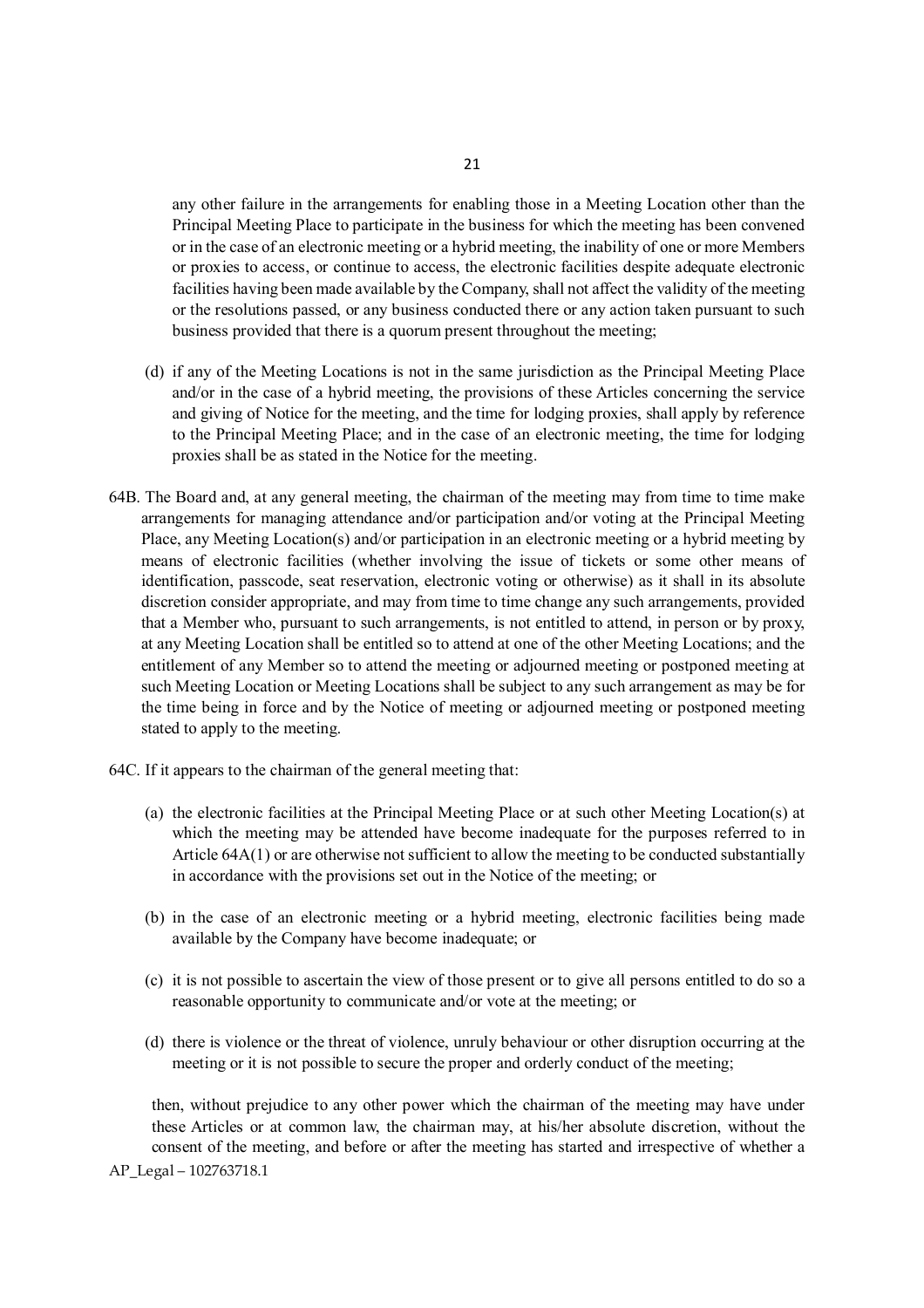quorum is present, interrupt or adjourn the meeting (including adjournment for indefinite period). All business conducted at the meeting up to the time of such adjournment shall be valid.

- 64D. The Board and, at any general meeting, the chairman of the meeting may make any arrangement and impose any requirement or restriction the Board or the chairman of the meeting, as the case may be, considers appropriate to ensure the security and orderly conduct of a meeting (including, without limitation, requirements for evidence of identity to be produced by those attending the meeting, the searching of their personal property and the restriction of items that may be taken into the meeting place, determining the number and frequency of and the time allowed for questions that may be raised at a meeting). Members shall also comply with all requirements or restrictions imposed by the owner of the premises at which the meeting is held. Any decision made under this Article shall be final and conclusive and a person who refuses to comply with any such arrangements, requirements or restrictions may be refused entry to the meeting or ejected (physically or electronically) from the meeting.
- 64E. If, after the sending of Notice of a general meeting but before the meeting is held, or after the adjournment of a meeting but before the adjourned meeting is held (whether or not Notice of the adjourned meeting is required), the Directors, in their absolute discretion, consider that it is inappropriate, impracticable, unreasonable or undesirable for any reason to hold the general meeting on the date or at the time or place or by means of electronic facilities specified in the Notice calling the meeting, they may change or postpone the meeting to another date, time and/or place and/or change the electronic facilities and/or change the form of the meeting (a physical meeting, an electronic meeting or a hybrid meeting) without approval from the Members. Without prejudice to the generality of the foregoing, the Directors shall have the power to provide in every Notice calling a general meeting the circumstances in which a postponement of the relevant general meeting may occur automatically without further notice, including without limitation where a number 8 or higher typhoon signal, black rainstorm warning or other similar event is in force at any time on the day of the meeting. This Article shall be subject to the following:
	- (a) when a meeting is so postponed, the Company shall endeavour to post a Notice of such postponement on the Company's website as soon as practicable (provided that failure to post such a Notice shall not affect the automatic postponement of a meeting);
	- (b) when only the form of the meeting or electronic facilities specified in the Notice are changed, the Board shall notify the Members of details of such change in such manner as the Board may determine;
	- (c) when a meeting is postponed or changed in accordance with this Article, subject to and without prejudice to Article 64, unless already specified in the original Notice of the meeting, the Board shall fix the date, time, place (if applicable) and electronic facilities (if applicable) for the postponed or changed meeting and shall notify the Members of such details in such manner as the Board may determine; further all proxy forms shall be valid (unless revoked or replaced by a new proxy) if they are received as required by these Articles not less than 48 hours before the time of the postponed meeting; and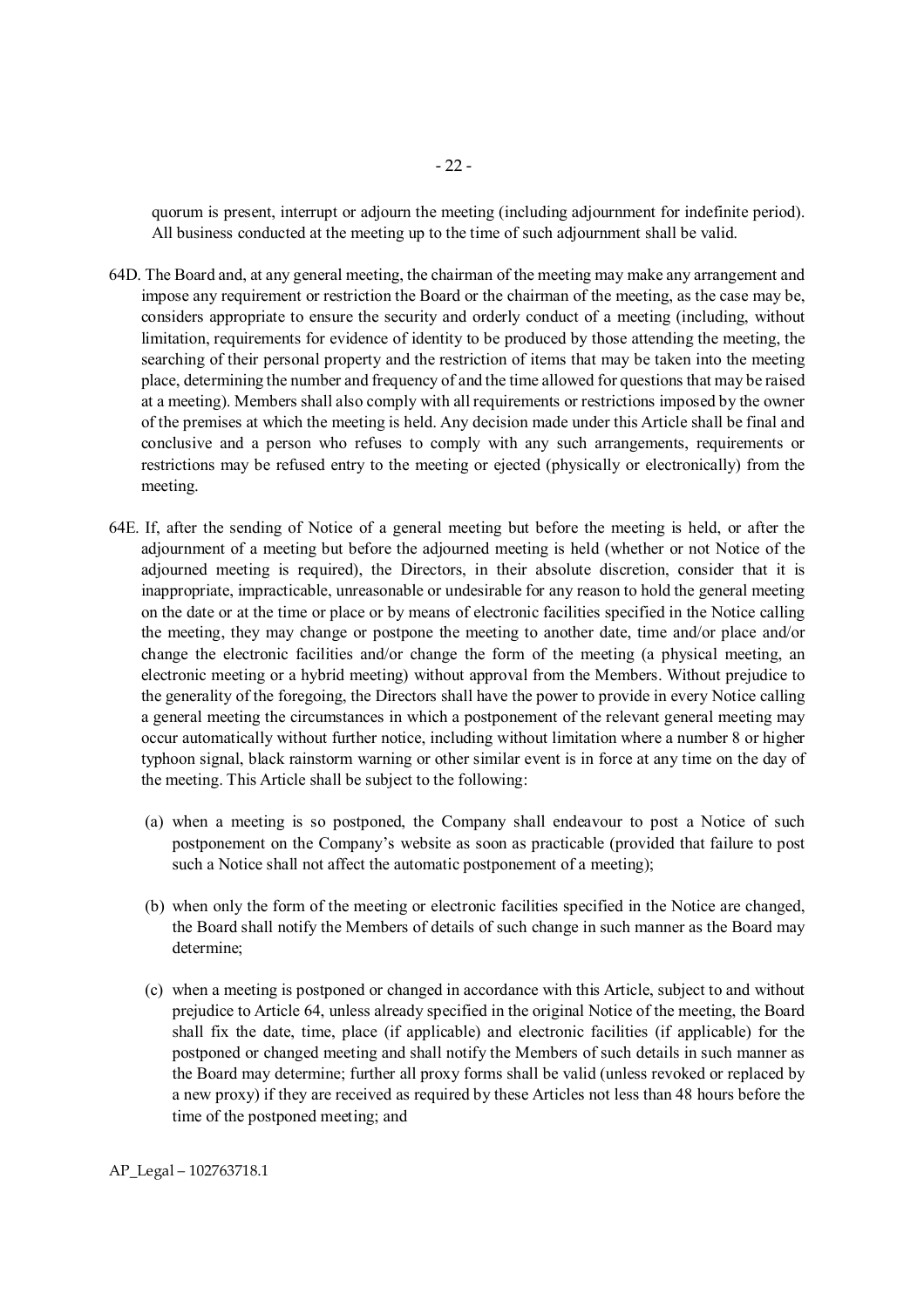- (d) Notice of the business to be transacted at the postponed or changed meeting shall not be required, nor shall any accompanying documents be required to be recirculated, provided that the business to be transacted at the postponed or changed meeting is the same as that set out in the original Notice of general meeting circulated to the Members.
- 64F. All persons seeking to attend and participate in an electronic meeting or a hybrid meeting shall be responsible for maintaining adequate facilities to enable them to do so. Subject to Article 64C, any inability of a person or persons to attend or participate in a general meeting by way of electronic facilities shall not invalidate the proceedings of and/or resolutions passed at that meeting.
- 64G. Without prejudice to other provisions in Article 64, a physical meeting may also be held by means of such telephone, electronic or other communication facilities as permit all persons participating in the meeting to communicate with each other simultaneously and instantaneously, and participation in such a meeting shall constitute presence in person at such meeting.
- 65. If an amendment is proposed to any resolution under consideration but is in good faith ruled out of order by the chairman of the meeting, the proceedings on the substantive resolution shall not be invalidated by any error in such ruling. In the case of a resolution duly proposed as a special resolution, no amendment thereto (other than a mere clerical amendment to correct a patent error) may in any event be considered or voted upon.

#### VOTING

66. (1) Subject to any special rights or restrictions as to voting for the time being attached to any shares by or in accordance with these Articles, at any general meeting on a poll every Member present in person or by proxy shall have one vote for every fully paid share of which he is the holder but so that no amount paid up or credited as paid up on a share in advance of calls or instalments is treated for the foregoing purposes as paid up on the share. A resolution put to the vote of a meeting shall be decided by way of a poll save that in the case of a physical meeting, the chairman of the meeting may in good faith, allow a resolution which relates purely to a procedural or administrative matter to be voted on by a show of hands in which case every Member present in person or by proxy(ies) shall have one vote provided that where more than one proxy is appointed by a Member which is a clearing house (or its nominee(s)), each such proxy shall have one vote on a show of hands. For purposes of this Article, procedural and administrative matters are those that (i) are not on the agenda of the general meeting or in any supplementary circular that may be issued by the Company to its Members; and (ii) relate to the chairman's duties to maintain the orderly conduct of the meeting and/or allow the business of the meeting to be properly and effectively dealt with, whilst allowing all Members a reasonable opportunity to express their views. Votes (whether on a show of hands or by way of poll) may be cast by such means, electronic or otherwise, as the Directors or the chairman of the meeting may determine.

(2) In the case of a physical meeting where a show of hands is allowed, before or on the declaration of the result of the show of hands a poll may be demanded:

(a) by at least three Members present in person or by proxy for the time being entitled to vote at the meeting; or

AP\_Legal – 102763718.1

Ch.13 39(4)

App.3  $1\hat{9}$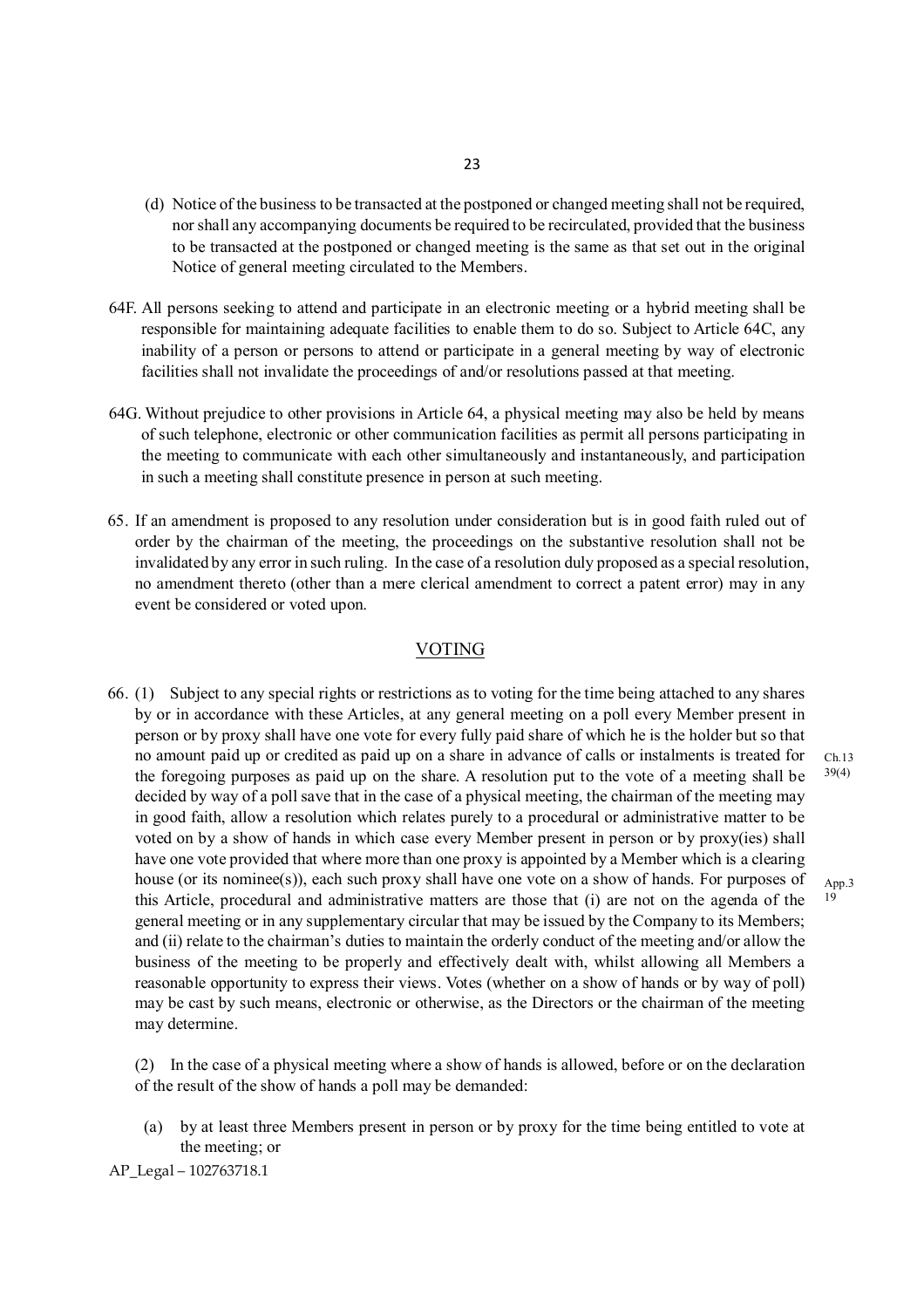- (b) by a Member or Members present in person or by proxy and representing not less than one tenth of the total voting rights of all Members having the right to vote at the meeting; or
- (c) by a Member or Members present in person or by proxy and holding shares in the Company conferring a right to vote at the meeting being shares on which an aggregate sum has been paid up equal to not less than one tenth of the total sum paid up on all shares conferring that right.

A demand by a person as proxy for a Member shall be deemed to be the same as a demand by the Member.

- 67. Where a resolution is voted on by a show of hands, a declaration by the chairman that a resolution has been carried, or carried unanimously, or by a particular majority, or not carried by a particular majority, or lost, and an entry to that effect made in the minute book of the Company, shall be conclusive evidence of the facts without proof of the number or proportion of the votes recorded for or against the resolution. The result of the poll shall be deemed to be the resolution of the meeting. The Company shall only be required to disclose the voting figures on a poll if such disclosure is required by the Listing Rules.
- 68. On a poll votes may be given either personally or by proxy.
- 69. A person entitled to more than one vote on a poll need not use all his votes or cast all the votes he uses in the same way.
- 70. All questions submitted to a meeting shall be decided by a simple majority of votes except where a greater majority is required by these Articles or by the Act. In the case of an equality of votes, whether on a show of hands or on a poll, the chairman of such meeting shall be entitled to a second or casting vote in addition to any other vote he may have.
- 71. Where there are joint holders of any share any one of such joint holder may vote, either in person or by proxy, in respect of such share as if he were solely entitled thereto, but if more than one of such joint holders be present at any meeting the vote of the senior who tenders a vote, whether in person or by proxy, shall be accepted to the exclusion of the votes of the other joint holders, and for this purpose seniority shall be determined by the order in which the names stand in the Register in respect of the joint holding. Several executors or administrators of a deceased Member in whose name any share stands shall for the purposes of this Article be deemed joint holders thereof.
- 72. (1) A Member who is a patient for any purpose relating to mental health or in respect of whom an order has been made by any court having jurisdiction for the protection or management of the affairs of persons incapable of managing their own affairs may vote, whether on a show of hands or on a poll, by his receiver, committee, curator bonis or other person in the nature of a receiver, committee or curator bonis appointed by such court, and such receiver, committee, curator bonis or other person may vote on a poll by proxy, and may otherwise act and be treated as if he were the registered holder of such shares for the purposes of general meetings, provided that such evidence as the Board may require of the authority of the person claiming to vote shall have been deposited at the Office, head office or Registration Office, as appropriate, not less than forty-eight (48) hours before the time

AP\_Legal – 102763718.1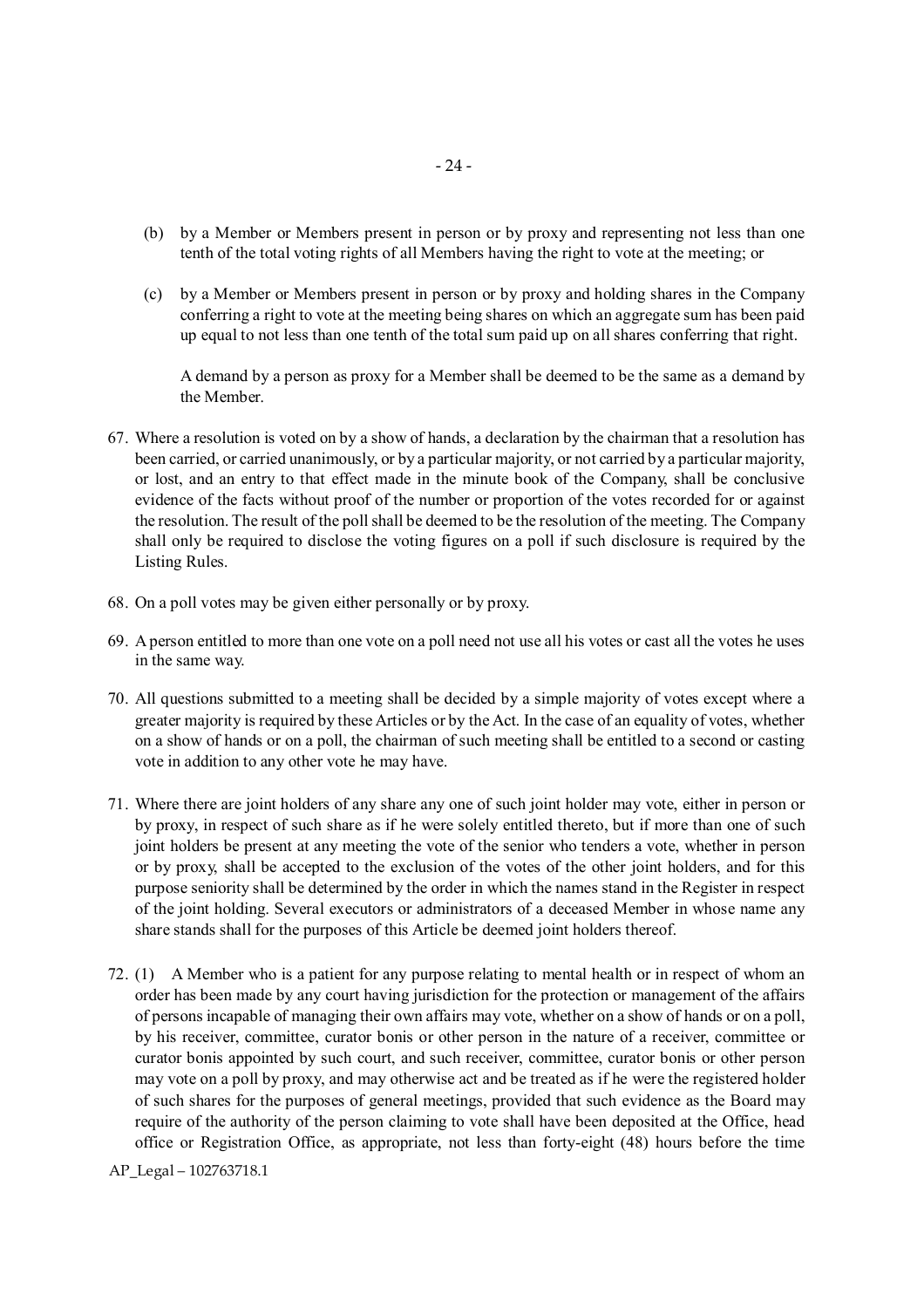appointed for holding the meeting, or adjourned meeting, or postponed meeting, or poll, as the case may be.

(2) Any person entitled under Article 53 to be registered as the holder of any shares may vote at any general meeting in respect thereof in the same manner as if he were the registered holder of such shares, provided that forty-eight (48) hours at least before the time of the holding of the meeting or adjourned meeting, or postponed meeting, as the case may be, at which he proposes to vote, he shall satisfy the Board of his entitlement to such shares, or the Board shall have previously admitted his right to vote at such meeting in respect thereof.

73. (1) No Member shall, unless the Board otherwise determines, be entitled to attend and vote and to be reckoned in a quorum at any general meeting unless he is duly registered and all calls or other sums presently payable by him in respect of shares in the Company have been paid.

(2) All Members have the right to (a) speak at a general meeting; and (b) vote at a general meeting except where a Member is required, by the Listing Rules, to abstain from voting to approve the matter under consideration. App 3  $14(3)$ 

(3) Where the Company has knowledge that any Member is, under the Listing Rules, required to abstain from voting on any particular resolution of the Company or restricted to voting only for or only against any particular resolution of the Company, any votes cast by or on behalf of such Member in contravention of such requirement or restriction shall not be counted. App. 3 14(4)

74. If:

- (a) any objection shall be raised to the qualification of any voter; or
- (b) any votes have been counted which ought not to have been counted or which might have been rejected; or
- (c) any votes are not counted which ought to have been counted;

the objection or error shall not vitiate the decision of the meeting or adjourned meeting or postponed meeting on any resolution unless the same is raised or pointed out at the meeting or, as the case may be, the adjourned meeting or postponed meeting at which the vote objected to is given or tendered or at which the error occurs. Any objection or error shall be referred to the chairman of the meeting and shall only vitiate the decision of the meeting on any resolution if the chairman decides that the same may have affected the decision of the meeting. The decision of the chairman on such matters shall be final and conclusive.

#### PROXIES

75. Any Member entitled to attend and vote at a meeting of the Company shall be entitled to appoint another person as his proxy to attend and vote instead of him. A Member who is the holder of two or more shares may appoint more than one proxy to represent him and vote on his behalf at a general meeting of the Company or at a class meeting. A proxy need not be a Member. In addition, a proxy or

AP\_Legal – 102763718.1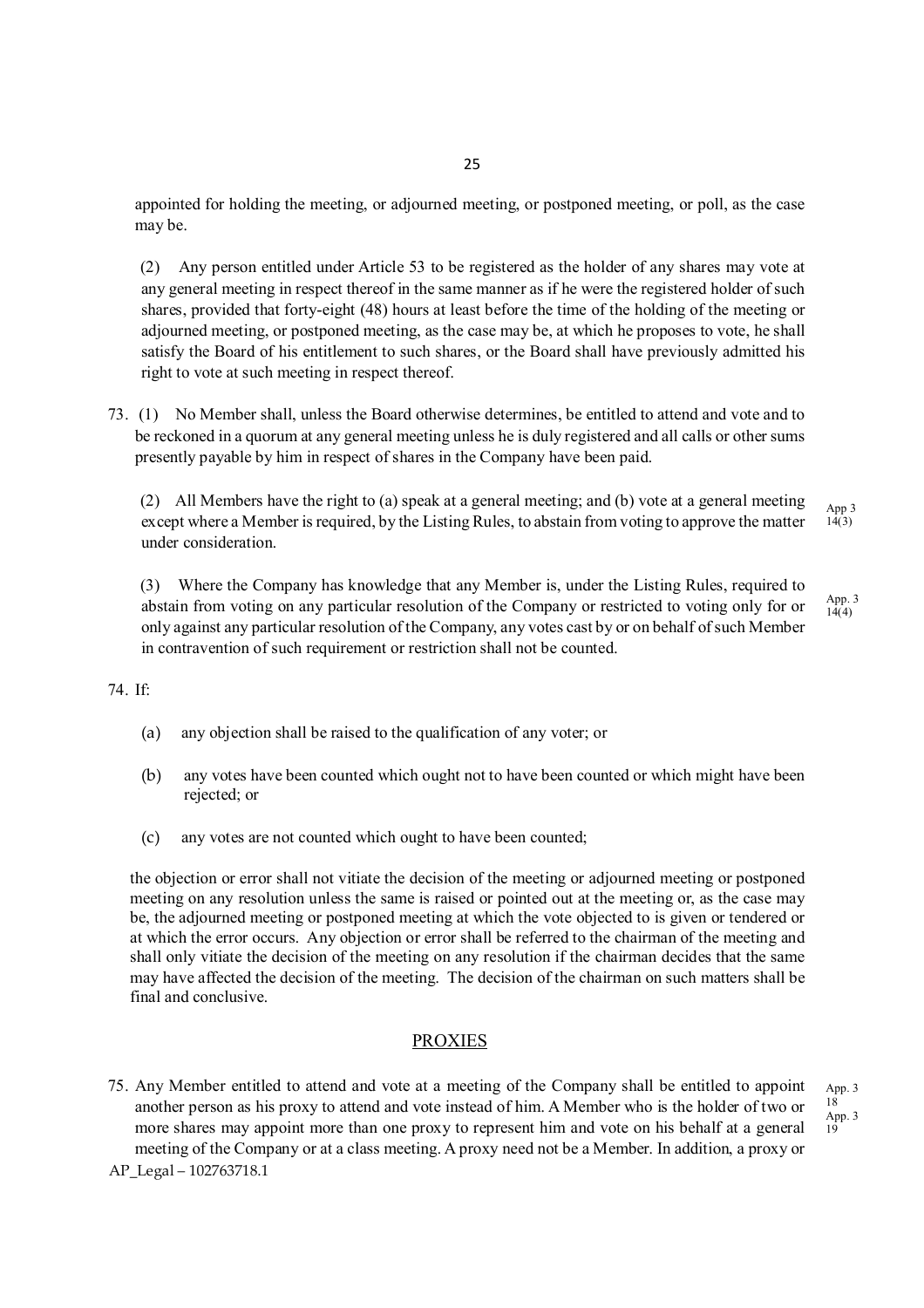proxies representing either a Member who is an individual or a Member which is a corporation shall be entitled to exercise the same powers on behalf of the Member which he or they represent as such Member could exercise.

- 76. The instrument appointing a proxy shall be in writing under the hand of the appointor or of his attorney duly authorised in writing or, if the appointor is a corporation, either under its seal or under the hand of an officer, attorney or other person authorised to sign the same. In the case of an instrument of proxy purporting to be signed on behalf of a corporation by an officer thereof it shall be assumed, unless the contrary appears, that such officer was duly authorised to sign such instrument of proxy on behalf of the corporation without further evidence of the facts.
- 77. (1) The Company may, at its absolute discretion, provide an electronic address for the receipt of any document or information relating to proxies for a general meeting (including any instrument of proxy or invitation to appoint a proxy, any document necessary to show the validity of, or otherwise relating to, an appointment of proxy (whether or not required under these Articles) and notice of termination of the authority of a proxy). If such an electronic address is provided, the Company shall be deemed to have agreed that any such document or information (relating to proxies as aforesaid) may be sent by electronic means to that address, subject as hereafter provided and subject to any other limitations or conditions specified by the Company when providing the address. Without limitation, the Company may from time to time determine that any such electronic address may be used generally for such matters or specifically for particular meetings or purposes and, if so, the Company may provide different electronic addresses for different purposes. The Company may also impose any conditions on the transmission of and its receipt of such electronic communications including, for the avoidance of doubt, imposing any security or encryption arrangements as may be specified by the Company. If any document or information required to be sent to the Company under this Article is sent to the Company by electronic means, such document or information is not treated as validly delivered to or deposited with the Company if the same is not received by the Company at its designated electronic address provided in accordance with this Article or if no electronic address is so designated by the Company for the receipt of such document or information.

(2) The instrument appointing a proxy and (if required by the Board) the power of attorney or other authority (if any) under which it is signed, or a certified copy of such power or authority, shall be delivered to such place or one of such places (if any) as may be specified for that purpose in or by way of note to or in any document accompanying the Notice convening the meeting (or, if no place is so specified at the Registration Office or the Office, as may be appropriate), or if the Company has provided an electronic address in accordance with the preceding paragraph, shall be received at the electronic address specified, not less than forty-eight (48) hours before the time appointed for holding the meeting or adjourned meeting or postponed meeting at which the person named in the instrument proposes to vote. No instrument appointing a proxy shall be valid after the expiration of twelve (12) months from the date named in it as the date of its execution, except at an adjourned meeting or postponed meeting in cases where the meeting was originally held within twelve (12) months from such date. Delivery of an instrument appointing a proxy shall not preclude a Member from attending and voting at the meeting convened and in such event, the instrument appointing a proxy shall be deemed to be revoked.

AP\_Legal – 102763718.1

App. 3 18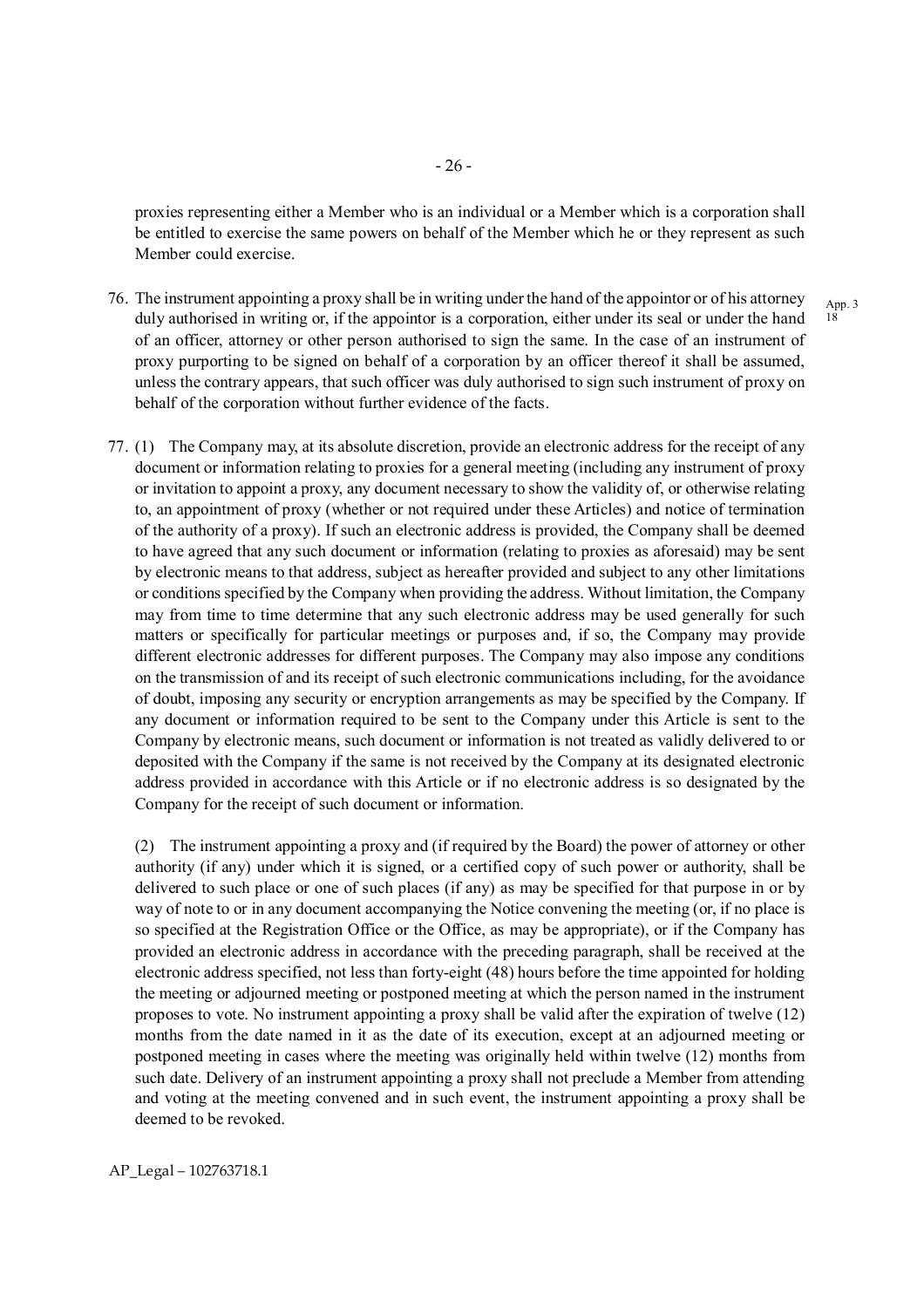- 78. Instruments of proxy shall be in any common form or in such other form as the Board may approve (provided that this shall not preclude the use of the two way form) and the Board may, if it thinks fit, send out with the Notice of any meeting forms of instrument of proxy for use at the meeting. The instrument of proxy shall be deemed to confer authority to demand or join in demanding a poll and to vote on any amendment of a resolution put to the meeting for which it is given as the proxy thinks fit. The instrument of proxy shall, unless the contrary is stated therein, be valid as well for any adjournment or postponement of the meeting as for the meeting to which it relates. The Board may decide, either generally or in any particular case, to treat a proxy appointment as valid notwithstanding that the appointment or any of the information required under these Articles has not been received in accordance with the requirements of these Articles. Subject to aforesaid, if the proxy appointment and any of the information required under these Articles is not received in the manner set out in these Articles, the appointee shall not be entitled to vote in respect of the shares in question.
- 79. A vote given in accordance with the terms of an instrument of proxy shall be valid notwithstanding the previous death or insanity of the principal, or revocation of the instrument of proxy or of the authority under which it was executed, provided that no intimation in writing of such death, insanity or revocation shall have been received by the Company at the Office or the Registration Office (or such other place as may be specified for the delivery of instruments of proxy in the notice convening the meeting or other document sent therewith) two (2) hours at least before the commencement of the meeting or adjourned meeting, or postponed meeting, or the taking of the poll, at which the instrument of proxy is used.
- 80. A vote given in accordance with the terms of an instrument of proxy shall be valid notwithstanding the previous death or insanity of the principal, or revocation of the instrument of proxy or of the authority under which it was executed, provided that no intimation in writing of such death, insanity or revocation shall have been received by the Company at the Office or the Registration Office (or such other place as may be specified for the delivery of instruments of proxy in the notice convening the meeting or other document sent therewith) two (2) hours at least before the commencement of the meeting or adjourned meeting, or postponed meeting, or the taking of the poll, at which the instrument of proxy is used.

# CORPORATIONS ACTING BY REPRESENTATIVES

81. (1) Any corporation which is a Member may by resolution of its directors or other governing body authorise such person as it thinks fit to act as its representative at any meeting of the Company or at any meeting of any class of Members. The person so authorised shall be entitled to exercise the same powers on behalf of such corporation as the corporation could exercise if it were an individual Member and such corporation shall for the purposes of these Articles be deemed to be present in person at any such meeting if a person so authorised is present thereat. 18

(2) If a clearing house (or its nominee(s)), being a corporation, is a Member, it may authorise such persons as it thinks fit to act as its representatives at any meeting of the Company or at any meeting of any class of Members provided that, if more than one person is so authorised, the authorisation shall specify the number and class of shares in respect of which each such representative is so authorised. Each person so authorised under the provisions of this Article shall be deemed to have

App. 3

App. 3  $1\bar{9}$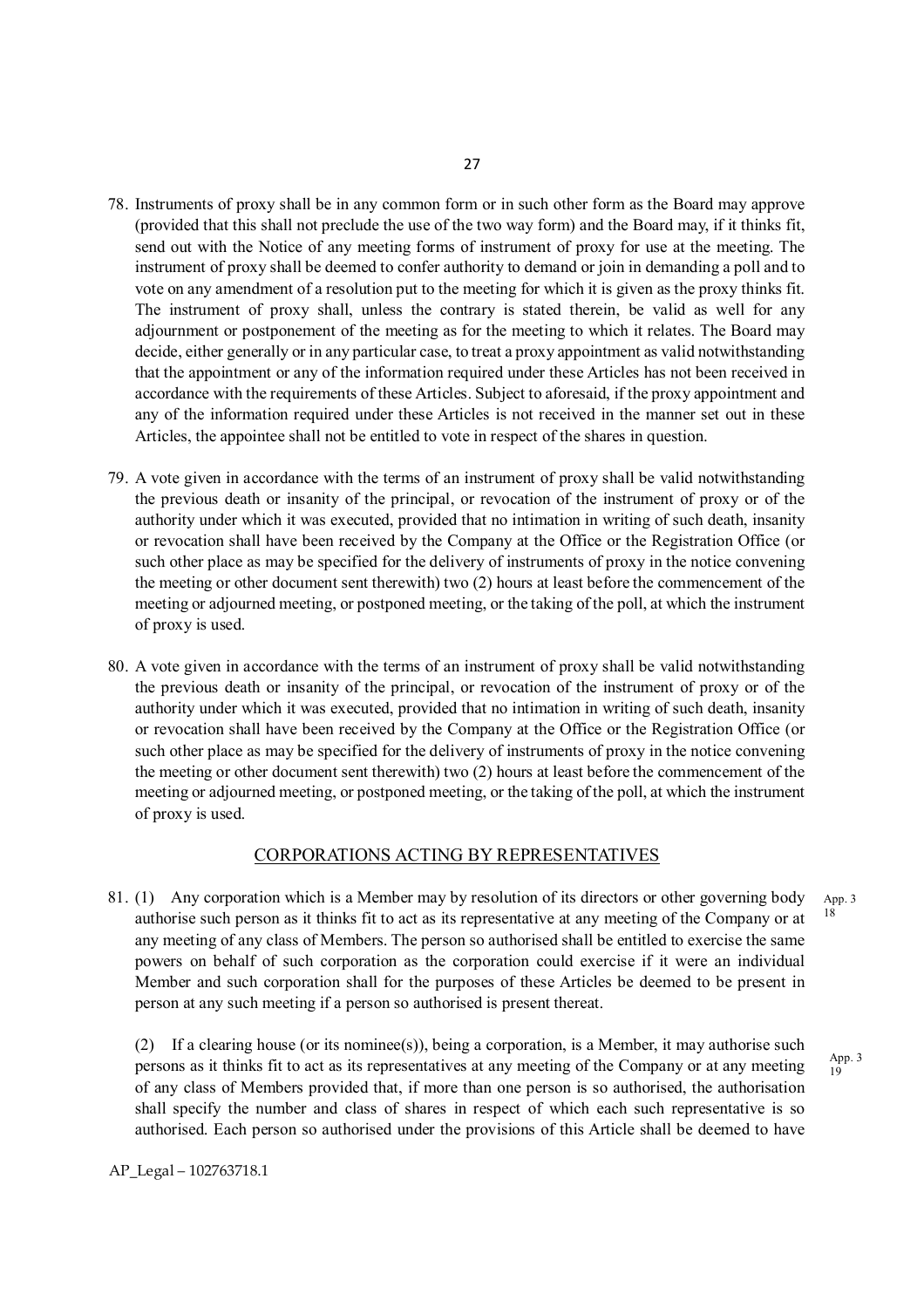been duly authorised without further evidence of the facts and be entitled to exercise the same rights and powers on behalf of the clearing house (or its nominee(s)) as if such person was the registered holder of the shares of the Company held by the clearing house (or its nominee(s)) including to speak and, where a show of hands is allowed, the right to vote individually on a show of hands.

(3) Any reference in these Articles to a duly authorised representative of a Member being a corporation shall mean a representative authorised under the provisions of this Article.

#### WRITTEN RESOLUTIONS OF MEMBERS

82. A resolution in writing signed (in such manner as to indicate, expressly or impliedly, unconditional approval) by or on behalf of all persons for the time being entitled to receive Notice of and to attend and vote at general meetings of the Company shall, for the purposes of these Articles, be treated as a resolution duly passed at a general meeting of the Company and, where relevant, as a special resolution so passed. Any such resolution shall be deemed to have been passed at a meeting held on the date on which it was signed by the last Member to sign, and where the resolution states a date as being the date of his signature thereof by any Member the statement shall be prima facie evidence that it was signed by him on that date. Such a resolution may consist of several documents in the like form, each signed by one or more relevant Members.

#### BOARD OF DIRECTORS

83. (1) Unless otherwise determined by the Company in general meeting, the number of Directors shall not be less than two (2). There shall be no maximum number of Directors unless otherwise determined from time to time by the Members in general meeting. The Directors shall be elected or appointed in the first place by the subscribers to the Memorandum of Association or by a majority of them and thereafter in accordance with Article 84 called for such purpose and who shall hold office for such term as the Members may determine or, in the absence of such determination, in accordance with Article 84 or until their successors are elected or appointed or their office is otherwise vacated.

(2) Subject to the Articles and the Act, the Company may by ordinary resolution elect any person to be a Director either to fill a casual vacancy on the Board, or as an addition to the existing Board.

(3) The Directors shall have the power from time to time and at any time to appoint any person as a Director either to fill a casual vacancy on the Board or as an addition to the existing Board. Any Director so appointed shall hold office only until the first annual general meeting of the Company after his appointment and shall then be eligible for re-election.

(4) Neither a Director nor an alternate Director shall be required to hold any shares of the Company by way of qualification and a Director or alternate Director (as the case may be) who is not a Member shall be entitled to receive notice of and to attend and speak at any general meeting of the Company and of all classes of shares of the Company.

(5) The Members may, at any general meeting convened and held in accordance with these Articles, by ordinary resolution remove a Director (including a managing or other executive director) at any App. 3  $4(3)$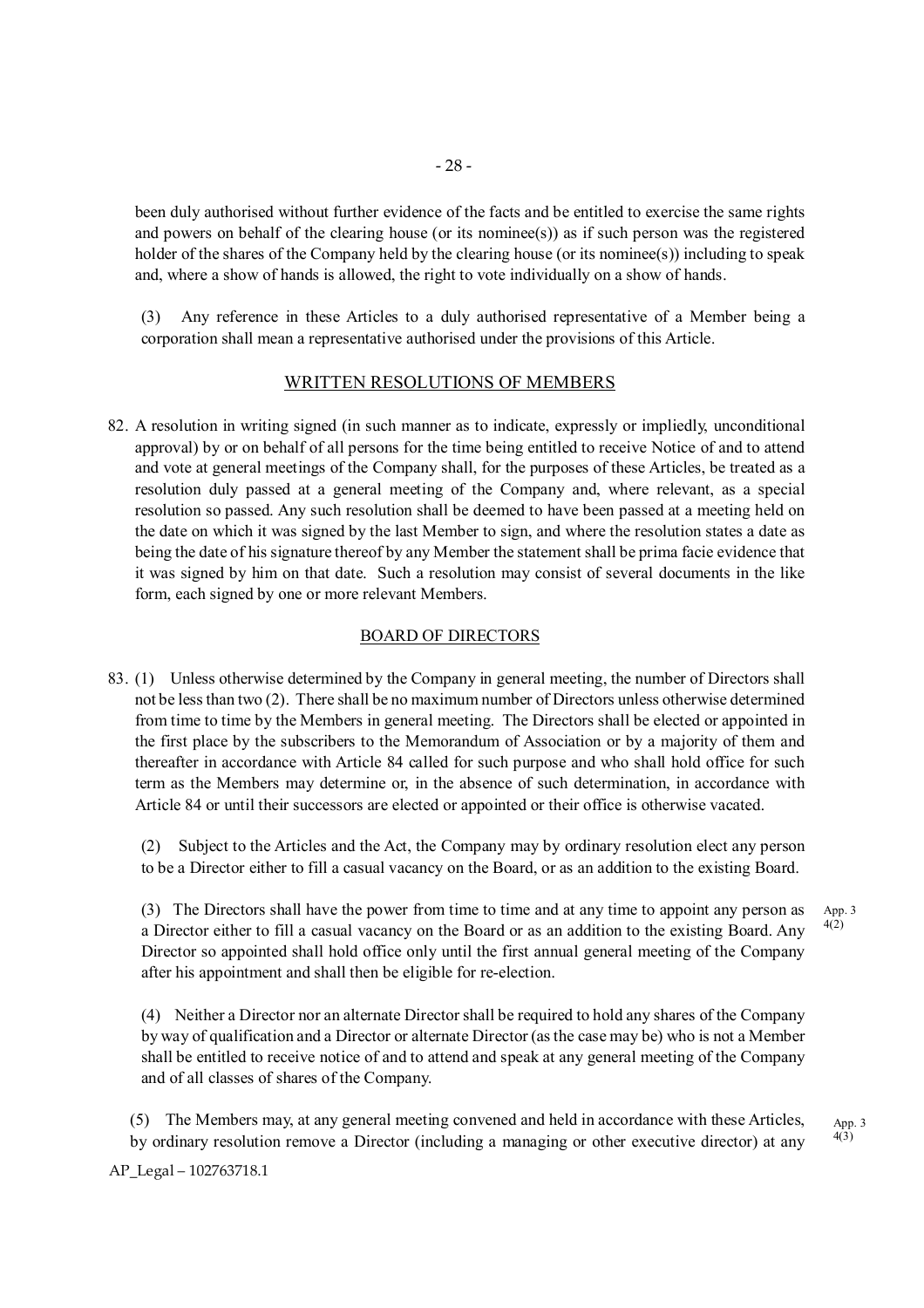time before the expiration of his term of office notwithstanding anything to the contrary in these Articles or in any agreement between the Company and such Director (but without prejudice to any claim for damages under any such agreement).

(6) A vacancy on the Board created by the removal of a Director under the provisions of subparagraph (7) Above may be filled by the election or appointment by ordinary resolution of the Members at the meeting at which such Director is removed.

(8) The Company may from time to time in general meeting by ordinary resolution increase or reduce the number of Directors but so that the number of Directors shall never be less than two (2).

# RETIREMENT OF DIRECTORS

84. (1) Notwithstanding any other provisions in the Articles, at each annual general meeting one-third of the Directors for the time being (or, if their number is not a multiple of three (3), the number nearest to but not less than one-third) shall retire from office by rotation provided that every Director shall be subject to retirement at an annual general meeting at least once every three years.

(2) A retiring Director shall be eligible for re-election and shall continue to act as a Director throughout the meeting at which he retires. The Directors to retire by rotation shall include (so far as necessary to ascertain the number of directors to retire by rotation) any Director who wishes to retire and not to offer himself for re-election. Any further Directors so to retire shall be those of the other Directors subject to retirement by rotation who have been longest in office since their last re-election or appointment and so that as between persons who became or were last re-elected Directors on the same day those to retire shall (unless they otherwise agree among themselves) be determined by lot. Any Director appointed by the Board pursuant to Article 83(3) shall not be taken into account in determining which particular Directors or the number of Directors who are to retire by rotation.

85. No person other than a Director retiring at the meeting shall, unless recommended by the Directors for election, be eligible for election as a Director at any general meeting unless a Notice signed by a Member (other than the person to be proposed) duly qualified to attend and vote at the meeting for which such notice is given of his intention to propose such person for election and also a Notice signed by the person to be proposed of his willingness to be elected shall have been lodged at the head office or at the Registration Office provided that the minimum length of the period, during which such Notice(s) are given, shall be at least seven (7) days and that (if the Notices are submitted after the dispatch of the notice of the general meeting appointed for such election) the period for lodgment of such Notice(s) shall commence on the day after the dispatch of the notice of the general meeting appointed for such election and end no later than seven (7) days prior to the date of such general meeting. Ch13.70

#### DISQUALIFICATION OF DIRECTORS

- 86. The office of a Director shall be vacated if the Director:
	- (1) resigns his office by notice in writing delivered to the Company at the Office or tendered at a meeting of the Board;

#### AP\_Legal – 102763718.1

App. 14  $B.2.2$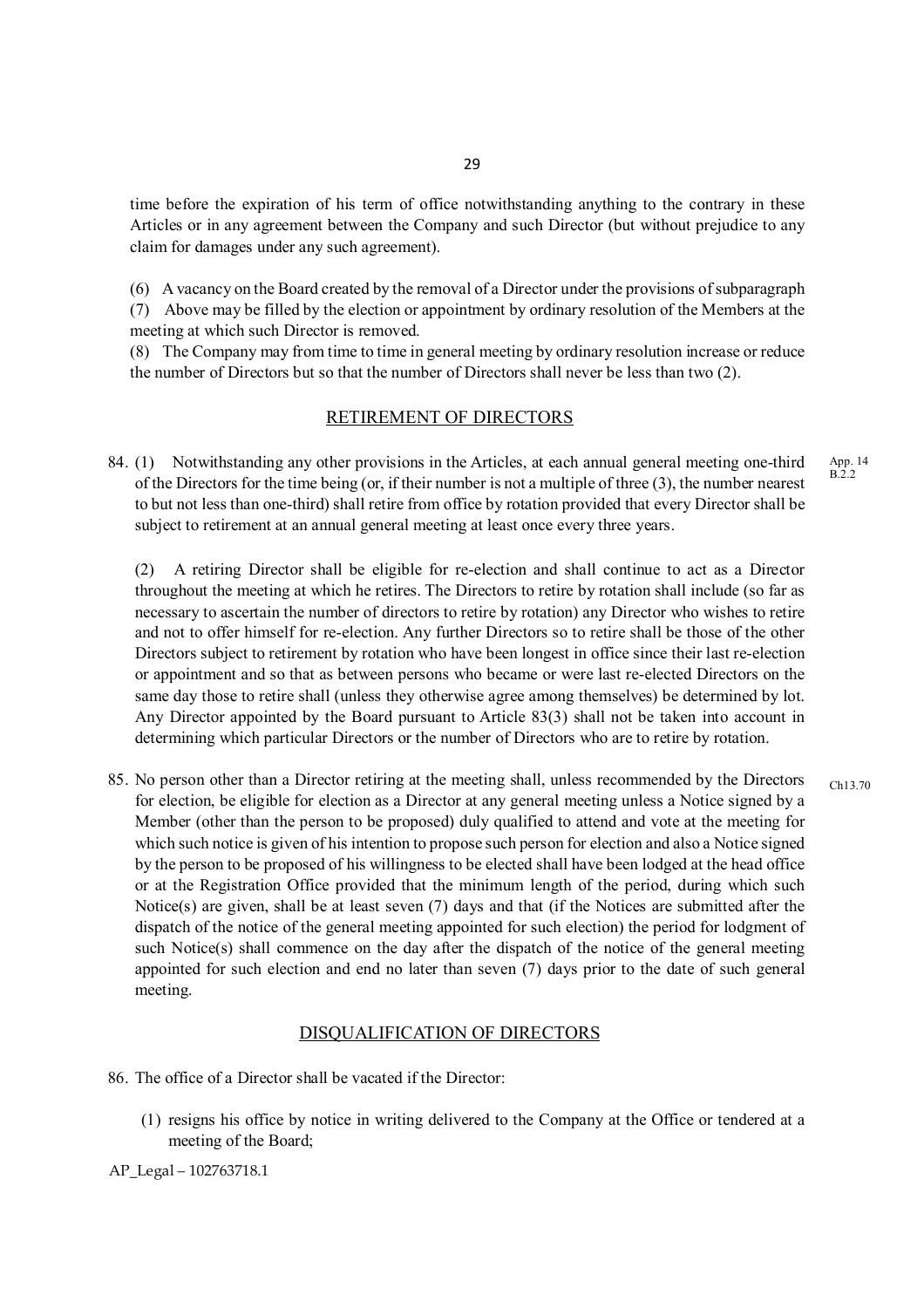- (2) becomes of unsound mind or dies;
- (3) without special leave of absence from the Board, is absent from meetings of the Board for six consecutive months, and his alternate Director, if any, shall not during such period have attended in his stead and the Board resolves that his office be vacated;
- (4) becomes bankrupt or has a receiving order made against him or suspends payment or compounds with his creditors;
- (5) is prohibited by law from being a Director; or
- (6) ceases to be a Director by virtue of any provision of the Statutes or is removed from office pursuant to these Articles.

# EXECUTIVE DIRECTORS

- 87. The Board may from time to time appoint any one or more of its body to be a managing director, joint managing director or deputy managing director or to hold any other employment or executive office with the Company for such period (subject to their continuance as Directors) and upon such terms as the Board may determine and the Board may revoke or terminate any of such appointments. Any such revocation or termination as aforesaid shall be without prejudice to any claim for damages that such Director may have against the Company or the Company may have against such Director. A Director appointed to an office under this Article shall be subject to the same provisions as to removal as the other Directors of the Company, and he shall (subject to the provisions of any contract between him and the Company) ipso facto and immediately cease to hold such office if he shall cease to hold the office of Director for any cause.
- 88. Notwithstanding Articles 93, 94, 95 and 96, an executive director appointed to an office under Article 87 hereof shall receive such remuneration (whether by way of salary, commission, participation in profits or otherwise or by all or any of those modes) and such other benefits (including pension and/or gratuity and/or other benefits on retirement) and allowances as the Board may from time to time determine, and either in addition to or in lieu of his remuneration as a Director.

#### ALTERNATE DIRECTORS

- 89. Any Director may at any time by Notice delivered to the Office or head office or at a meeting of the Directors appoint any person (including another Director) to be his alternate Director. Any person so appointed shall have all the rights and powers of the Director or Directors for whom such person is appointed in the alternative provided that such person shall not be counted more than once in determining whether or not a quorum is present. An alternate Director may be removed at any time by the body which appointed him and, subject thereto, the office of alternate Director shall continue until the happening of any event which, if he were a Director, would cause him to vacate such office or if his appointer ceases for any reason to be a Director. Any appointment or removal of an alternate Director shall be effected by Notice signed by the appointor and delivered to the Office or head office
- AP\_Legal 102763718.1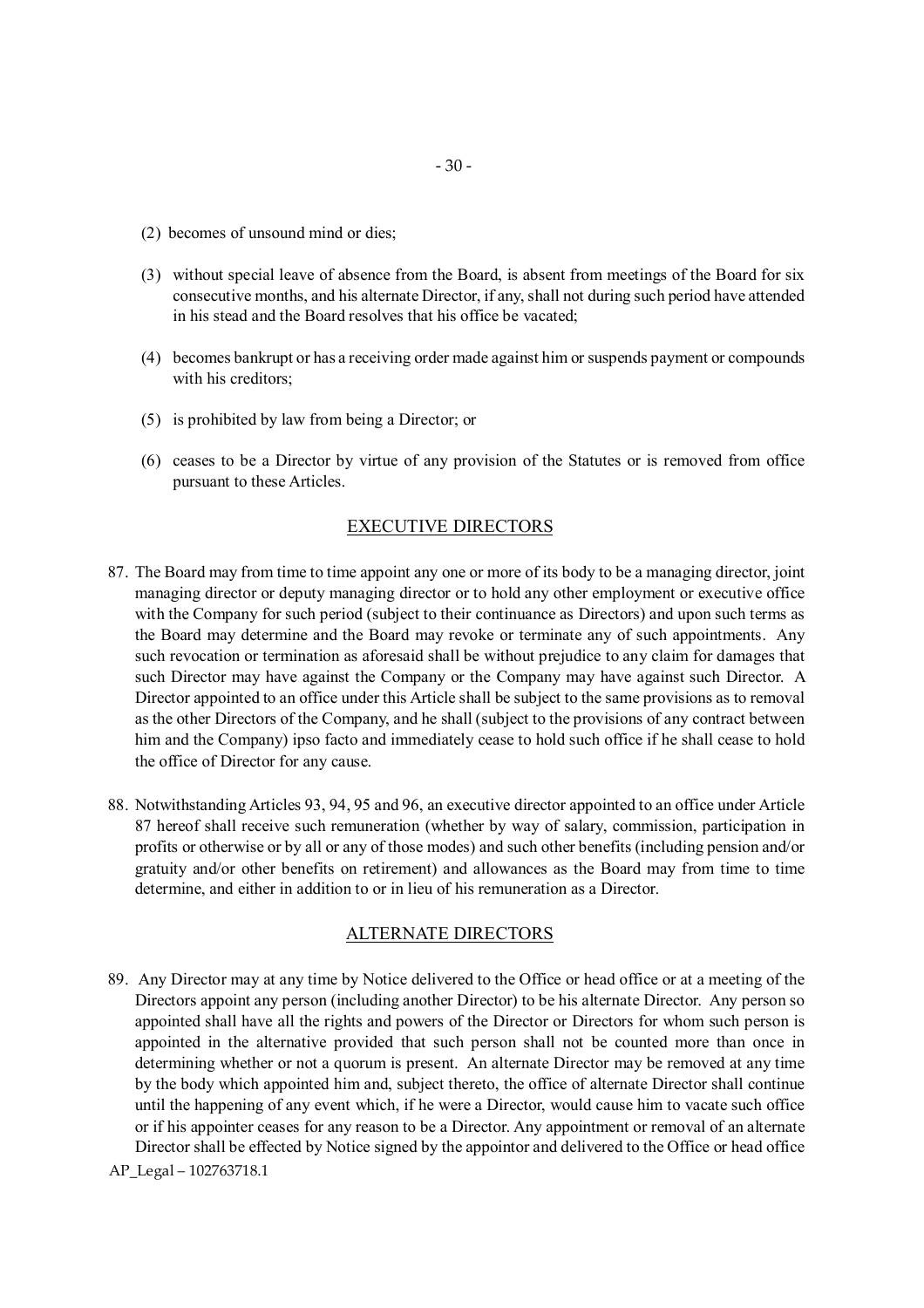or tendered at a meeting of the Board. An alternate Director may also be a Director in his own right and may act as alternate to more than one Director. An alternate Director shall, if his appointor so requests, be entitled to receive notices of meetings of the Board or of committees of the Board to the same extent as, but in lieu of, the Director appointing him and shall be entitled to such extent to attend and vote as a Director at any such meeting at which the Director appointing him is not personally present and generally at such meeting to exercise and discharge all the functions, powers and duties of his appointor as a Director and for the purposes of the proceedings at such meeting the provisions of these Articles shall apply as if he were a Director save that as an alternate for more than one Director his voting rights shall be cumulative.

- 90. An alternate Director shall only be a Director for the purposes of the Act and shall only be subject to the provisions of the Act insofar as they relate to the duties and obligations of a Director when performing the functions of the Director for whom he is appointed in the alternative and shall alone be responsible to the Company for his acts and defaults and shall not be deemed to be the agent of or for the Director appointing him. An alternate Director shall be entitled to contract and be interested in and benefit from contracts or arrangements or transactions and to be repaid expenses and to be indemnified by the Company to the same extent mutatis mutandis as if he were a Director but he shall not be entitled to receive from the Company any fee in his capacity as an alternate Director except only such part, if any, of the remuneration otherwise payable to his appointor as such appointor may by Notice to the Company from time to time direct.
- 91. Every person acting as an alternate Director shall have one vote for each Director for whom he acts as alternate (in addition to his own vote if he is also a Director). If his appointor is for the time being absent from Hong Kong or otherwise not available or unable to act, the signature of an alternate Director to any resolution in writing of the Board or a committee of the Board of which his appointor is a member shall, unless the notice of his appointment provides to the contrary, be as effective as the signature of his appointor.
- 92. An alternate Director shall ipso facto cease to be an alternate Director if his appointor ceases for any reason to be a Director, however, such alternate Director or any other person may be re-appointed by the Directors to serve as an alternate Director PROVIDED always that, if at any meeting any Director retires but is re-elected at the same meeting, any appointment of such alternate Director pursuant to these Articles which was in force immediately before his retirement shall remain in force as though he had not retired.

#### DIRECTORS' FEES AND EXPENSES

93. The ordinary remuneration of the Directors shall from time to time be determined by the Company in general meeting and shall (unless otherwise directed by the resolution by which it is voted) be divided amongst the Board in such proportions and in such manner as the Board may agree or, failing agreement, equally, except that any Director who shall hold office for part only of the period in respect of which such remuneration is payable shall be entitled only to rank in such division for a proportion of remuneration related to the period during which he has held office. Such remuneration shall be deemed to accrue from day to day.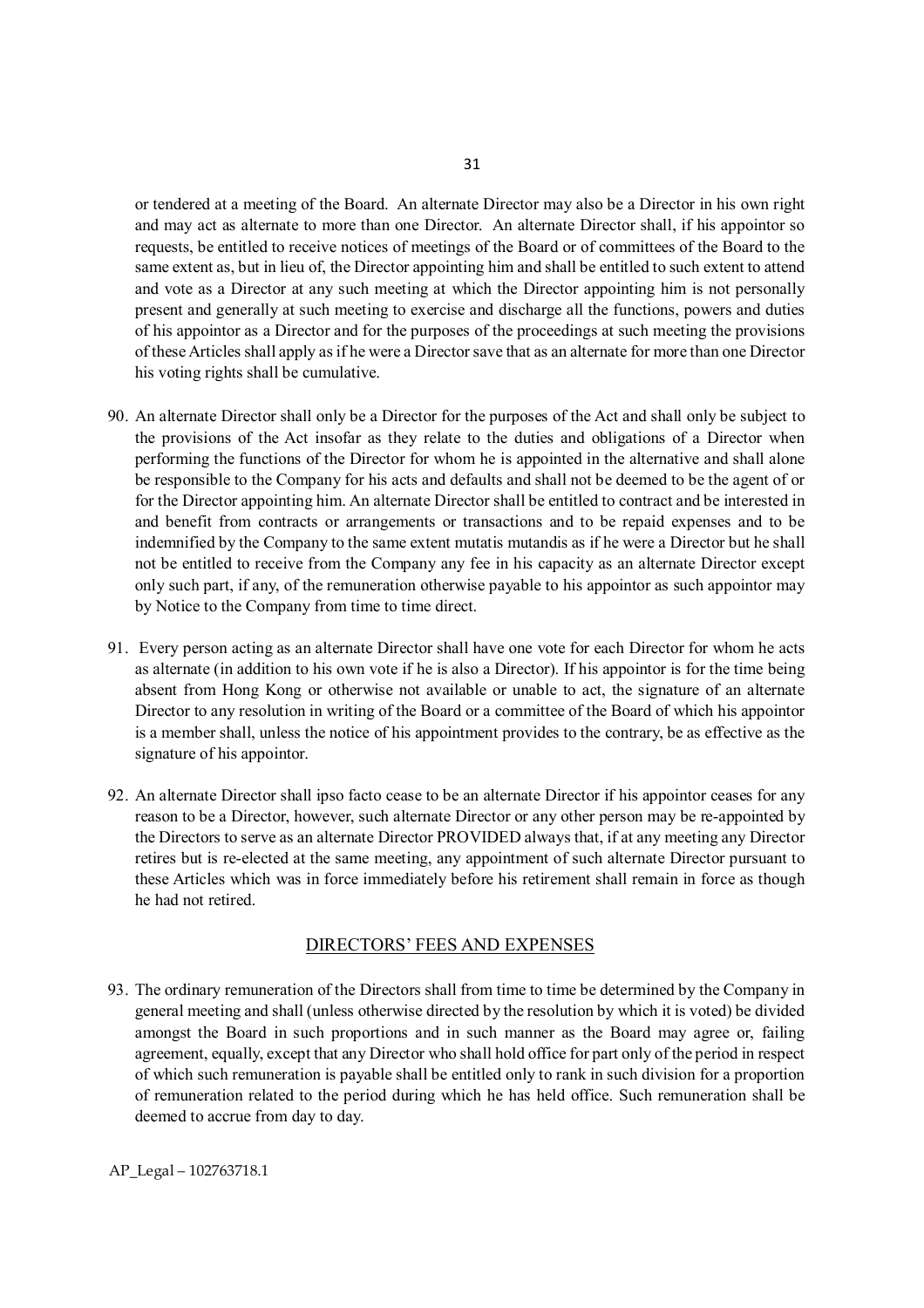- 94. Each Director shall be entitled to be repaid or prepaid all travelling, hotel and incidental expenses reasonably incurred or expected to be incurred by him in attending meetings of the Board or committees of the Board or general meetings or separate meetings of any class of shares or of debentures of the Company or otherwise in connection with the discharge of his duties as a Director.
- 95. Any Director who, by request, goes or resides abroad for any purpose of the Company or who performs services which in the opinion of the Board go beyond the ordinary duties of a Director may be paid such extra remuneration (whether by way of salary, commission, participation in profits or otherwise) as the Board may determine and such extra remuneration shall be in addition to or in substitution for any ordinary remuneration provided for by or pursuant to any other Article.
- 96. The Board shall obtain the approval of the Company in general meeting before making any payment to any Director or past Director of the Company by way of compensation for loss of office, or as consideration for or in connection with his retirement from office (not being payment to which the Director is contractually entitled).

#### DIRECTORS' INTERESTS

- 97. A Director may:
	- (a) hold any other office or place of profit with the Company (except that of Auditor) in conjunction with his office of Director for such period and upon such terms as the Board may determine. Any remuneration (whether by way of salary, commission, participation in profits or otherwise) paid to any Director in respect of any such other office or place of profit shall be in addition to any remuneration provided for by or pursuant to any other Article;
	- (b)act by himself or his firm in a professional capacity for the Company (otherwise than as Auditor) and he or his firm may be remunerated for professional services as if he were not a Director;
	- (c) continue to be or become a director, managing director, joint managing director, deputy managing director, executive director, manager or other officer or member of any other company promoted by the Company or in which the Company may be interested as a vendor, shareholder or otherwise and (unless otherwise agreed) no such Director shall be accountable for any remuneration, profits or other benefits received by him as a director, managing director, joint managing director, deputy managing director, executive director, manager or other officer or member of or from his interests in any such other company. Subject as otherwise provided by these Articles the Directors may exercise or cause to be exercised the voting powers conferred by the shares in any other company held or owned by the Company, or exercisable by them as Directors of such other company in such manner in all respects as they think fit (including the exercise thereof in favour of any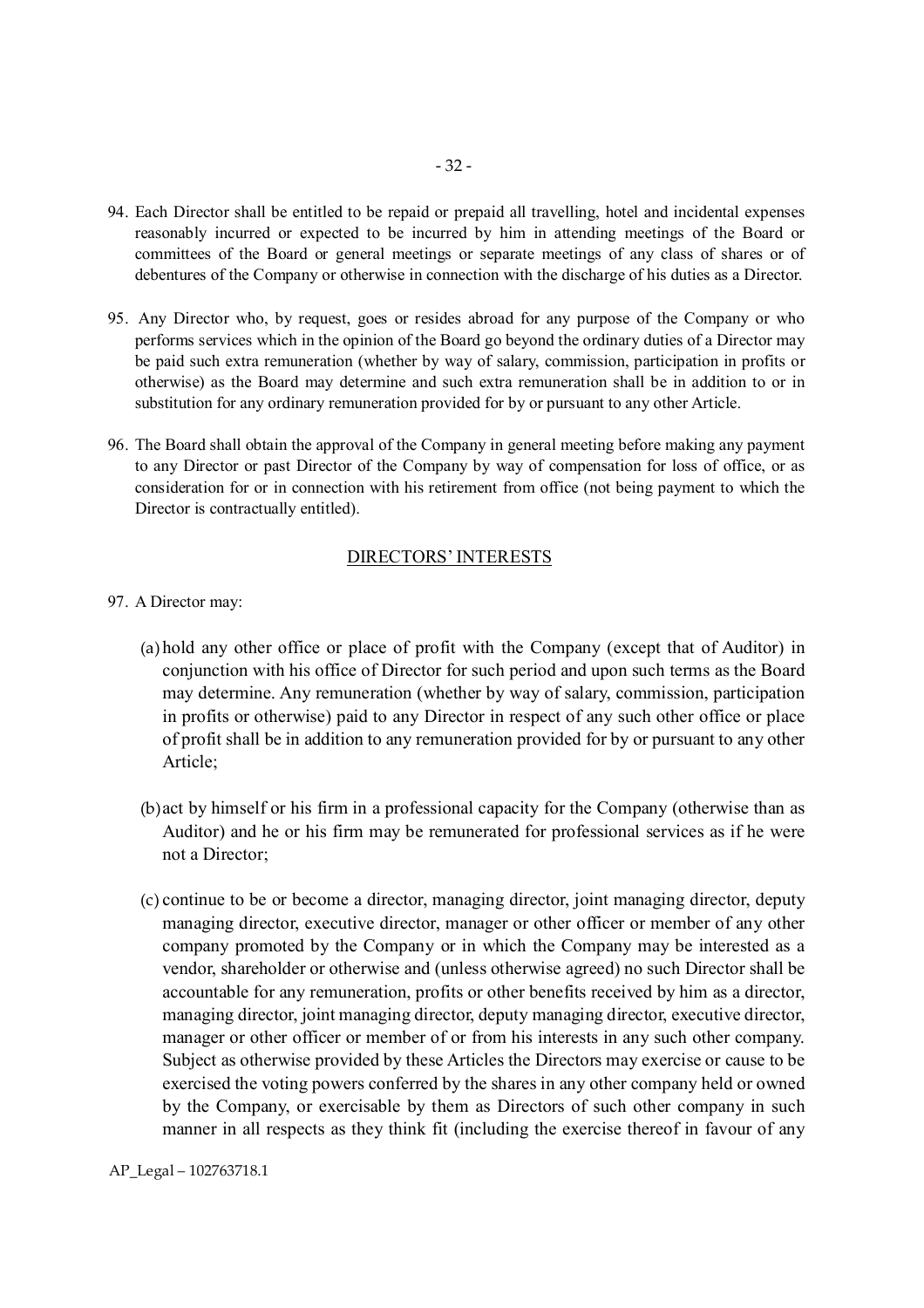resolution appointing themselves or any of them directors, managing directors, joint managing directors, deputy managing directors, executive directors, managers or other officers of such company) or voting or providing for the payment of remuneration to the director, managing director, joint managing director, deputy managing director, executive director, manager or other officers of such other company and any Director may vote in favour of the exercise of such voting rights in manner aforesaid notwithstanding that he may be, or about to be, appointed a director, managing director, joint managing director, deputy managing director, executive director, manager or other officer of such a company, and that as such he is or may become interested in the exercise of such voting rights in manner aforesaid.

- 98. Subject to the Act and to these Articles, no Director or proposed or intending Director shall be disqualified by his office from contracting with the Company, either with regard to his tenure of any office or place of profit or as vendor, purchaser or in any other manner whatever, nor shall any such contract or any other contract or arrangement in which any Director is in any way interested be liable to be avoided, nor shall any Director so contracting or being so interested be liable to account to the Company or the Members for any remuneration, profit or other benefits realised by any such contract or arrangement by reason of such Director holding that office or of the fiduciary relationship thereby established provided that such Director shall disclose the nature of his interest in any contract or arrangement in which he is interested in accordance with Article 99 herein.
- 99. A Director who to his knowledge is in any way, whether directly or indirectly, interested in a contract or arrangement or proposed contract or arrangement with the Company shall declare the nature of his interest at the meeting of the Board at which the question of entering into the contract or arrangement is first considered, if he knows his interest then exists, or in any other case at the first meeting of the Board after he knows that he is or has become so interested. For the purposes of this Article, a general Notice to the Board by a Director to the effect that:
	- (a) he is a member or officer of a specified company or firm and is to be regarded as interested in any contract or arrangement which may after the date of the Notice be made with that company or firm; or
	- (b) he is to be regarded as interested in any contract or arrangement which may after the date of the Notice be made with a specified person who is connected with him;

shall be deemed to be a sufficient declaration of interest under this Article in relation to any such contract or arrangement, provided that no such Notice shall be effective unless either it is given at a meeting of the Board or the Director takes reasonable steps to secure that it is brought up and read at the next Board meeting after it is given.

100. (1) A Director shall not vote (nor be counted in the quorum) on any resolution of the Board approving any contract or arrangement or any other proposal in which he or any of his close associates is materially interested, but this prohibition shall not apply to any of the following matters namely: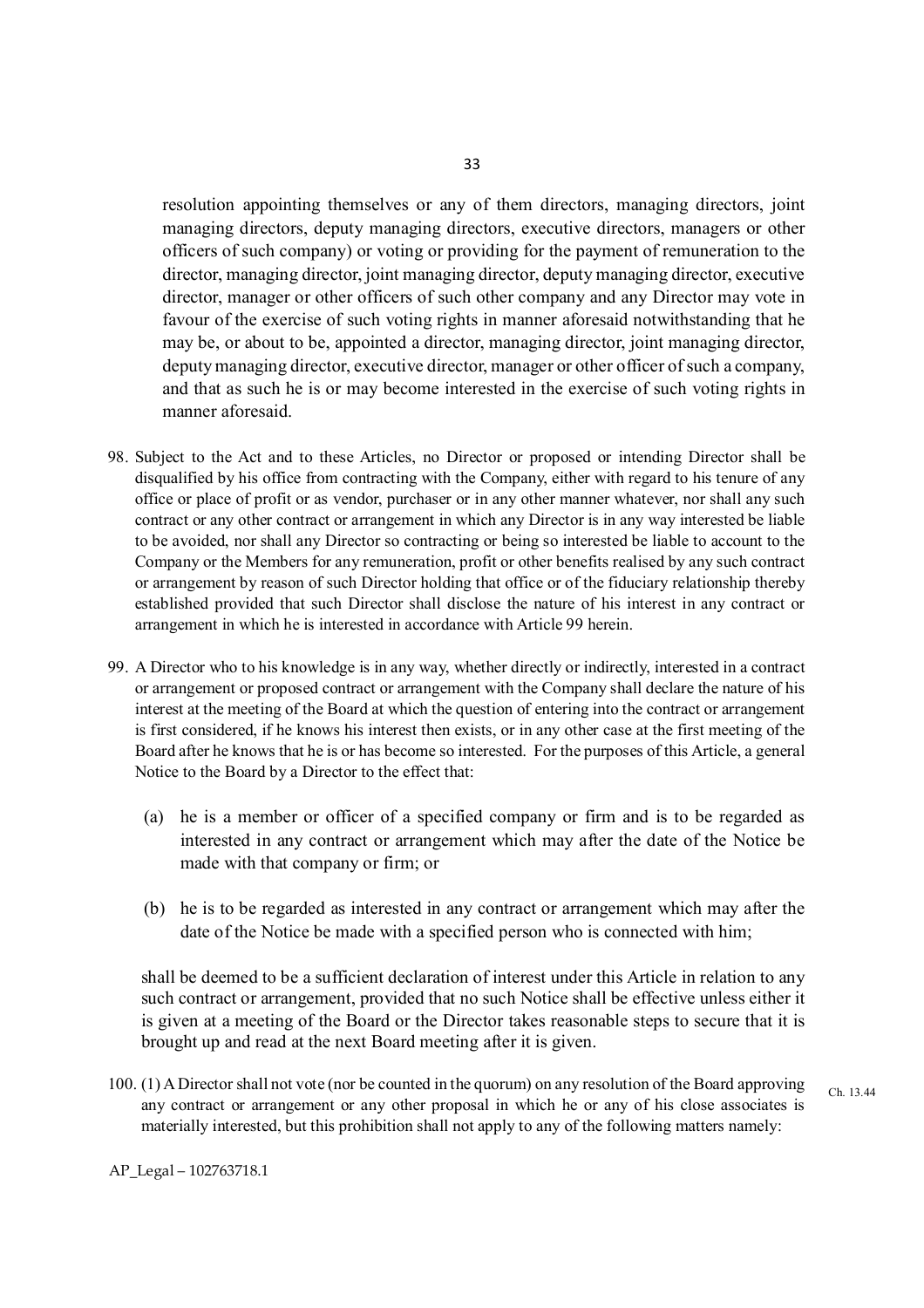- (i). the giving of any security or indemnity either:-
	- (a)to the Director or his close associate(s) in respect of money lent or obligations incurred or undertaken by him or any of them at the request of or for the benefit of the Company or any of its subsidiaries; or
	- (b)to a third party in respect of a debt or obligation of the Company or any of its subsidiaries for which the Director or his close associate(s) has himself/ themselves assumed responsibility in whole or in part and whether alone or jointly under a guarantee or indemnity or by the giving of security;
- (ii). any proposal concerning an offer of shares or debentures or other securities of or by the Company or any other company which the Company may promote or be interested in for subscription or purchase where the Director or his close associate(s) is/are or is/are to be interested as a participant in the underwriting or subunderwriting of the offer;
- (iii). any proposal or arrangement concerning the benefit of employees of the Company or its subsidiaries including:
	- (a) the adoption, modification or operation of any employeesʹ share scheme or any share incentive or share option scheme under which the Director or his close associate(s) may benefit; or
	- (b) the adoption, modification or operation of a pension fund or retirement, death or disability benefits scheme which relates to the Director, his close associate(s) and employee(s) of the Company or any of its subsidiaries and does not provide in respect of any Director, or his close associate(s), as such any privilege or advantage not generally accorded to the class of persons to which such scheme or fund relates;
- (iv). any contract or arrangement in which the Director or his close associate(s) is/are interested in the same manner as other holders of shares or debentures or other securities of the Company by virtue only of his/their interest in shares or debentures or other securities of the Company.

(2) If any question shall arise at any meeting of the Board as to the materiality of the interest of a Director (other than the chairman of the meeting) or as to the entitlement of any Director (other than such chairman) to vote and such question is not resolved by his voluntarily agreeing to abstain from voting, such question shall be referred to the chairman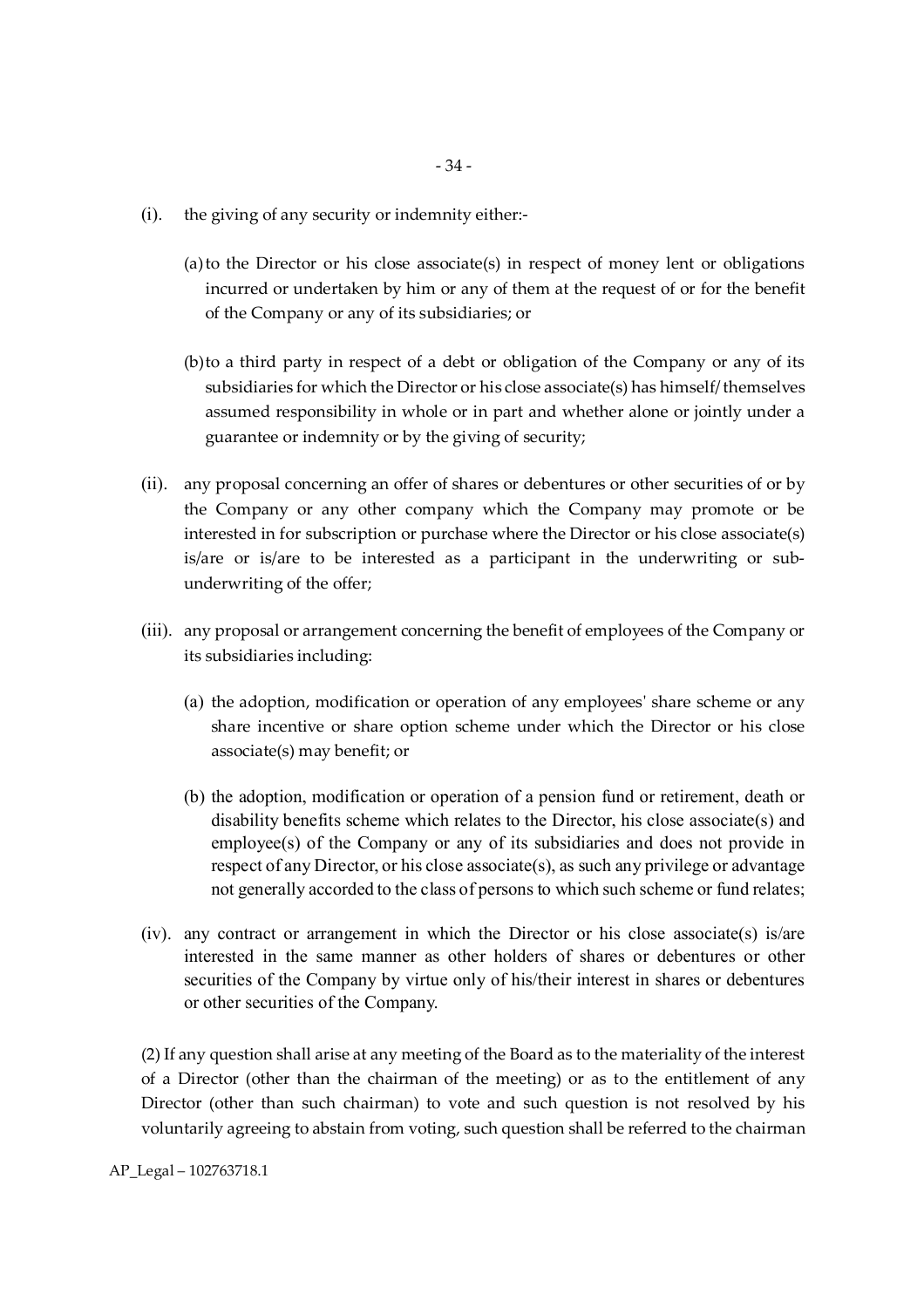of the meeting and his ruling in relation to such other Director shall be final and conclusive except in a case where the nature or extent of the interest of the Director concerned as known to such Director has not been fairly disclosed to the Board. If any question as aforesaid shall arise in respect of the chairman of the meeting such question shall be decided by a resolution of the Board (for which purpose such chairman shall not vote thereon) and such resolution shall be final and conclusive except in a case where the nature or extent of the interest of such chairman as known to such chairman has not been fairly disclosed to the Board.

#### GENERAL POWERS OF THE DIRECTORS

101. (1) The business of the Company shall be managed and conducted by the Board, which may pay all expenses incurred in forming and registering the Company and may exercise all powers of the Company (whether relating to the management of the business of the Company or otherwise) which are not by the Statutes or by these Articles required to be exercised by the Company in general meeting, subject nevertheless to the provisions of the Statutes and of these Articles and to such regulations being not inconsistent with such provisions, as may be prescribed by the Company in general meeting, but no regulations made by the Company in general meeting shall invalidate any prior act of the Board which would have been valid if such regulations had not been made. The general powers given by this Article shall not be limited or restricted by any special authority or power given to the Board by any other Article.

(2) Any person contracting or dealing with the Company in the ordinary course of business shall be entitled to rely on any written or oral contract or agreement or deed, document or instrument entered into or executed as the case may be by any two of the Directors acting jointly on behalf of the Company and the same shall be deemed to be validly entered into or executed by the Company as the case may be and shall, subject to any rule of law, be binding on the Company.

(3) Without prejudice to the general powers conferred by these Articles it is hereby expressly declared that the Board shall have the following powers:

- (a) To give to any person the right or option of requiring at a future date that an allotment shall be made to him of any share at par or at such premium as may be agreed;
- (b) To give to any Directors, officers or servants of the Company an interest in any particular business or transaction or participation in the profits thereof or in the general profits of the Company either in addition to or in substitution for a salary or other remuneration.
- (c) To resolve that the Company be deregistered in the Cayman Islands and continued in a named jurisdiction outside the Cayman Islands subject to the provisions of the Act.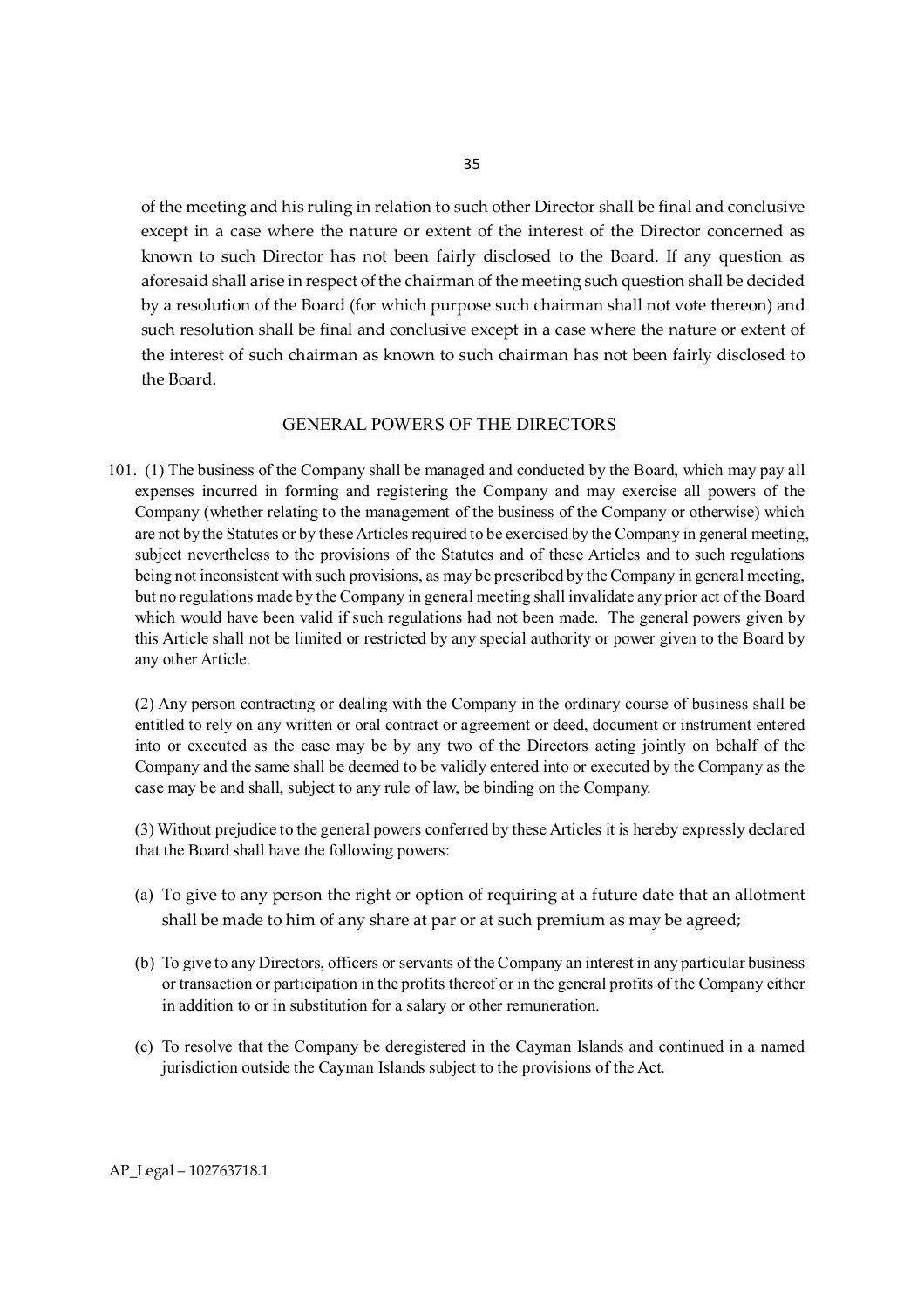(4) The Company shall not make any loan, directly or indirectly, to a Director or his close associate(s) if and to the extent it would be prohibited by the Companies Ordinance (Chapter 622 of the laws of Hong Kong) as if the Company were a company incorporated in Hong Kong.

Article 101(4) shall only have effect for so long as the shares of the Company are listed on The Stock Exchange of Hong Kong Limited.

- 102. The Board may establish any regional or local boards or agencies for managing any of the affairs of the Company in any place, and may appoint any persons to be members of such local boards, or any managers or agents, and may fix their remuneration (either by way of salary or by commission or by conferring the right to participation in the profits of the Company or by a combination of two or more of these modes) and pay the working expenses of any staff employed by them upon the business of the Company. The Board may delegate to any regional or local board, manager or agent any of the powers, authorities and discretions vested in or exercisable by the Board (other than its powers to make calls and forfeit shares), with power to sub-delegate, and may authorise the members of any of them to fill any vacancies therein and to act notwithstanding vacancies. Any such appointment or delegation may be made upon such terms and subject to such conditions as the Board may think fit, and the Board may remove any person appointed as aforesaid, and may revoke or vary such delegation, but no person dealing in good faith and without notice of any such revocation or variation shall be affected thereby.
- 103. The Board may by power of attorney appoint under the Seal any company, firm or person or any fluctuating body of persons, whether nominated directly or indirectly by the Board, to be the attorney or attorneys of the Company for such purposes and with such powers, authorities and discretions (not exceeding those vested in or exercisable by the Board under these Articles) and for such period and subject to such conditions as it may think fit, and any such power of attorney may contain such provisions for the protection and convenience of persons dealing with any such attorney as the Board may think fit, and may also authorise any such attorney to sub-delegate all or any of the powers, authorities and discretions vested in him. Such attorney or attorneys may, if so authorised under the Seal of the Company, execute any deed or instrument under their personal seal with the same effect as the affixation of the Company's Seal.
- 104. The Board may entrust to and confer upon a managing director, joint managing director, deputy managing director, an executive director or any Director any of the powers exercisable by it upon such terms and conditions and with such restrictions as it thinks fit, and either collaterally with, or to the exclusion of, its own powers, and may from time to time revoke or vary all or any of such powers but no person dealing in good faith and without notice of such revocation or variation shall be affected thereby.
- 105. All cheques, promissory notes, drafts, bills of exchange and other instruments, whether negotiable or transferable or not, and all receipts for moneys paid to the Company shall be signed, drawn, accepted, endorsed or otherwise executed, as the case may be, in such manner as the Board shall from time to time by resolution determine. The Company's banking accounts shall be kept with such banker or bankers as the Board shall from time to time determine.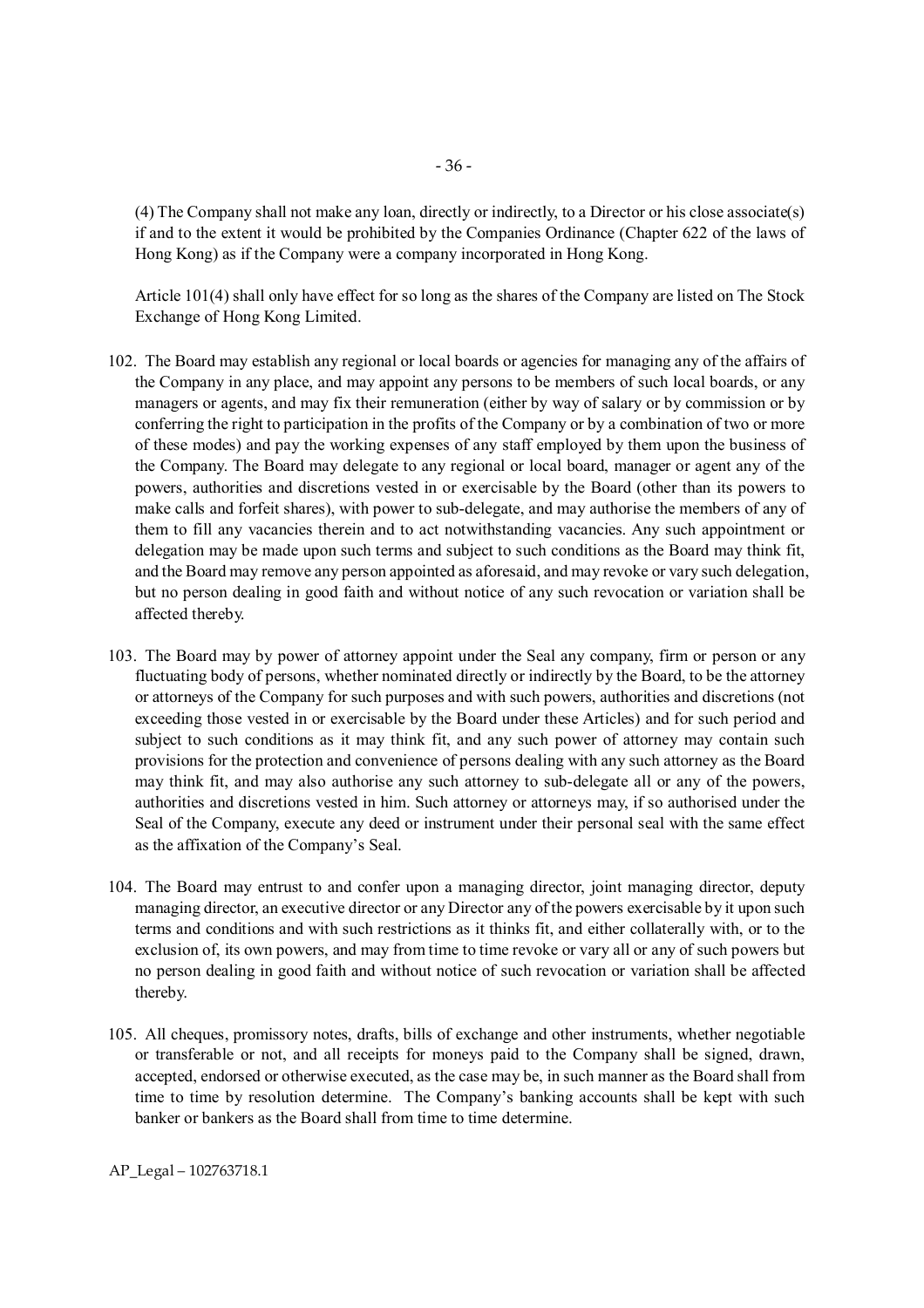106. (1) The Board may establish or concur or join with other companies (being subsidiary companies of the Company or companies with which it is associated in business) in establishing and making contributions out of the Company's moneys to any schemes or funds for providing pensions, sickness or compassionate allowances, life assurance or other benefits for employees (which expression as used in this and the following paragraph shall include any Director or ex-Director who may hold or have held any executive office or any office of profit under the Company or any of its subsidiary companies) and ex-employees of the Company and their dependants or any class or classes of such person.

(2) The Board may pay, enter into agreements to pay or make grants of revocable or irrevocable, and either subject or not subject to any terms or conditions, pensions or other benefits to employees and ex-employees and their dependants, or to any of such persons, including pensions or benefits additional to those, if any, to which such employees or exemployees or their dependants are or may become entitled under any such scheme or fund as mentioned in the last preceding paragraph. Any such pension or benefit may, as the Board considers desirable, be granted to an employee either before and in anticipation of or upon or at any time after his actual retirement.

#### BORROWING POWERS

- 107. The Board may exercise all the powers of the Company to raise or borrow money and to mortgage or charge all or any part of the undertaking, property and assets (present and future) and uncalled capital of the Company and, subject to the Act, to issue debentures, bonds and other securities, whether outright or as collateral security for any debt, liability or obligation of the Company or of any third party.
- 108. Debentures, bonds and other securities may be made assignable free from any equities between the Company and the person to whom the same may be issued.
- 109. Any debentures, bonds or other securities may be issued at a discount (other than shares), premium or otherwise and with any special privileges as to redemption, surrender, drawings, allotment of shares, attending and voting at general meetings of the Company, appointment of Directors and otherwise.
- 110. (1) Where any uncalled capital of the Company is charged, all persons taking any subsequent charge thereon shall take the same subject to such prior charge, and shall not be entitled, by notice to the Members or otherwise, to obtain priority over such prior charge.

(2) The Board shall cause a proper register to be kept, in accordance with the provisions of the Act, of all charges specifically affecting the property of the Company and of any series of debentures issued by the Company and shall duly comply with the requirements of the Act in regard to the registration of charges and debentures therein specified and otherwise.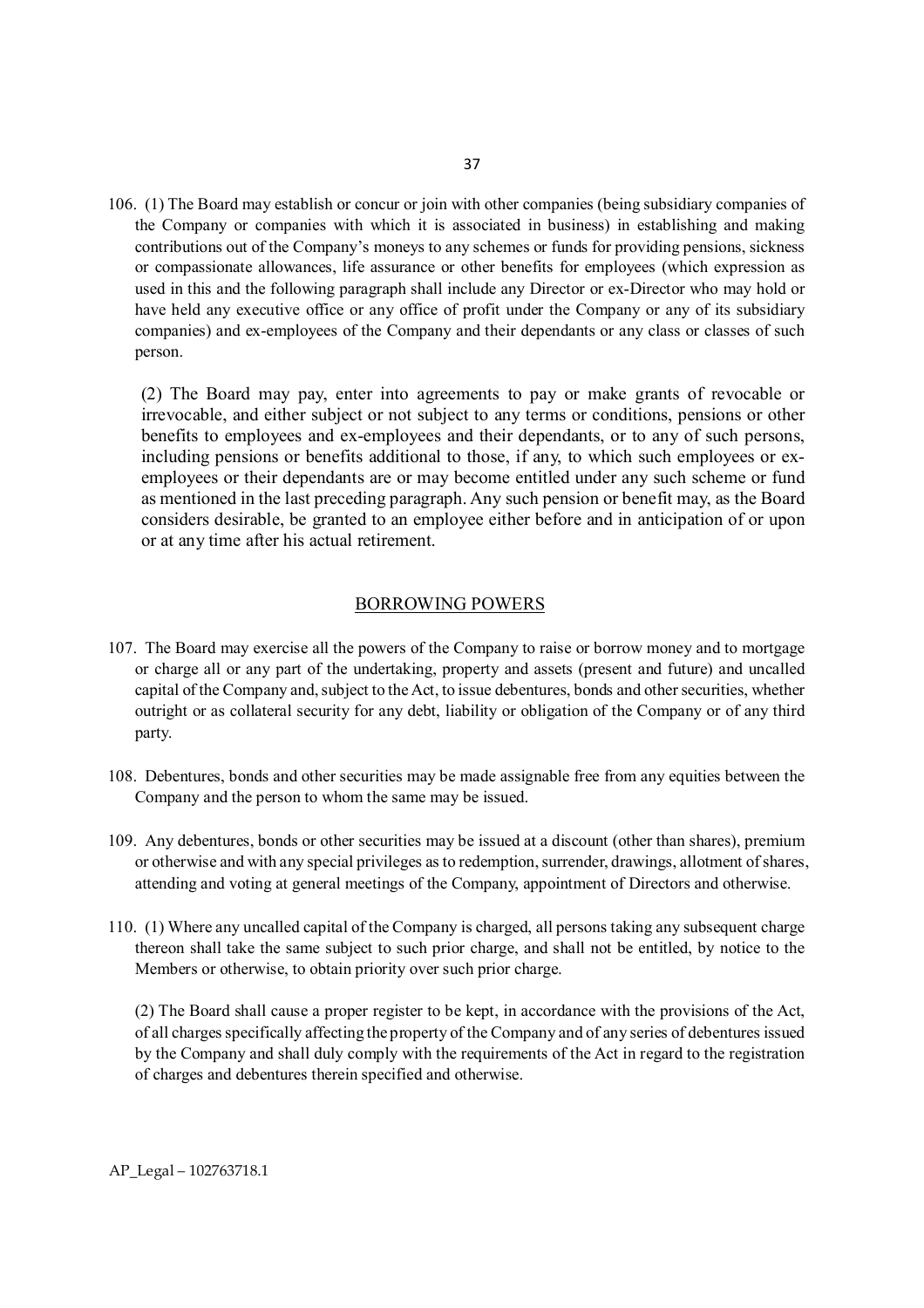#### - 38 -

#### PROCEEDINGS OF THE DIRECTORS

- 111. The Board may meet for the despatch of business, adjourn or postpone and otherwise regulate its meetings as it considers appropriate. Questions arising at any meeting shall be determined by a majority of votes. In the case of any equality of votes the chairman of the meeting shall have an additional or casting vote.
- 112. A meeting of the Board may be convened by the Secretary on request of a Director or by any Director. The Secretary shall convene a meeting of the Board whenever he shall be required so to do by any Director. Notice of a meeting of the Board shall be deemed to be duly given to a Director if it is given to such Director in writing or verbally (including in person or by telephone) or by electronic means to an electronic address from time to time notified to the Company by such Director or (if the recipient consents to it being made available on a website) by making it available on a website or by telephone or in such other manner as the Board may from time to time.
- 113. (1) The quorum necessary for the transaction of the business of the Board may be fixed by the Board and, unless so fixed at any other number, shall be two (2). An alternate Director shall be counted in a quorum in the case of the absence of a Director for whom he is the alternate provided that he shall not be counted more than once for the purpose of determining whether or not a quorum is present.

(2) Directors may participate in any meeting of the Board by means of a conference telephone, electronic or other communications equipment through which all persons participating in the meeting can communicate with each other simultaneously and instantaneously and, for the purpose of counting a quorum, such participation shall constitute presence at a meeting as if those participating were present in person.

(3) Any Director who ceases to be a Director at a Board meeting may continue to be present and to act as a Director and be counted in the quorum until the termination of such Board meeting if no other Director objects and if otherwise a quorum of Directors would not be present.

- 114. The continuing Directors or a sole continuing Director may act notwithstanding any vacancy in the Board but, if and so long as the number of Directors is reduced below the minimum number fixed by or in accordance with these Articles, the continuing Directors or Director, notwithstanding that the number of Directors is below the number fixed by or in accordance with these Articles as the quorum or that there is only one continuing Director, may act for the purpose of filling vacancies in the Board or of summoning general meetings of the Company but not for any other purpose.
- 115. The Board may elect one or more chairman and one or more deputy chairman of its meetings and determine the period for which they are respectively to hold such office. If no chairman or deputy chairman is elected, or if at any meeting no chairman or deputy chairman is present within five (5) minutes after the time appointed for holding the same, the Directors present may choose one of their number to be chairman of the meeting.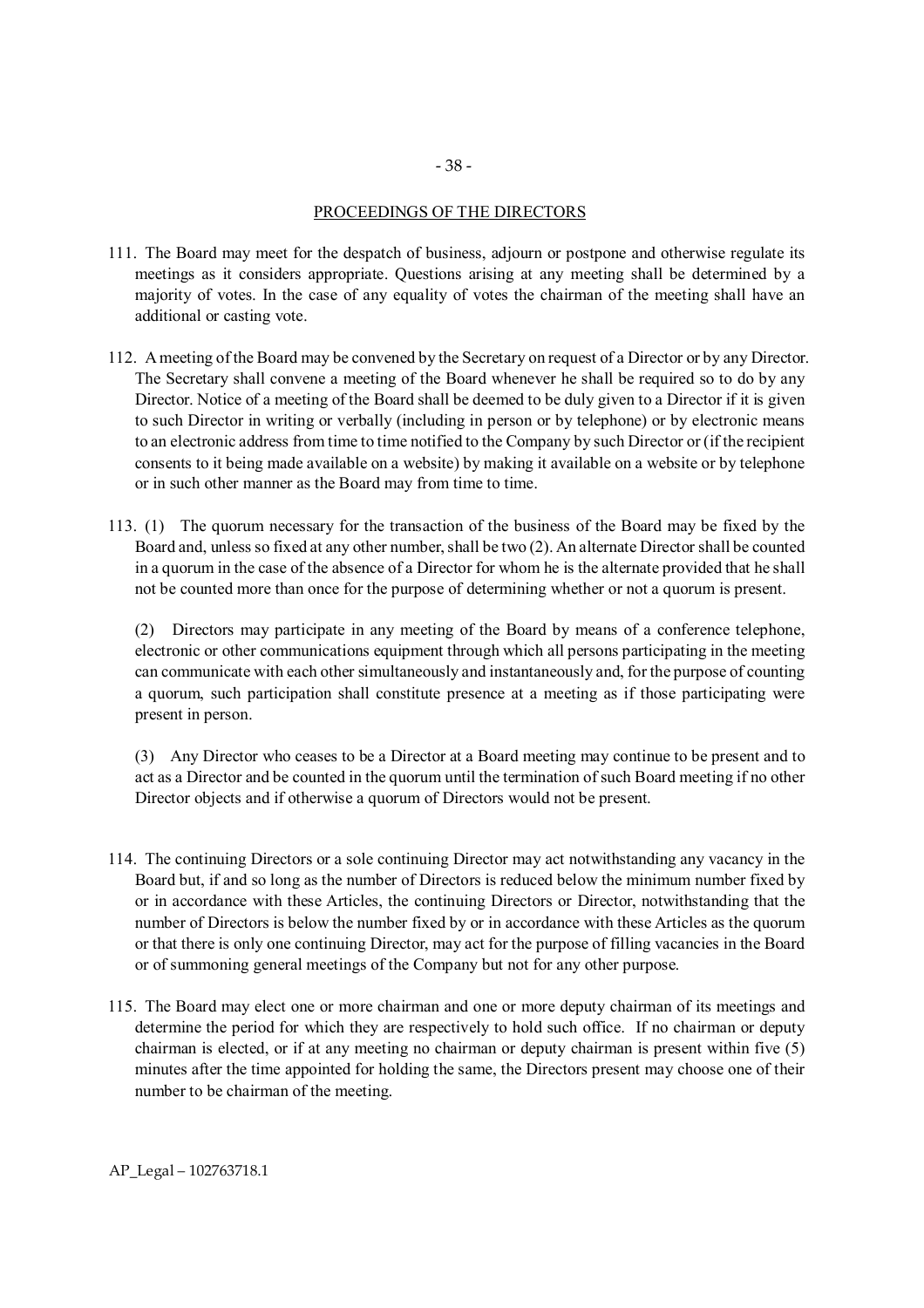- 116. A meeting of the Board at which a quorum is present shall be competent to exercise all the powers, authorities and discretions for the time being vested in or exercisable by the Board.
- 117. (1) The Board may delegate any of its powers, authorities and discretions to committees, consisting of such Director or Directors and other persons as it thinks fit, and they may, from time to time, revoke such delegation or revoke the appointment of and discharge any such committees either wholly or in part, and either as to persons or purposes. Any committee so formed shall, in the exercise of the powers, authorities and discretions so delegated, conform to any regulations which may be imposed on it by the Board.

(2) All acts done by any such committee in conformity with such regulations, and in fulfilment of the purposes for which it was appointed, but not otherwise, shall have like force and effect as if done by the Board, and the Board shall have power, with the consent of the Company in general meeting, to remunerate the members of any such committee, and charge such remuneration to the current expenses of the Company.

- 118. The meetings and proceedings of any committee consisting of two or more members shall be governed by the provisions contained in these Articles for regulating the meetings and proceedings of the Board so far as the same are applicable and are not superseded by any regulations imposed by the Board under the last preceding Article.
- 119. A resolution in writing signed by all the Directors except such as are temporarily unable to act through ill health or disability, and all the alternate Directors, if appropriate, whose appointors are temporarily unable to act as aforesaid shall (provided that such number is sufficient to constitute a quorum and further provided that a copy of such resolution has been given or the contents thereof communicated to all the Directors for the time being entitled to receive notices of Board meetings in the same manner as notices of meetings are required to be given by these Articles) be as valid and effectual as if a resolution had been passed at a meeting of the Board duly convened and held. A notification of consent to such resolution given by a Director in writing to the Board by any means (including by means of electronic communication) shall be deemed to be his/her signature to such resolution in writing for the purpose of this Article. Such resolution may be contained in one document or in several documents in like form each signed by one or more of the Directors or alternate Directors and for this purpose a facsimile signature of a Director or an alternate Director shall be treated as valid. Notwithstanding the foregoing, a resolution in writing shall not be passed in lieu of a meeting of the Board for the purposes of considering any matter or business in which a substantial shareholder of the Company or a Director has a conflict of interest and the Board has determined that such conflict of interest to be material.
- 120. All acts bona fide done by the Board or by any committee or by any person acting as a Director or members of a committee, shall, notwithstanding that it is afterwards discovered that there was some defect in the appointment of any member of the Board or such committee or person acting as aforesaid or that they or any of them were disqualified or had vacated office, be as valid as if every such person had been duly appointed and was qualified and had continued to be a Director or member of such committee.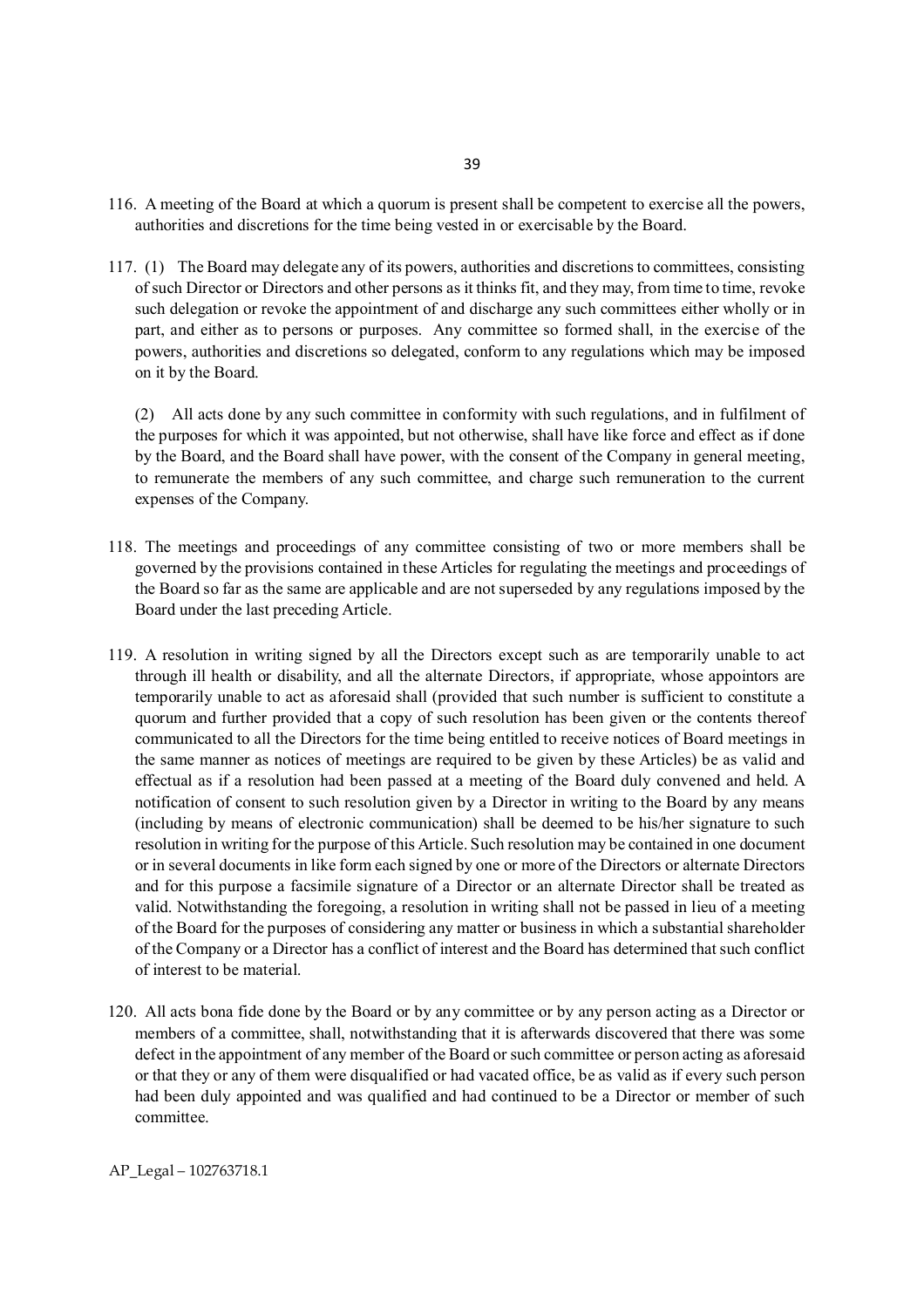#### **MANAGERS**

- 121. The Board may from time to time appoint a general manager, a manager or managers of the Company and may fix his or their remuneration either by way of salary or commission or by conferring the right to participation in the profits of the Company or by a combination of two or more of these modes and pay the working expenses of any of the staff of the general manager, manager or managers who may be employed by him or them upon the business of the Company.
- 122. The appointment of such general manager, manager or managers may be for such period as the Board may decide, and the Board may confer upon him or them all or any of the powers of the Board as they may think fit.
- 123. The Board may enter into such agreement or agreements with any such general manager, manager or managers upon such terms and conditions in all respects as the Board may in their absolute discretion think fit, including a power for such general manager, manager or managers to appoint an assistant manager or managers or other employees whatsoever under them for the purpose of carrying on the business of the Company.

#### **OFFICERS**

124. (1) The officers of the Company shall consist of at least one chairman, the Directors and Secretary and such additional officers (who may or may not be Directors) as the Board may from time to time determine, all of whom shall be deemed to be officers for the purposes of the Act and these Articles.

(2) The Directors shall, as soon as may be after each appointment or election of Directors, elect amongst the Directors a chairman and if more than one (1) Director is proposed for this office, the Directors may elect more than one chairman in such manner as the Directors may determine.

- (3) The officers shall receive such remuneration as the Directors may from time to time determine.
- 125. (1) The Secretary and additional officers, if any, shall be appointed by the Board and shall hold office on such terms and for such period as the Board may determine. If thought fit, two (2) or more persons may be appointed as joint Secretaries. The Board may also appoint from time to time on such terms as it thinks fit one or more assistant or deputy Secretaries.

(2) The Secretary shall attend all meetings of the Members and shall keep correct minutes of such meetings and enter the same in the proper books provided for the purpose. He shall perform such other duties as are prescribed by the Act or these Articles or as may be prescribed by the Board.

- 126. The officers of the Company shall have such powers and perform such duties in the management, business and affairs of the Company as may be delegated to them by the Directors from time to time.
- 127. A provision of the Act or of these Articles requiring or authorising a thing to be done by or to a Director and the Secretary shall not be satisfied by its being done by or to the same person acting both as Director and as or in place of the Secretary.
- AP\_Legal 102763718.1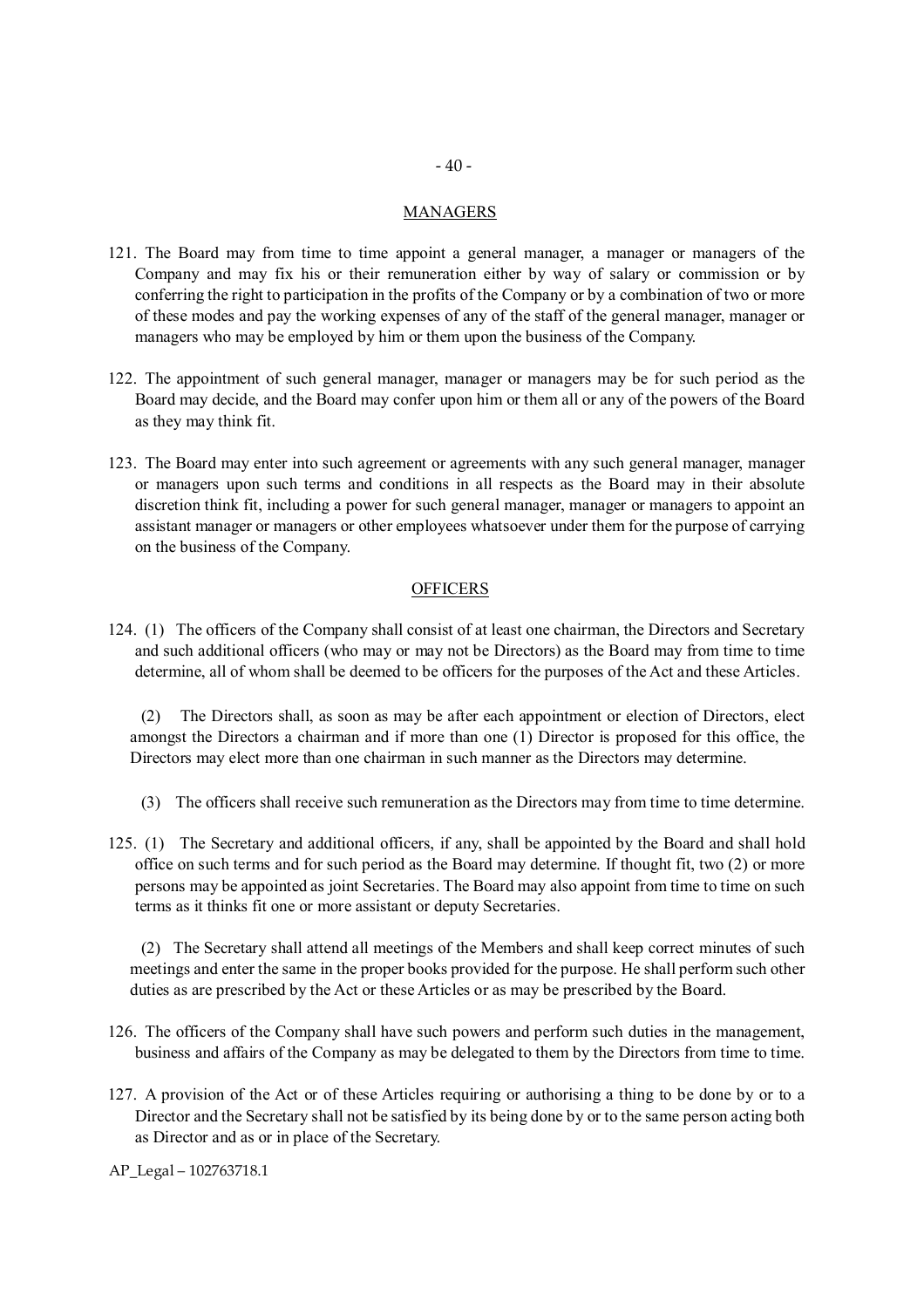#### REGISTER OF DIRECTORS AND OFFICERS

128. The Company shall cause to be kept in one or more books at its Office a Register of Directors and Officers in which there shall be entered the full names and addresses of the Directors and Officers and such other particulars as required by the Act or as the Directors may determine. The Company shall send to the Registrar of Companies in the Cayman Islands a copy of such register, and shall from time to time notify to the said Registrar of any change that takes place in relation to such Directors and Officers as required by the Act.

#### MINUTES

129. (1) The Board shall cause minutes to be duly entered in books provided for the purpose:

- (a) of all elections and appointments of officers;
- (b) of the names of the Directors present at each meeting of the Directors and of any committee of the Directors;
- (c) of all resolutions and proceedings of each general meeting of the Members, meetings of the Board and meetings of committees of the Board and where there are managers, of all proceedings of meetings of the managers.
- (2) Minutes shall be kept by the Secretary at the head office.

#### **SEAL**

- 130. (1) The Company shall have one or more Seals, as the Board may determine. For the purpose of sealing documents creating or evidencing securities issued by the Company, the Company may have a securities seal which is a facsimile of the Seal of the Company with the addition of the word "Securities" on its face or in such other form as the Board may approve. The Board shall provide for the custody of each Seal and no Seal shall be used without the authority of the Board or of a committee of the Board authorised by the Board in that behalf. Subject as otherwise provided in these Articles, any instrument to which a Seal is affixed shall be signed autographically by one Director and the Secretary or by two Directors or by such other person (including a Director) or persons as the Board may appoint, either generally or in any particular case, save that as regards any certificates for shares or debentures or other securities of the Company the Board may by resolution determine that such signatures or either of them shall be dispensed with or affixed by some method or system of mechanical signature. Every instrument executed in manner provided by this Article shall be deemed to be sealed and executed with the authority of the Board previously given.
- AP\_Legal 102763718.1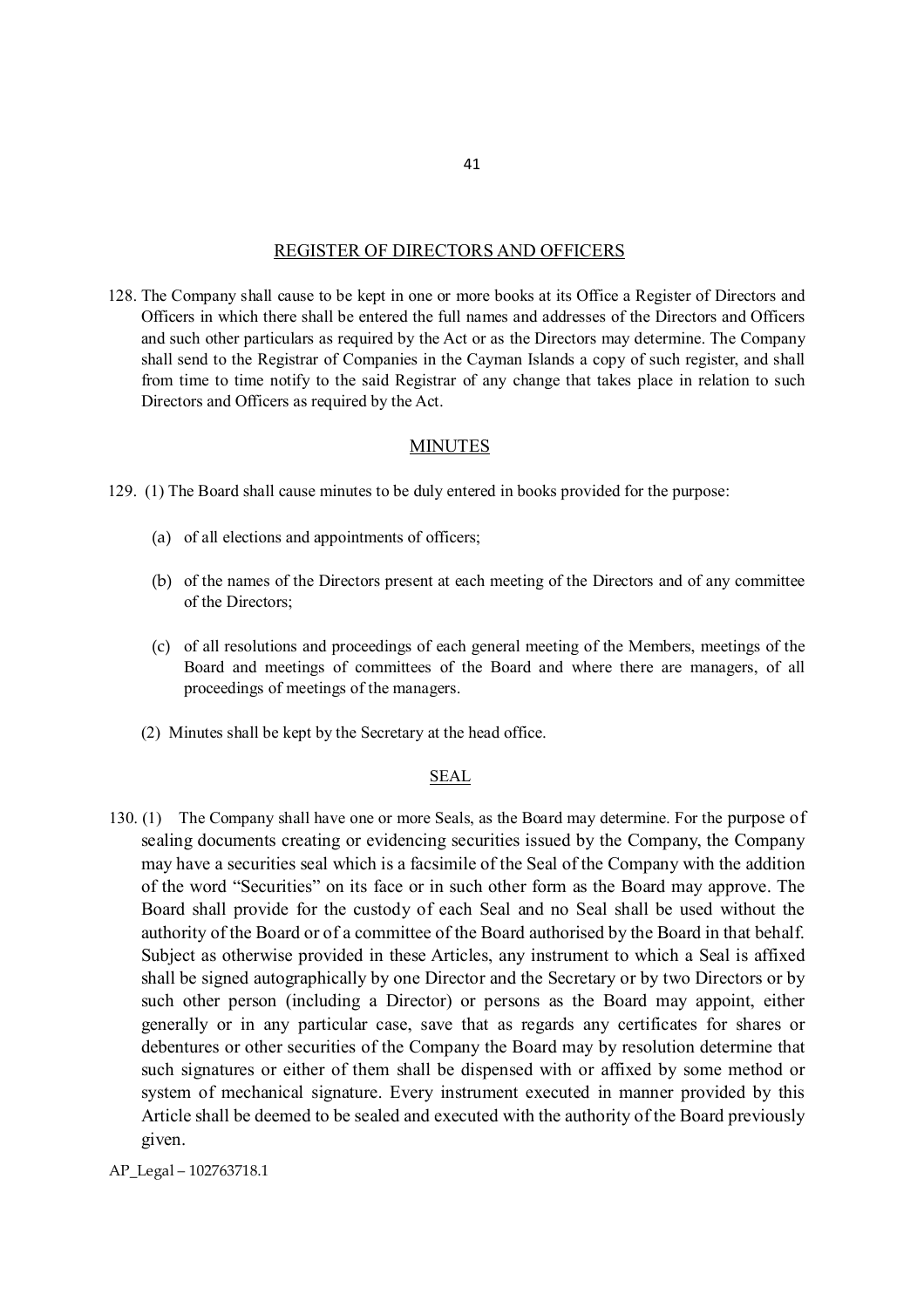(2) Where the Company has a Seal for use abroad, the Board may by writing under the Seal appoint any agent or committee abroad to be the duly authorised agent of the Company for the purpose of affixing and using such Seal and the Board may impose restrictions on the use thereof as may be thought fit. Wherever in these Articles reference is made to the Seal, the reference shall, when and so far as may be applicable, be deemed to include any such other Seal as aforesaid.

# AUTHENTICATION OF DOCUMENTS

131. Any Director or the Secretary or any person appointed by the Board for the purpose may authenticate any documents affecting the constitution of the Company and any resolution passed by the Company or the Board or any committee, and any books, records, documents and accounts relating to the business of the Company, and to certify copies thereof or extracts therefrom as true copies or extracts, and if any books, records, documents or accounts are elsewhere than at the Office or the head office the local manager or other officer of the Company having the custody thereof shall be deemed to be a person so appointed by the Board. A document purporting to be a copy of a resolution, or an extract from the minutes of a meeting, of the Company or of the Board or any committee which is so certified shall be conclusive evidence in favour of all persons dealing with the Company upon the faith thereof that such resolution has been duly passed or, as the case may be, that such minutes or extract is a true and accurate record of proceedings at a duly constituted meeting.

# DESTRUCTION OF DOCUMENTS

- 132. (1) The Company shall be entitled to destroy the following documents at the following times:
	- (a) any share certificate which has been cancelled at any time after the expiry of one (1) year from the date of such cancellation;
	- (b) any dividend mandate or any variation or cancellation thereof or any notification of change of name or address at any time after the expiry of two (2) years from the date such mandate variation cancellation or notification was recorded by the Company;
	- (c) any instrument of transfer of shares which has been registered at any time after the expiry of seven (7) years from the date of registration;
	- (d) any allotment letters after the expiry of seven (7) years from the date of issue thereof; and
	- (e) copies of powers of attorney, grants of probate and letters of administration at any time after the expiry of seven (7) years after the account to which the relevant power of attorney, grant of probate or letters of administration related has been closed;

AP\_Legal – 102763718.1 and it shall conclusively be presumed in favour of the Company that every entry in the Register purporting to be made on the basis of any such documents so destroyed was duly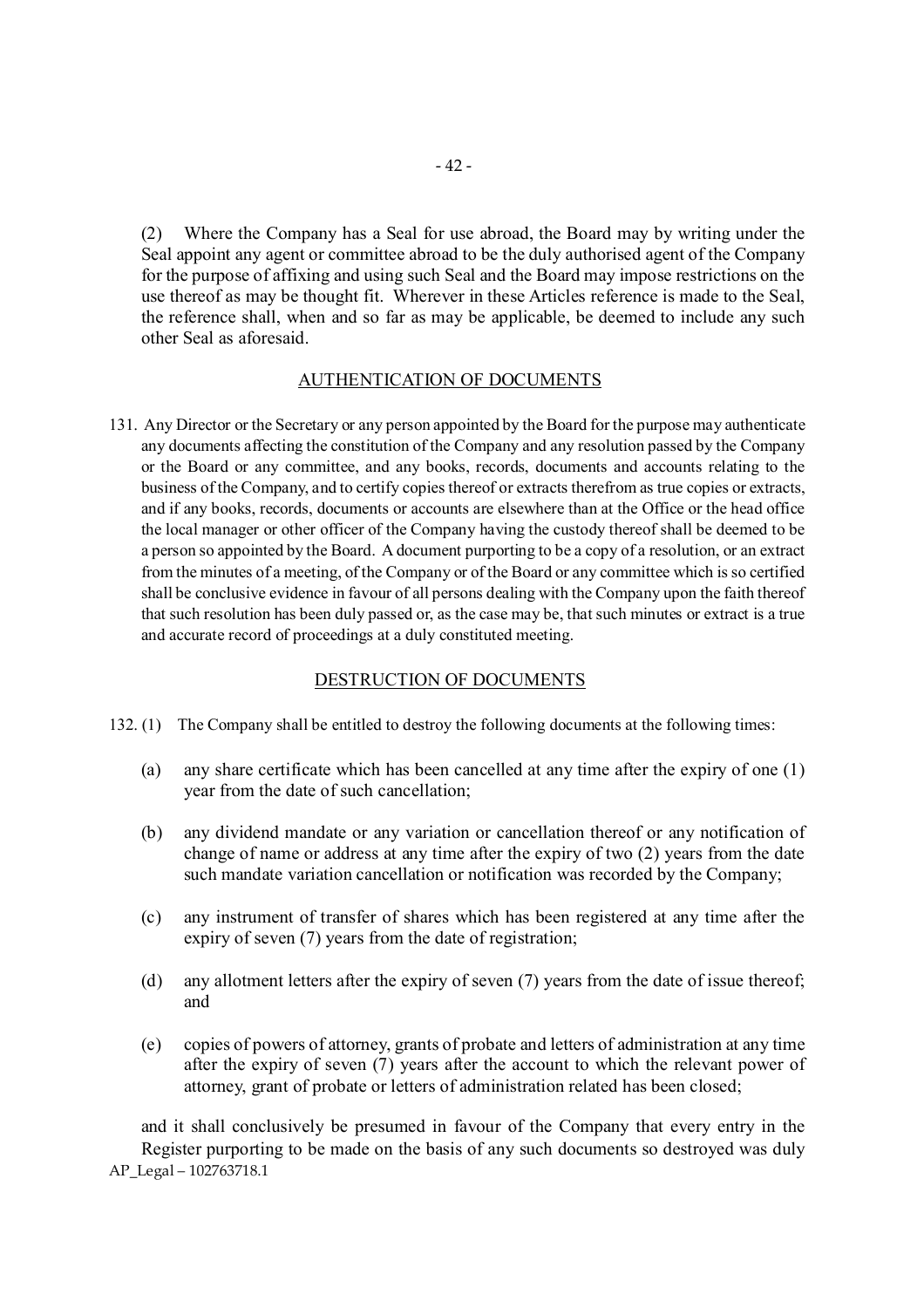and properly made and every share certificate so destroyed was a valid certificate duly and properly cancelled and that every instrument of transfer so destroyed was a valid and effective instrument duly and properly registered and that every other document destroyed hereunder was a valid and effective document in accordance with the recorded particulars thereof in the books or records of the Company. Provided always that: (1) the foregoing provisions of this Article shall apply only to the destruction of a document in good faith and without express notice to the Company that the preservation of such document was relevant to a claim; (2) nothing contained in this Article shall be construed as imposing upon the Company any liability in respect of the destruction of any such document earlier than as aforesaid or in any case where the conditions of proviso (1) above are not fulfilled; and (3) references in this Article to the destruction of any document include references to its disposal in any manner.

(2) Notwithstanding any provision contained in these Articles, the Directors may, if permitted by applicable law, authorise the destruction of documents set out in sub-paragraphs (a) to (e) of paragraph (1) of this Article and any other documents in relation to share registration which have been microfilmed or electronically stored by the Company or by the share registrar on its behalf provided always that this Article shall apply only to the destruction of a document in good faith and without express notice to the Company and its share registrar that the preservation of such document was relevant to a claim.

#### DIVIDENDS AND OTHER PAYMENTS

- 133. Subject to the Act, the Company in general meeting may from time to time declare dividends in any currency to be paid to the Members but no dividend shall be declared in excess of the amount recommended by the Board.
- 134. Dividends may be declared and paid out of the profits of the Company, realised or unrealised, or from any reserve set aside from profits which the Directors determine is no longer needed. With the sanction of an ordinary resolution dividends may also be declared and paid out of share premium account or any other fund or account which can be authorised for this purpose in accordance with the Act.
- 135. Except in so far as the rights attaching to, or the terms of issue of, any share otherwise provide:
	- (a) all dividends shall be declared and paid according to the amounts paid up on the shares in respect of which the dividend is paid, but no amount paid up on a share in advance of calls shall be treated for the purposes of this Article as paid up on the share; and
	- (b) all dividends shall be apportioned and paid pro rata according to the amounts paid up on the shares during any portion or portions of the period in respect of which the dividend is paid.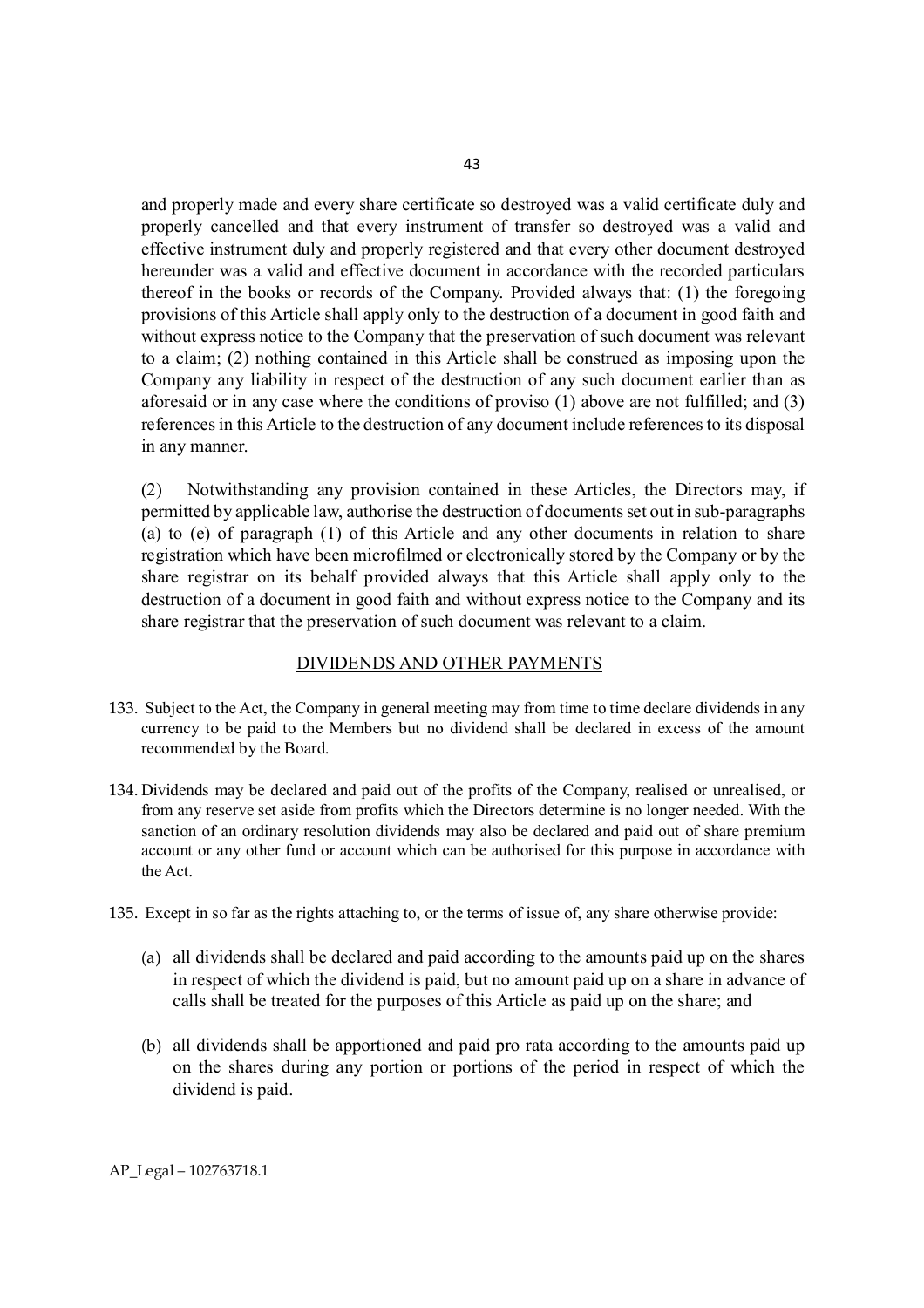- 136. The Board may from time to time pay to the Members such interim dividends as appear to the Board to be justified by the profits of the Company and in particular (but without prejudice to the generality of the foregoing) if at any time the share capital of the Company is divided into different classes, the Board may pay such interim dividends in respect of those shares in the capital of the Company which confer on the holders thereof deferred or non-preferential rights as well as in respect of those shares which confer on the holders thereof preferential rights with regard to dividend and provided that the Board acts bona fide the Board shall not incur any responsibility to the holders of shares conferring any preference for any damage that they may suffer by reason of the payment of an interim dividend on any shares having deferred or non-preferential rights and may also pay any fixed dividend which is payable on any shares of the Company half-yearly or on any other dates, whenever such profits, in the opinion of the Board, justifies such payment.
- 137. The Board may deduct from any dividend or other moneys payable to a Member by the Company on or in respect of any shares all sums of money (if any) presently payable by him to the Company on account of calls or otherwise.
- 138. No dividend or other moneys payable by the Company on or in respect of any share shall bear interest against the Company.
- 139. Any dividend, interest or other sum payable in cash to the holder of shares may be paid by cheque or warrant sent through the post addressed to the holder at his registered address or, in the case of joint holders, addressed to the holder whose name stands first in the Register in respect of the shares at his address as appearing in the Register or addressed to such person and at such address as the holder or joint holders may in writing direct. Every such cheque or warrant shall, unless the holder or joint holders otherwise direct, be made payable to the order of the holder or, in the case of joint holders, to the order of the holder whose name stands first on the Register in respect of such shares, and shall be sent at his or their risk and payment of the cheque or warrant by the bank on which it is drawn shall constitute a good discharge to the Company notwithstanding that it may subsequently appear that the same has been stolen or that any endorsement thereon has been forged. Any one of two or more joint holders may give effectual receipts for any dividends or other moneys payable or property distributable in respect of the shares held by such joint holders.
- 140. All dividends or bonuses unclaimed for one (1) year after having been declared may be invested or otherwise made use of by the Board for the benefit of the Company until claimed. Any dividend or bonuses unclaimed after a period of six (6) years from the date of declaration shall be forfeited and shall revert to the Company. The payment by the Board of any unclaimed dividend or other sums payable on or in respect of a share into a separate account shall not constitute the Company a trustee in respect thereof.
- 141. Whenever the Board or the Company in general meeting has resolved that a dividend be paid or declared, the Board may further resolve that such dividend be satisfied wholly or in part by the distribution of specific assets of any kind and in particular of paid up shares, debentures or warrants to subscribe securities of the Company or any other company, or in any one or more of such ways, and where any difficulty arises in regard to the distribution the Board may settle the same as it thinks expedient, and in particular may issue certificates in respect of fractions of shares, disregard fractional entitlements or round the same up or down, and may fix the value for distribution of such specific assets, or any part thereof, and may determine that cash payments shall be made to any

AP\_Legal – 102763718.1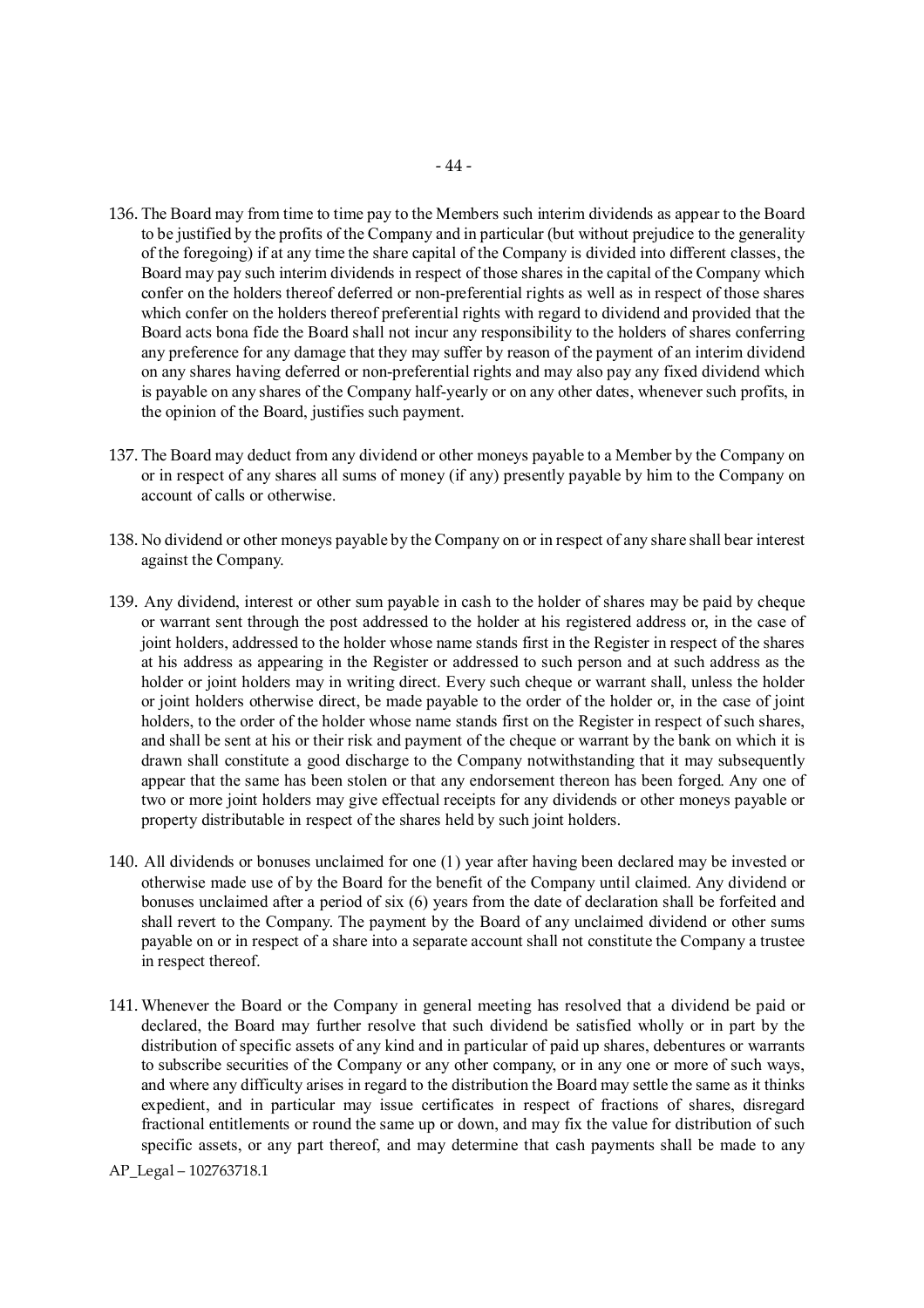Members upon the footing of the value so fixed in order to adjust the rights of all parties, and may vest any such specific assets in trustees as may seem expedient to the Board and may appoint any person to sign any requisite instruments of transfer and other documents on behalf of the persons entitled to the dividend, and such appointment shall be effective and binding on the Members. The Board may resolve that no such assets shall be made available to Members with registered addresses in any particular territory or territories where, in the absence of a registration statement or other special formalities, such distribution of assets would or might, in the opinion of the Board, be unlawful or impracticable and in such event the only entitlement of the Members aforesaid shall be to receive cash payments as aforesaid. Members affected as a result of the foregoing sentence shall not be or be deemed to be a separate class of Members for any purpose whatsoever.

- 142. (1) Whenever the Board or the Company in general meeting has resolved that a dividend be paid or declared on any class of the share capital of the Company, the Board may further resolve either:
	- (a)that such dividend be satisfied wholly or in part in the form of an allotment of shares credited as fully paid up, provided that the Members entitled thereto will be entitled to elect to receive such dividend (or part thereof if the Board so determines) in cash in lieu of such allotment. In such case, the following provisions shall apply:
		- (i) the basis of any such allotment shall be determined by the Board;

(ii) the Board, after determining the basis of allotment, shall give not less than two (2) weeks' Notice to the holders of the relevant shares of the right of election accorded to them and shall send with such notice forms of election and specify the procedure to be followed and the place at which and the latest date and time by which duly completed forms of election must be lodged in order to be effective;

(iii) the right of election may be exercised in respect of the whole or part of that portion of the dividend in respect of which the right of election has been accorded; and

(iv) the dividend (or that part of the dividend to be satisfied by the allotment of shares as aforesaid) shall not be payable in cash on shares in respect whereof the cash election has not been duly exercised ("the non-elected shares") and in satisfaction thereof shares of the relevant class shall be allotted credited as fully paid up to the holders of the non-elected shares on the basis of allotment determined as aforesaid and for such purpose the Board shall capitalise and apply out of any part of the undivided profits of the Company (including profits carried and standing to the credit of any reserves or other special account, share premium account, capital redemption reserve other than the Subscription Rights Reserve) as the Board may determine, such sum as may be required to pay up in full the appropriate number of shares of the relevant class for allotment and distribution to and amongst the holders of the non-elected shares on such basis; or

- (b) that the Members entitled to such dividend shall be entitled to elect to receive an allotment of shares credited as fully paid up in lieu of the whole or such part of the dividend as the Board may think fit. In such case, the following provisions shall apply:
	- (i) the basis of any such allotment shall be determined by the Board;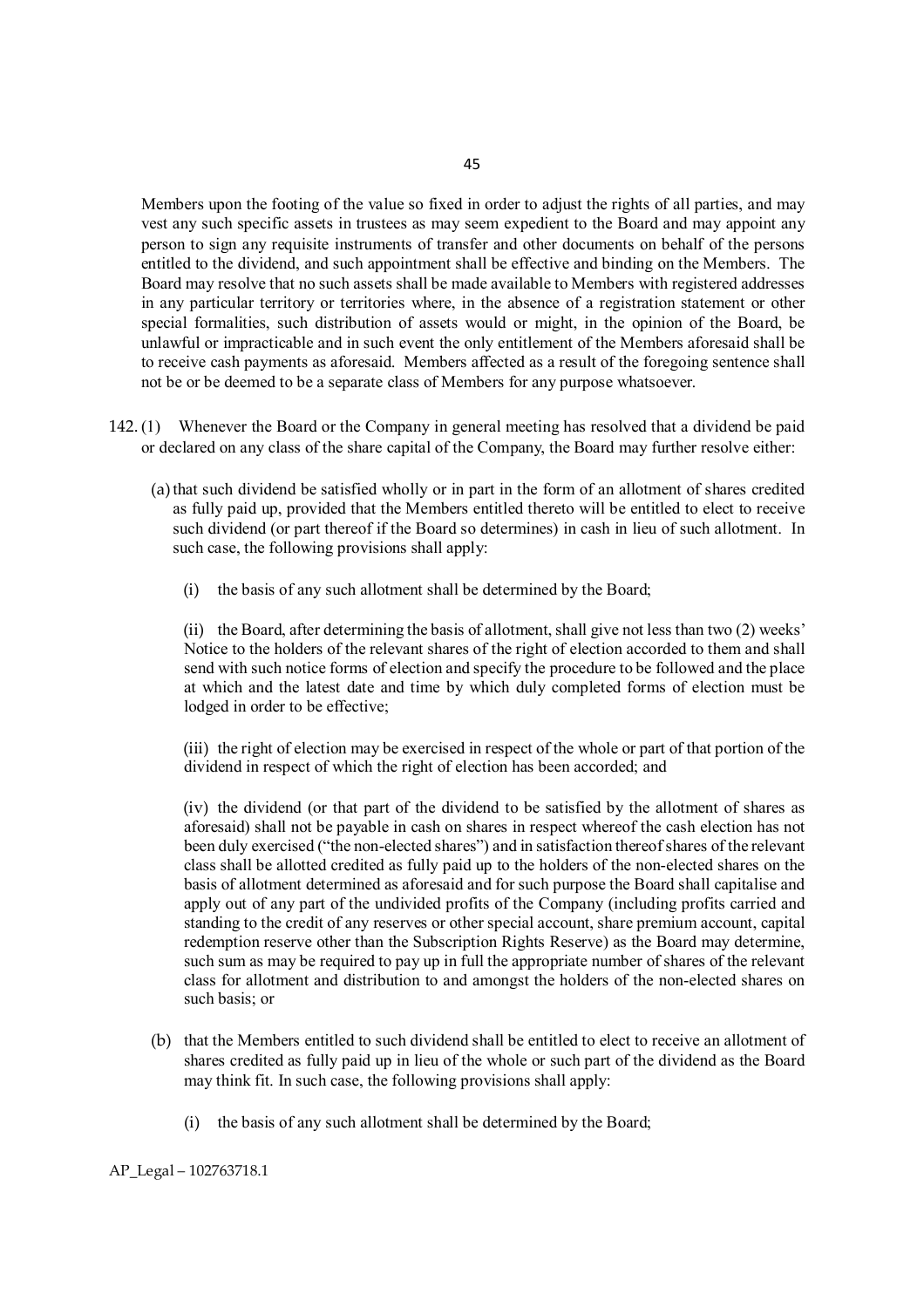- (ii) the Board, after determining the basis of allotment, shall give not less than two (2) weeks' Notice to the holders of the relevant shares of the right of election accorded to them and shall send with such notice forms of election and specify the procedure to be followed and the place at which and the latest date and time by which duly completed forms of election must be lodged in order to be effective;
- (iii) the right of election may be exercised in respect of the whole or part of that portion of the dividend in respect of which the right of election has been accorded; and
- (iv) the dividend (or that part of the dividend in respect of which a right of election has been accorded) shall not be payable in cash on shares in respect whereof the share election has been duly exercised ("the elected shares") and in lieu thereof shares of the relevant class shall be allotted credited as fully paid up to the holders of the elected shares on the basis of allotment determined as aforesaid and for such purpose the Board shall capitalise and apply out of any part of the undivided profits of the Company (including profits carried and standing to the credit of any reserves or other special account, share premium account, capital redemption reserve other than the Subscription Rights Reserve) as the Board may determine, such sum as may be required to pay up in full the appropriate number of shares of the relevant class for allotment and distribution to and amongst the holders of the elected shares on such basis.
- (2) (a) The shares allotted pursuant to the provisions of paragraph (1) of this Article shall rank pari passu in all respects with shares of the same class (if any) then in issue save only as regards participation in the relevant dividend or in any other distributions, bonuses or rights paid, made, declared or announced prior to or contemporaneously with the payment or declaration of the relevant dividend unless, contemporaneously with the announcement by the Board of their proposal to apply the provisions of sub-paragraph (a) or (b) of paragraph (2) of this Article in relation to the relevant dividend or contemporaneously with their announcement of the distribution, bonus or rights in question, the Board shall specify that the shares to be allotted pursuant to the provisions of paragraph (1) of this Article shall rank for participation in such distribution, bonus or rights.
	- (b) The Board may do all acts and things considered necessary or expedient to give effect to any capitalisation pursuant to the provisions of paragraph (1) of this Article, with full power to the Board to make such provisions as it thinks fit in the case of shares becoming distributable in fractions (including provisions whereby, in whole or in part, fractional entitlements are aggregated and sold and the net proceeds distributed to those entitled, or are disregarded or rounded up or down or whereby the benefit of fractional entitlements accrues to the Company rather than to the Members concerned). The Board may authorise any person to enter into on behalf of all Members interested, an agreement with the Company providing for such capitalisation and matters incidental thereto and any agreement made pursuant to such authority shall be effective and binding on all concerned.
- (3) The Company may upon the recommendation of the Board by ordinary resolution resolve in respect of any one particular dividend of the Company that notwithstanding the provisions of paragraph (1) of this Article a dividend may be satisfied wholly in the form of an allotment of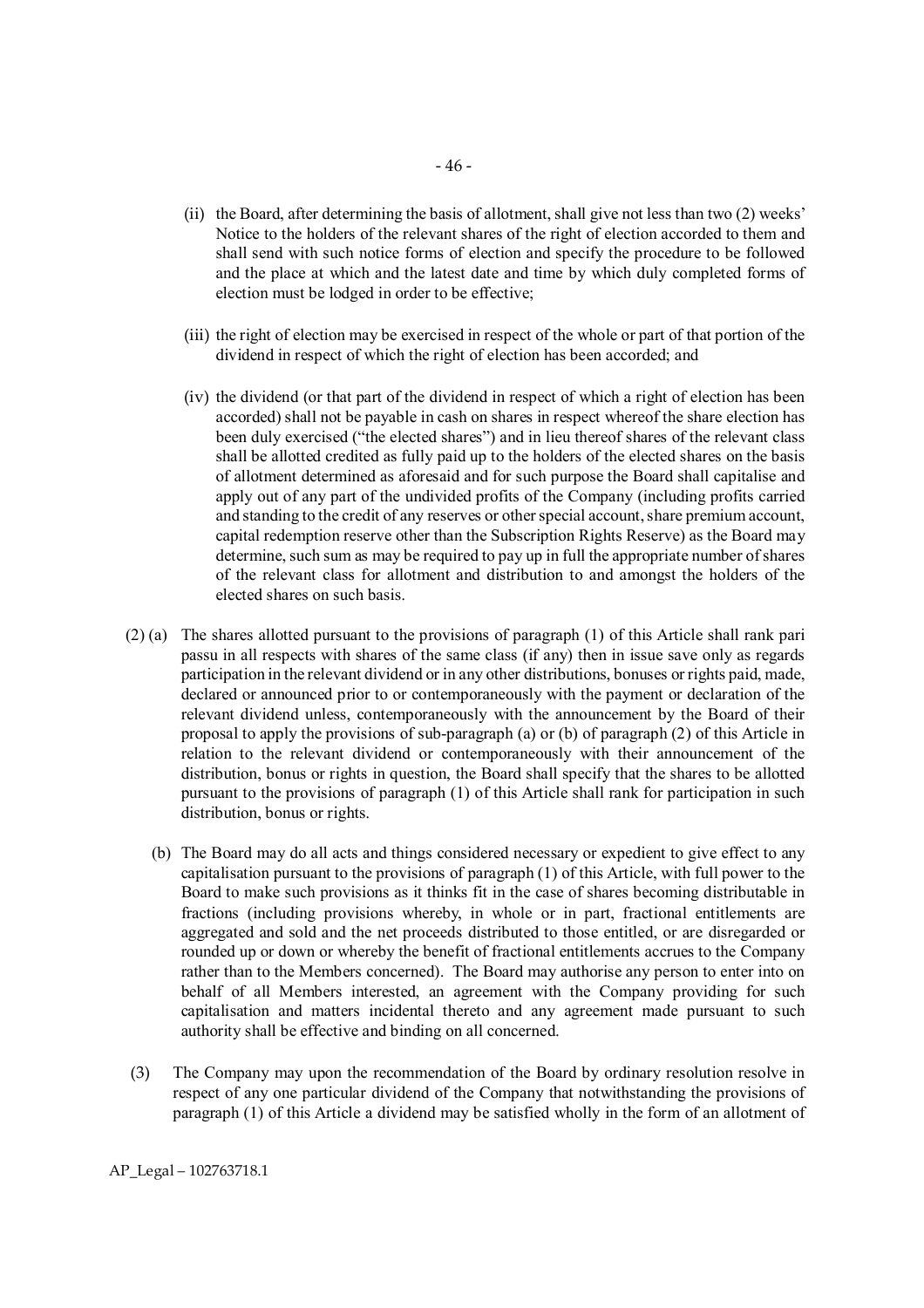shares credited as fully paid up without offering any right to shareholders to elect to receive such dividend in cash in lieu of such allotment.

- (4) The Board may on any occasion determine that rights of election and the allotment of shares under paragraph (1) of this Article shall not be made available or made to any shareholders with registered addresses in any territory where, in the absence of a registration statement or other special formalities, the circulation of an offer of such rights of election or the allotment of shares would or might, in the opinion of the Board, be unlawful or impracticable, and in such event the provisions aforesaid shall be read and construed subject to such determination. Members affected as a result of the foregoing sentence shall not be or be deemed to be a separate class of Members for any purpose whatsoever.
- (5) Any resolution declaring a dividend on shares of any class, whether a resolution of the Company in general meeting or a resolution of the Board, may specify that the same shall be payable or distributable to the persons registered as the holders of such shares at the close of business on a particular date, notwithstanding that it may be a date prior to that on which the resolution is passed, and thereupon the dividend shall be payable or distributable to them in accordance with their respective holdings so registered, but without prejudice to the rights inter se in respect of such dividend of transferors and transferees of any such shares. The provisions of this Article shall mutatis mutandis apply to bonuses, capitalisation issues, distributions of realised capital profits or offers or grants made by the Company to the Members.

#### RESERVES

143. (1) The Board shall establish an account to be called the share premium account and shall carry to the credit of such account from time to time a sum equal to the amount or value of the premium paid on the issue of any share in the Company. Unless otherwise provided by the provisions of these Articles, the Board may apply the share premium account in any manner permitted by the Act. The Company shall at all times comply with the provisions of the Act in relation to the share premium account.

(2) Before recommending any dividend, the Board may set aside out of the profits of the Company such sums as it determines as reserves which shall, at the discretion of the Board, be applicable for any purpose to which the profits of the Company may be properly applied and pending such application may, also at such discretion, either be employed in the business of the Company or be invested in such investments as the Board may from time to time think fit and so that it shall not be necessary to keep any investments constituting the reserve or reserves separate or distinct from any other investments of the Company. The Board may also without placing the same to reserve carry forward any profits which it may think prudent not to distribute

#### CAPITALISATION

144. (1) The Company may, upon the recommendation of the Board, at any time and from time to time pass an ordinary resolution to the effect that it is desirable to capitalise all or any part of any amount for the time being standing to the credit of any reserve or fund (including a share premium account and capital redemption reserve and the profit and loss account) whether or not the same is available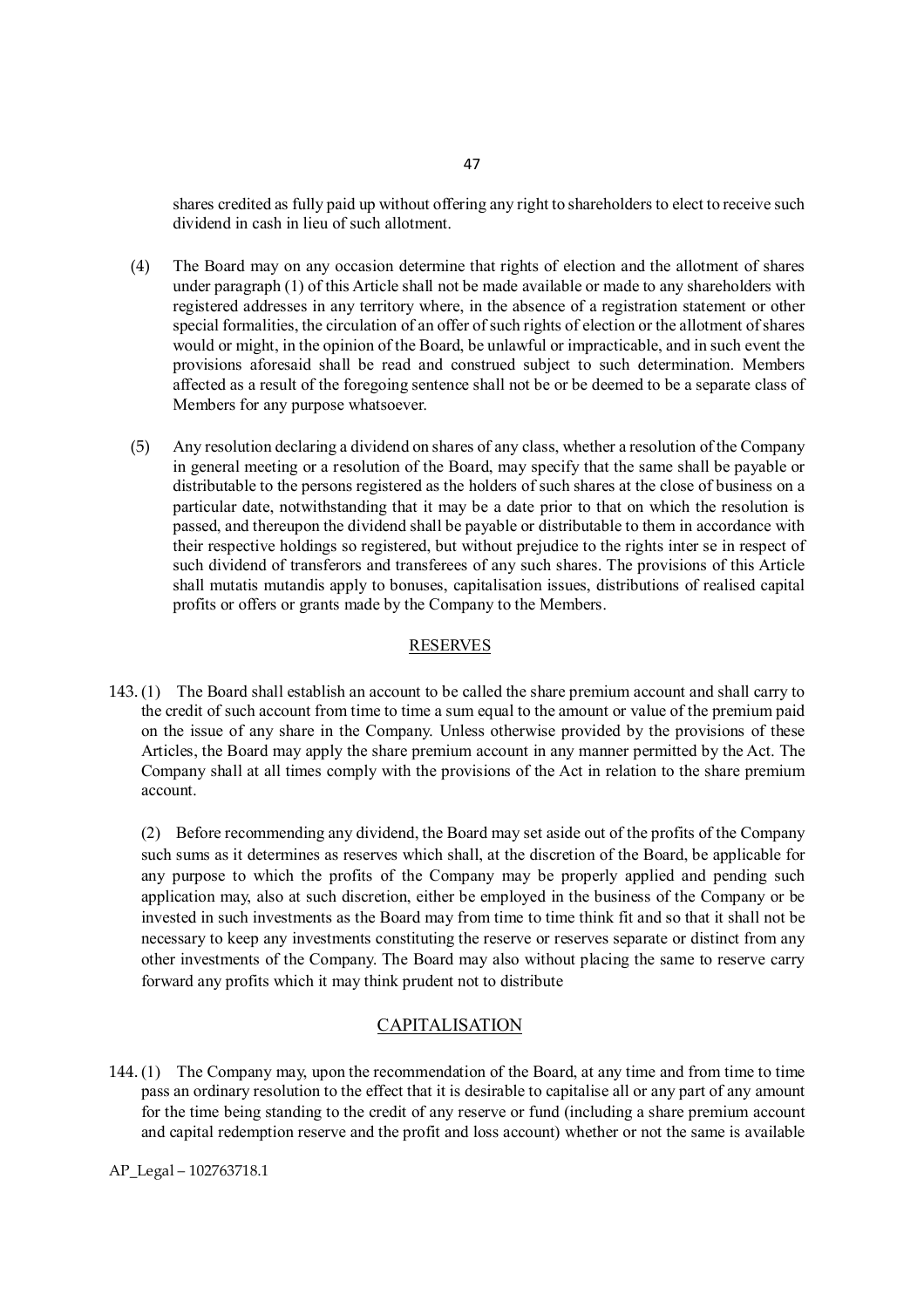for distribution and accordingly that such amount be set free for distribution among the Members or any class of Members who would be entitled thereto if it were distributed by way of dividend and in the same proportions, on the footing that the same is not paid in cash but is applied either in or towards paying up the amounts for the time being unpaid on any shares in the Company held by such Members respectively or in paying up in full unissued shares, debentures or other obligations of the Company, to be allotted and distributed credited as fully paid up among such Members, or partly in one way and partly in the other, and the Board shall give effect to such resolution provided that, for the purposes of this Article, a share premium account and any capital redemption reserve or fund representing unrealised profits, may be applied only in paying up in full unissued shares of the Company to be allotted to such Members credited as fully paid.

(2) Notwithstanding any provisions in these Articles, the Board may resolve to capitalise all or any part of any amount for the time being standing to the credit of any reserve or fund (including a share premium account and the profit and loss account) whether or not the same is available for distribution by applying such sum in paying up unissued shares to be allotted to (i) employees (including directors) of the Company and/or its affiliates (meaning any individual, corporation, partnership, association, joint-stock company, trust, unincorporated association or other entity (other than the Company) that directly, or indirectly through one or more intermediaries, controls, is controlled by or is under common control with, the Company) upon exercise or vesting of any options or awards granted under any share incentive scheme or employee benefit scheme or other arrangement which relates to such persons that has been adopted or approved by the Members at a general meeting, or (ii) any trustee of any trust to whom shares are to be allotted and issued by the Company in connection with the operation of any share incentive scheme or employee benefit scheme or other arrangement which relates to such persons that has been adopted or approved by the Members at a general meeting.

145. The Board may settle, as it considers appropriate, any difficulty arising in regard to any distribution under the last preceding Article and in particular may issue certificates in respect of fractions of shares or authorise any person to sell and transfer any fractions or may resolve that the distribution should be as nearly as may be practicable in the correct proportion but not exactly so or may ignore fractions altogether, and may determine that cash payments shall be made to any Members in order to adjust the rights of all parties, as may seem expedient to the Board. The Board may appoint any person to sign on behalf of the persons entitled to participate in the distribution any contract necessary or desirable for giving effect thereto and such appointment shall be effective and binding upon the Members.

#### SUBSCRIPTION RIGHTS RESERVE

- 146. The following provisions shall have effect to the extent that they are not prohibited by and are in compliance with the Act:
	- (1) If, so long as any of the rights attached to any warrants issued by the Company to subscribe for shares of the Company shall remain exercisable, the Company does any act or engages in any transaction which, as a result of any adjustments to the subscription price in accordance with the provisions of the conditions of the warrants, would reduce the subscription price to below the par value of a share, then the following provisions shall apply: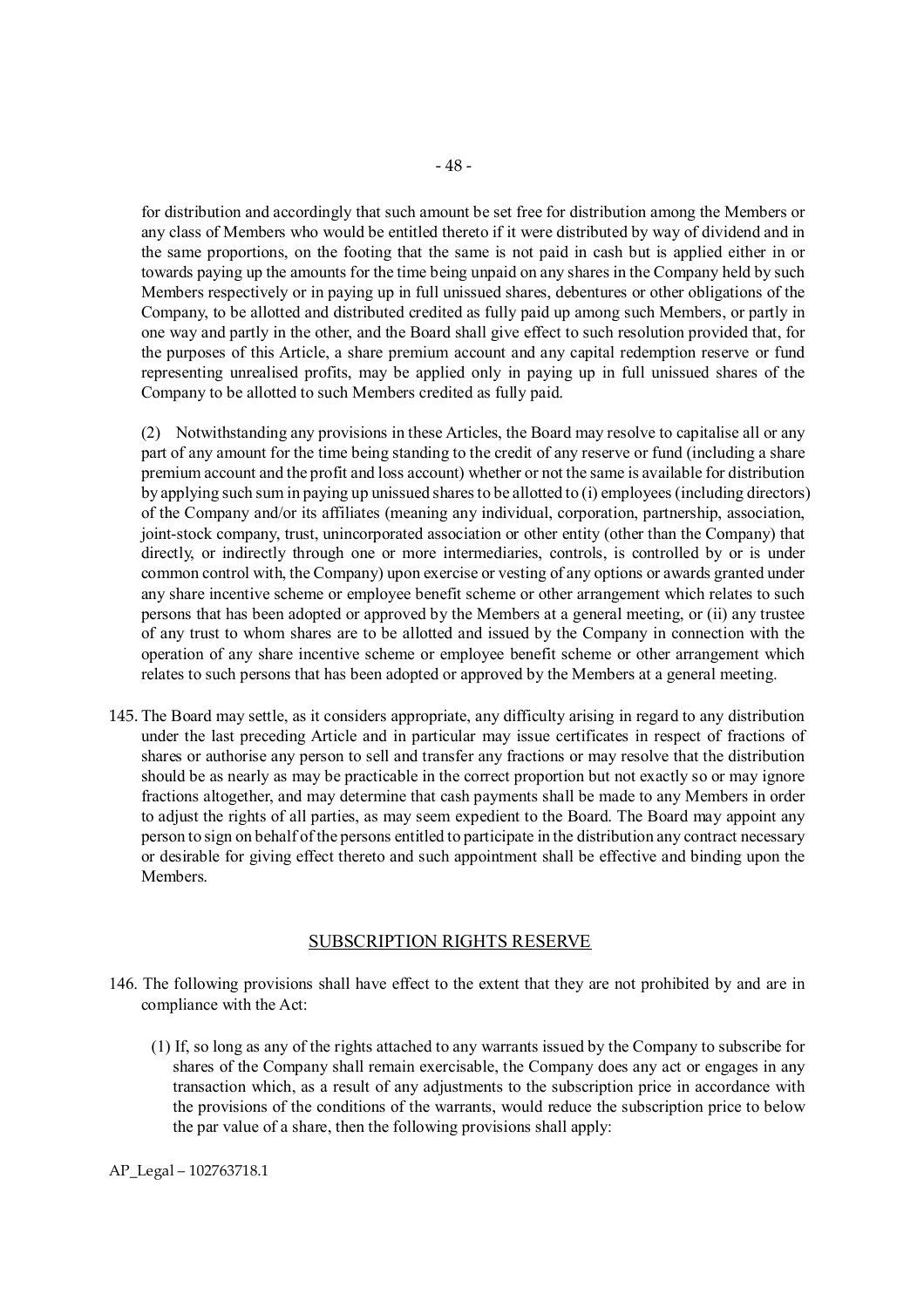- (a) as from the date of such act or transaction the Company shall establish and thereafter (subject as provided in this Article) maintain in accordance with the provisions of this Article a reserve (the "Subscription Rights Reserve") the amount of which shall at no time be less than the sum which for the time being would be required to be capitalised and applied in paying up in full the nominal amount of the additional shares required to be issued and allotted credited as fully paid pursuant to sub- paragraph (c) below on the exercise in full of all the subscription rights outstanding and shall apply the Subscription Rights Reserve in paying up such additional shares in full as and when the same are allotted;
- (b) the Subscription Rights Reserve shall not be used for any purpose other than that specified above unless all other reserves of the Company (other than share premium account) have been extinguished and will then only be used to make good losses of the Company if and so far as is required by law;
- (c) upon the exercise of all or any of the subscription rights represented by any warrant, the relevant subscription rights shall be exercisable in respect of a nominal amount of shares equal to the amount in cash which the holder of such warrant is required to pay on exercise of the subscription rights represented thereby (or, as the case may be the relevant portion thereof in the event of a partial exercise of the subscription rights) and, in addition, there shall be allotted in respect of such subscription rights to the exercising warrantholder, credited as fully paid, such additional nominal amount of shares as is equal to the difference between:
	- (i) the said amount in cash which the holder of such warrant is required to pay on exercise of the subscription rights represented thereby (or, as the case may be, the relevant portion thereof in the event of a partial exercise of the subscription rights); and
	- (ii)the nominal amount of shares in respect of which such subscription rights would have been exercisable having regard to the provisions of the conditions of the warrants, had it been possible for such subscription rights to represent the right to subscribe for shares at less than par and immediately upon such exercise so much of the sum standing to the credit of the Subscription Rights Reserve as is required to pay up in full such additional nominal amount of shares shall be capitalised and applied in paying up in full such additional nominal amount of shares which shall forthwith be allotted credited as fully paid to the exercising warrantholders; and
- (d) if, upon the exercise of the subscription rights represented by any warrant, the amount standing to the credit of the Subscription Rights Reserve is not sufficient to pay up in full such additional nominal amount of shares equal to such difference as aforesaid to which the exercising warrantholder is entitled, the Board shall apply any profits or reserves then or thereafter becoming available (including, to the extent permitted by law, share premium account) for such purpose until such additional nominal amount of shares is paid up and allotted as aforesaid and until then no dividend or other distribution shall be paid or made on the fully paid shares of the Company then in issue. Pending such payment and allotment,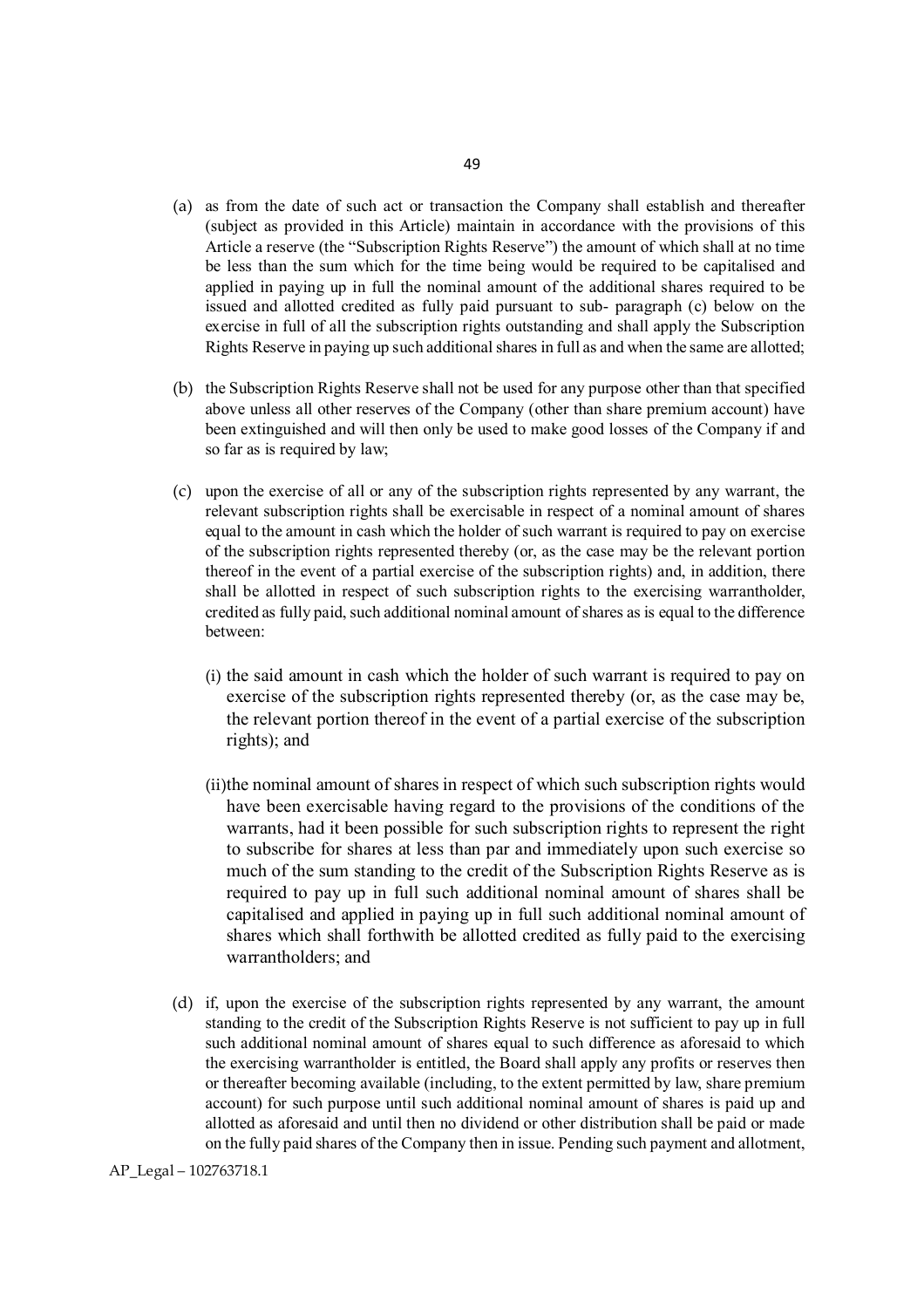the exercising warrantholder shall be issued by the Company with a certificate evidencing his right to the allotment of such additional nominal amount of shares. The rights represented by any such certificate shall be in registered form and shall be transferable in whole or in part in units of one share in the like manner as the shares for the time being are transferable, and the Company shall make such arrangements in relation to the maintenance of a register therefor and other matters in relation thereto as the Board may think fit and adequate particulars thereof shall be made known to each relevant exercising warrantholder upon the issue of such certificate.

- (2) Shares allotted pursuant to the provisions of this Article shall rank pari passu in all respects with the other shares allotted on the relevant exercise of the subscription rights represented by the warrant concerned. Notwithstanding anything contained in paragraph (1) of this Article, no fraction of any share shall be allotted on exercise of the subscription rights.
- (3) The provision of this Article as to the establishment and maintenance of the Subscription Rights Reserve shall not be altered or added to in any way which would vary or abrogate, or which would have the effect of varying or abrogating the provisions for the benefit of any warrantholder or class of warrantholders under this Article without the sanction of a special resolution of such warrantholders or class of warrantholders.
- (4) A certificate or report by the auditors for the time being of the Company as to whether or not the Subscription Rights Reserve is required to be established and maintained and if so the amount thereof so required to be established and maintained, as to the purposes for which the Subscription Rights Reserve has been used, as to the extent to which it has been used to make good losses of the Company, as to the additional nominal amount of shares required to be allotted to exercising warrantholders credited as fully paid, and as to any other matter concerning the Subscription Rights Reserve shall (in the absence of manifest error) be conclusive and binding upon the Company and all warrantholders and shareholders.

# ACCOUNTING RECORDS

- 147. The Board shall cause true accounts to be kept of the sums of money received and expended by the Company, and the matters in respect of which such receipt and expenditure take place, and of the property, assets, credits and liabilities of the Company and of all other matters required by the Act or necessary to give a true and fair view of the Company's affairs and to explain its transactions.
- 148. The accounting records shall be kept at the Office or, at such other place or places as the Board decides and shall always be open to inspection by the Directors. No Member (other than a Director) shall have any right of inspecting any accounting record or book or document of the Company except as conferred by law or authorised by the Board or the Company in general meeting.
- 149. Subject to Article 150, a printed copy of the Directors' report, accompanied by the balance sheet and profit and loss account, including every document required by law to be annexed thereto, made up to the end of the applicable financial year and containing a summary of the assets and liabilities of the Company under convenient heads and a statement of income and expenditure, together with a copy of the Auditors' report, shall be sent to each person entitled thereto at least twenty-one (21) days

AP\_Legal – 102763718.1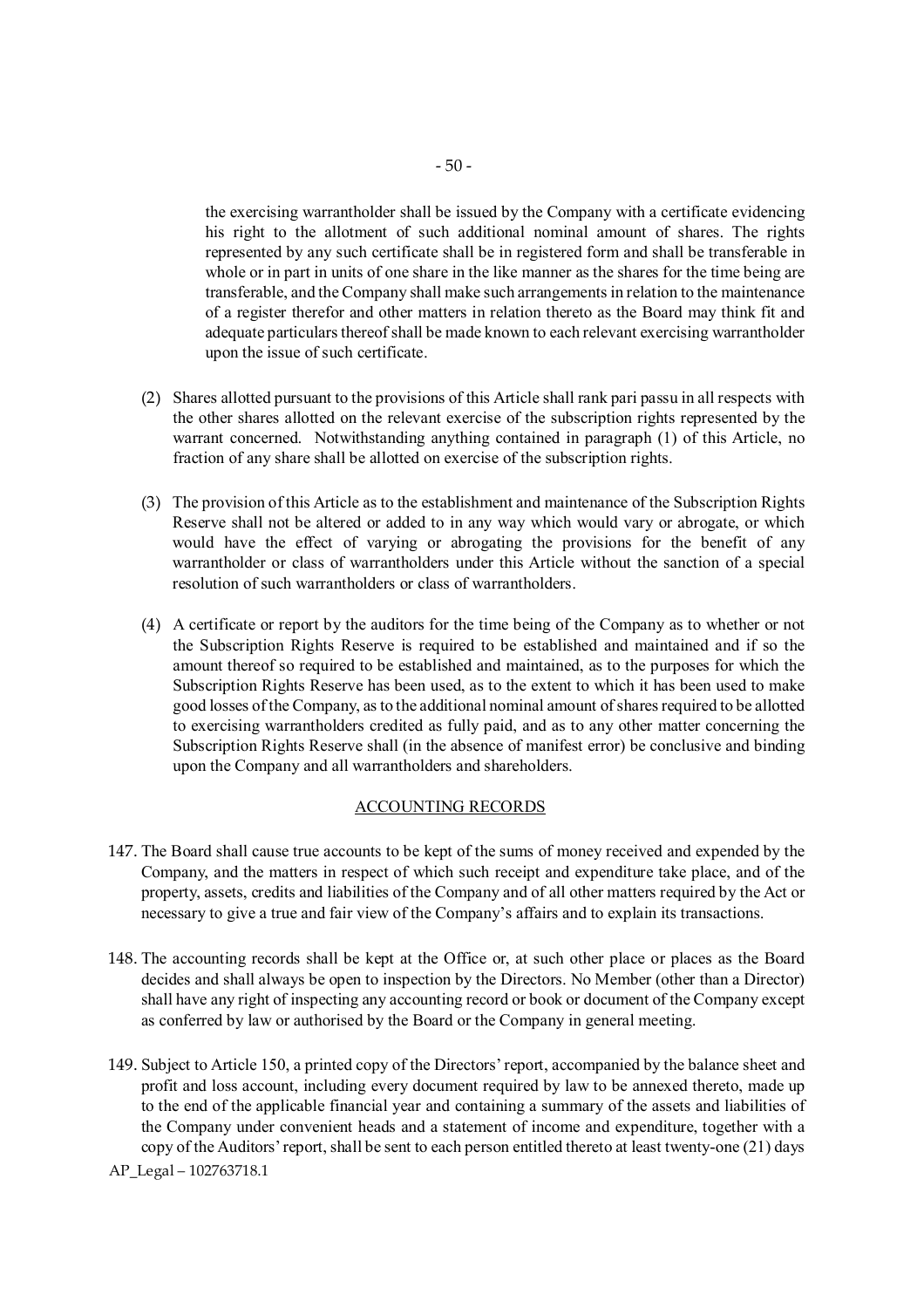before the date of the general meeting and at the same time as the notice of annual general meeting and laid before the Company at the annual general meeting held in accordance with Article 56 provided that this Article shall not require a copy of those documents to be sent to any person whose address the Company is not aware or to more than one of the joint holders of any shares or debentures.

- 150. Subject to due compliance with all applicable Statutes, rules and regulations, including, without limitation, the Listing Rules, and to obtaining all necessary consents, if any, required thereunder, the requirements of Article 149 shall be deemed satisfied in relation to any person by sending to the person in any manner not prohibited by the Statutes, a summary financial statement derived from the Company's annual accounts and the directors' report which shall be in the form and containing the information required by applicable laws and regulations, provided that any person who is otherwise entitled to the annual financial statements of the Company and the directors' report thereon may, if he so requires by notice in writing served on the Company, demand that the Company sends to him, in addition to a summary financial statement, a complete printed copy of the Company's annual financial statement and the directors' report thereon.
- 151. The requirement to send to a person referred to in Article 149 the documents referred to in that article or a summary financial report in accordance with Article 150 shall be deemed satisfied where, in accordance with all applicable Statutes, rules and regulations, including, without limitation, the Listing Rules, the Company publishes copies of the documents referred to in Article 149 and, if applicable, a summary financial report complying with Article 150, on the Company's computer network or in any other permitted manner (including by sending any form of electronic communication), and that person has agreed or is deemed to have agreed to treat the publication or receipt of such documents in such manner as discharging the Company's obligation to send to him a copy of such documents.

#### AUDIT

152. (1) At the annual general meeting or at a subsequent extraordinary general meeting in each year, the Members shall appoint an auditor to audit the accounts of the Company and such auditor shall hold office until the next annual general meeting. Such auditor may be a Member but no Director or officer or employee of the Company shall, during his continuance in office, be eligible to act as an auditor of the Company.

App. 3 17

(2) The Members may, at any general meeting convened and held in accordance with these App. 3 Articles, by ordinary resolution remove the Auditor at any time before the expiration of his  $17$ term of office and shall by ordinary resolution at that meeting appoint another Auditor in his stead for the remainder of his term.

- 153. Subject to the Act the accounts of the Company shall be audited at least once in every year.
- 154. The remuneration of the Auditor shall be fixed by the Company in general meeting or in such manner as the Members may determine.

AP\_Legal – 102763718.1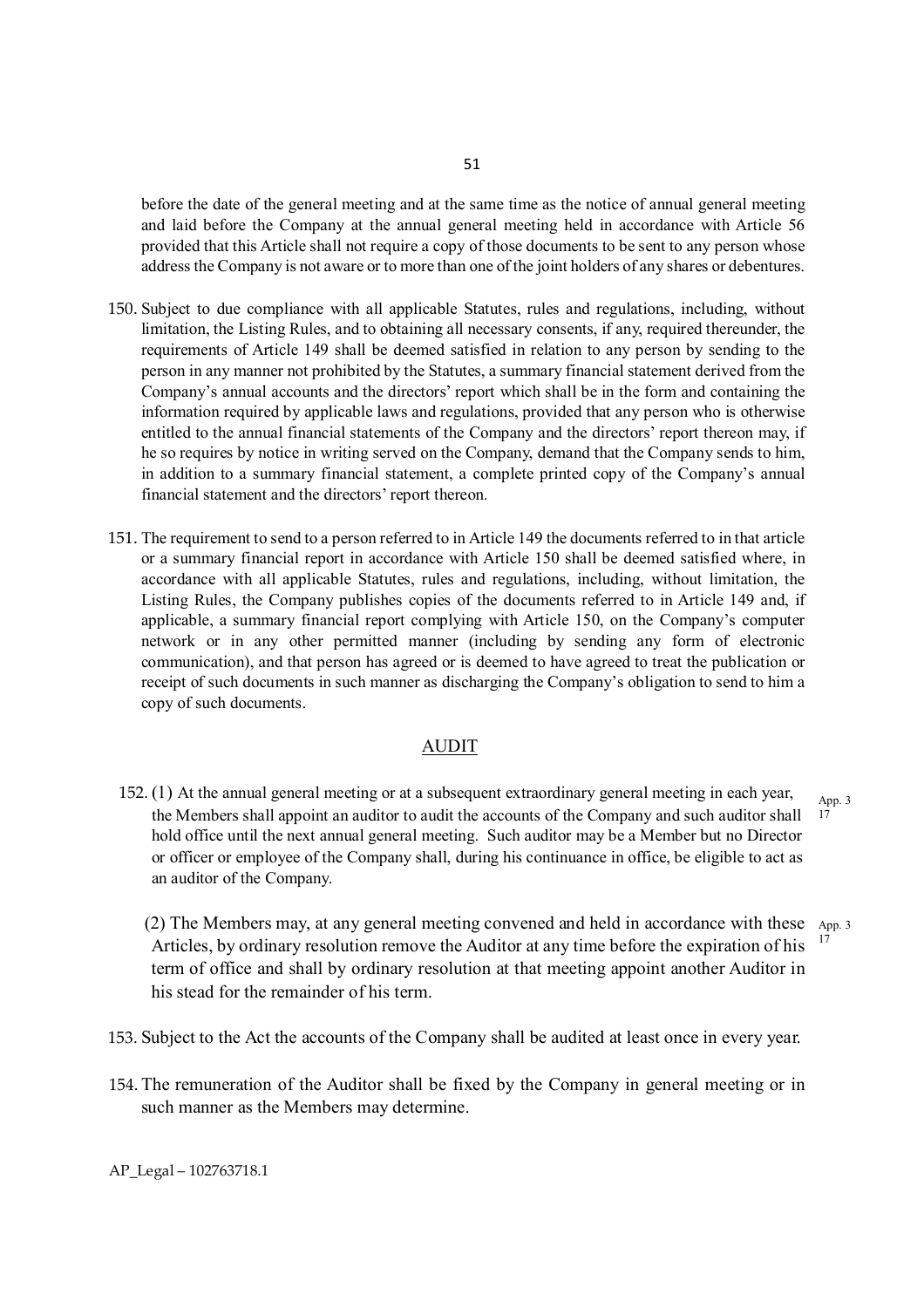- 155. The Directors may fill any casual vacancy in the office of Auditor but while any such vacancy continues the surviving or continuing Auditor, or Auditors, if any, may act. The remuneration of any Auditor appointed by the Directors under this Article may be fixed by the Board. Subject to Article 152(2), an Auditor appointed under this Article shall hold office until the next following annual general meeting of the Company and shall then be subject to appointment by the Members under Article 152(1) at such remuneration to be determined by Members under Article 154.
- 156. The Auditor shall at all reasonable times have access to all books kept by the Company and to all accounts and vouchers relating thereto; and he may call on the Directors or officers of the Company for any information in their possession relating to the books or affairs of the Company.
- 157. The statement of income and expenditure and the balance sheet provided for by these Articles shall be examined by the Auditor and compared by him with the books, accounts and vouchers relating thereto; and he shall make a written report thereon stating whether such statement and balance sheet are drawn up so as to present fairly the financial position of the Company and the results of its operations for the period under review and, in case information shall have been called for from Directors or officers of the Company, whether the same has been furnished and has been satisfactory. The financial statements of the Company shall be audited by the Auditor in accordance with generally accepted auditing standards. The Auditor shall make a written report thereon in accordance with generally accepted auditing standards and the report of the Auditor shall be submitted to the Members in general meeting. The generally accepted auditing standards referred to herein may be those of a country or jurisdiction other than the Cayman Islands. If so, the financial statements and the report of the Auditor should disclose this fact and name such country or jurisdiction.

# NOTICES

- 158. (1) Any Notice or document (including any "corporate communication" within the meaning ascribed thereto under the Listing Rules), whether or not, to be given or issued under these Articles from the Company to a Member shall be in writing or by cable, telex or facsimile transmission message or other form of electronic transmission or electronic communication and any such Notice and document may be given or issued by the following means:
	- (a) by serving it personally on the relevant person;
	- (b) by sending it through the post in a prepaid envelope addressed to such Member at his registered address as appearing in the Register or at any other address supplied by him to the Company for the purpose;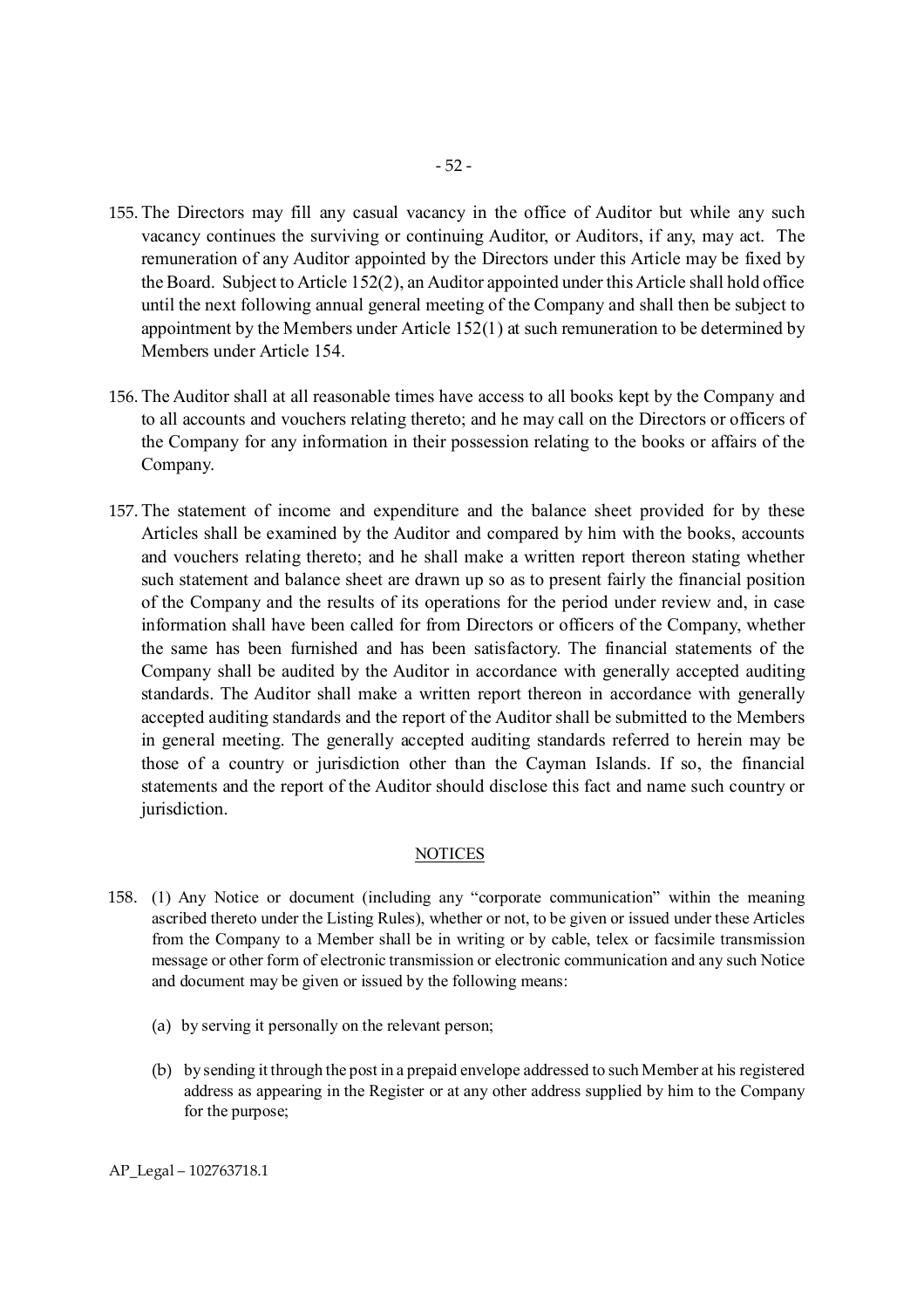- 53
- (c) by delivering or leaving it at such address as aforesaid;
- (d) by placing an advertisement in appropriate newspapers or other publication and where applicable, in accordance with the requirements of the Designated Stock Exchange;
- (e) by sending or transmitting it as an electronic communication to the relevant person at such electronic address as he may provide under Article 158(5), subject to the Company complying with the Statutes and any other applicable laws, rules and regulations from time to time in force with regard to any requirements for the obtaining of consent (or deemed consent) from such person;
- (f) by publishing it on the Company's website to which the relevant person may have access, subject to the Company complying with the Statutes and any other applicable laws, rules and regulations from time to time in force with regard to any requirements for the obtaining of consent (or deemed consent) from such person and/or for giving notification to any such person stating that the notice, document or publication is available on the Company's computer network website (a "notice of availability"); or
- (g) by sending or otherwise making it available to such person through such other means to the extent permitted by and in accordance with the Statutes and other applicable laws, rules and regulations.

(2) The notice of availability may be given to the Member by any of the means set out above other than by posting it on a website.

(3) In the case of joint holders of a share all notices shall be given to that one of the joint holders whose name stands first in the Register and notice so given shall be deemed a sufficient service on or delivery to all the joint holders.

(4) Every person who, by operation of law, transfer, transmission, or other means whatsoever, shall become entitled to any share, shall be bound by every notice in respect of such share, which, previously to his name and address (including electronic address) being entered in the Register as the registered holder of such share, shall have been duly given to the person from whom he derives title to such share.

(5) Every Member or a person who is entitled to receive notice from the Company under the provisions of the Statutes or these Articles may register with the Company an electronic address to which notices can be served upon him.

(6) Subject to any applicable laws, rules and regulations and the terms of these Articles, any notice, document or publication, including but not limited to the documents referred to in Articles, 149, 150 and 158 may be given in the English language only or in both the English language and the Chinese language.

- 159. Any Notice or other document:
- AP\_Legal 102763718.1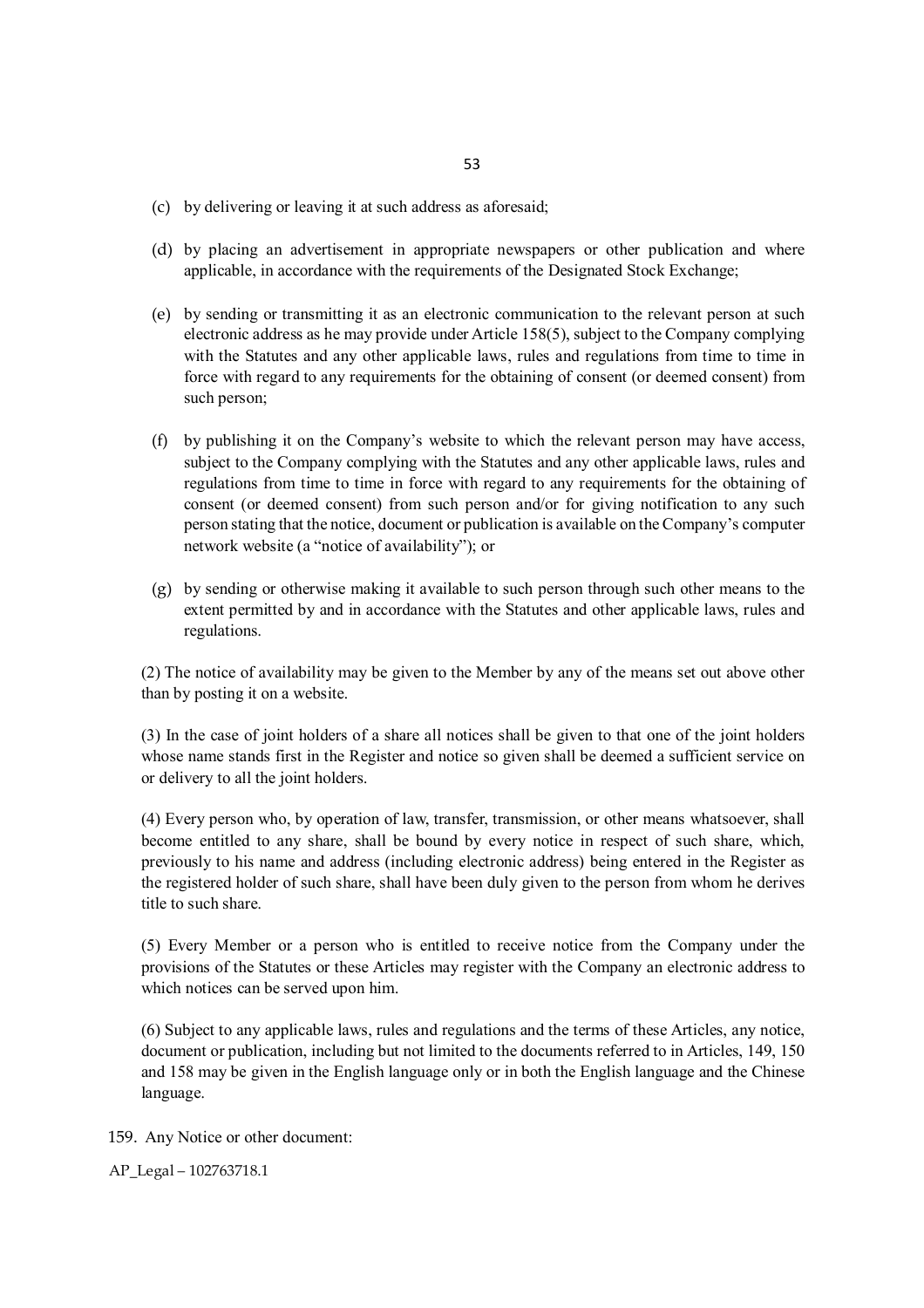- (a) if served or delivered by post, shall where appropriate be sent by airmail and shall be deemed to have been served or delivered on the day following that on which the envelope containing the same, properly prepaid and addressed, is put into the post; in proving such service or delivery it shall be sufficient to prove that the envelope or wrapper containing the notice or document was properly addressed and put into the post and a certificate in writing signed by the Secretary or other officer of the Company or other person appointed by the Board that the envelope or wrapper containing the Notice or other document was so addressed and put into the post shall be conclusive evidence thereof;
- (b) if sent by electronic communication, shall be deemed to be given on the day on which it is transmitted from the server of the Company or its agent. A Notice placed on the Company's website or the website of the Designated Stock Exchange, is deemed given by the Company to a Member on the day following that on which a notice of availability is deemed served on the Member;
- (c) if published on the Company's website, shall be deemed to have been served on the day on which the notice, document or publication first so appears on the Company's website to which the relevant person may have access or the day on which the notice of availability is deemed to have been served or delivered to such person under these Articles, whichever is later;
- (d) if served or delivered in any other manner contemplated by these Articles, shall be deemed to have been served or delivered at the time of personal service or delivery or, as the case may be, at the time of the relevant despatch or transmission; and in proving such service or delivery a certificate in writing signed by the Secretary or other officer of the Company or other person appointed by the Board as to the act and time of such service, delivery, despatch or transmission shall be conclusive evidence thereof; and
- (e) if published as an advertisement in a newspaper or other publication permitted under these Articles, shall be deemed to have been served on the day on which the advertisement first so appears.

160. (1) Any Notice or other document delivered or sent by post to or left at the registered address of any Member in pursuance of these Articles shall, notwithstanding that such Member is then dead or bankrupt or that any other event has occurred, and whether or not the Company has notice of the death or bankruptcy or other event, be deemed to have been duly served or delivered in respect of any share registered in the name of such Member as sole or joint holder unless his name shall, at the time of the service or delivery of the Notice or document, have been removed from the Register as the holder of the share, and such service or delivery shall for all purposes be deemed a sufficient service or delivery of such Notice or document on all persons interested (whether jointly with or as claiming through or under him) in the share.

AP\_Legal – 102763718.1 (2) A Notice may be given by the Company to the person entitled to a share in consequence of the death, mental disorder or bankruptcy of a Member by sending it through the post in a prepaid letter, envelope or wrapper addressed to him by name, or by the title of representative of the deceased, or trustee of the bankrupt, or by any like description, at the address, if any, supplied for the purpose by the person claiming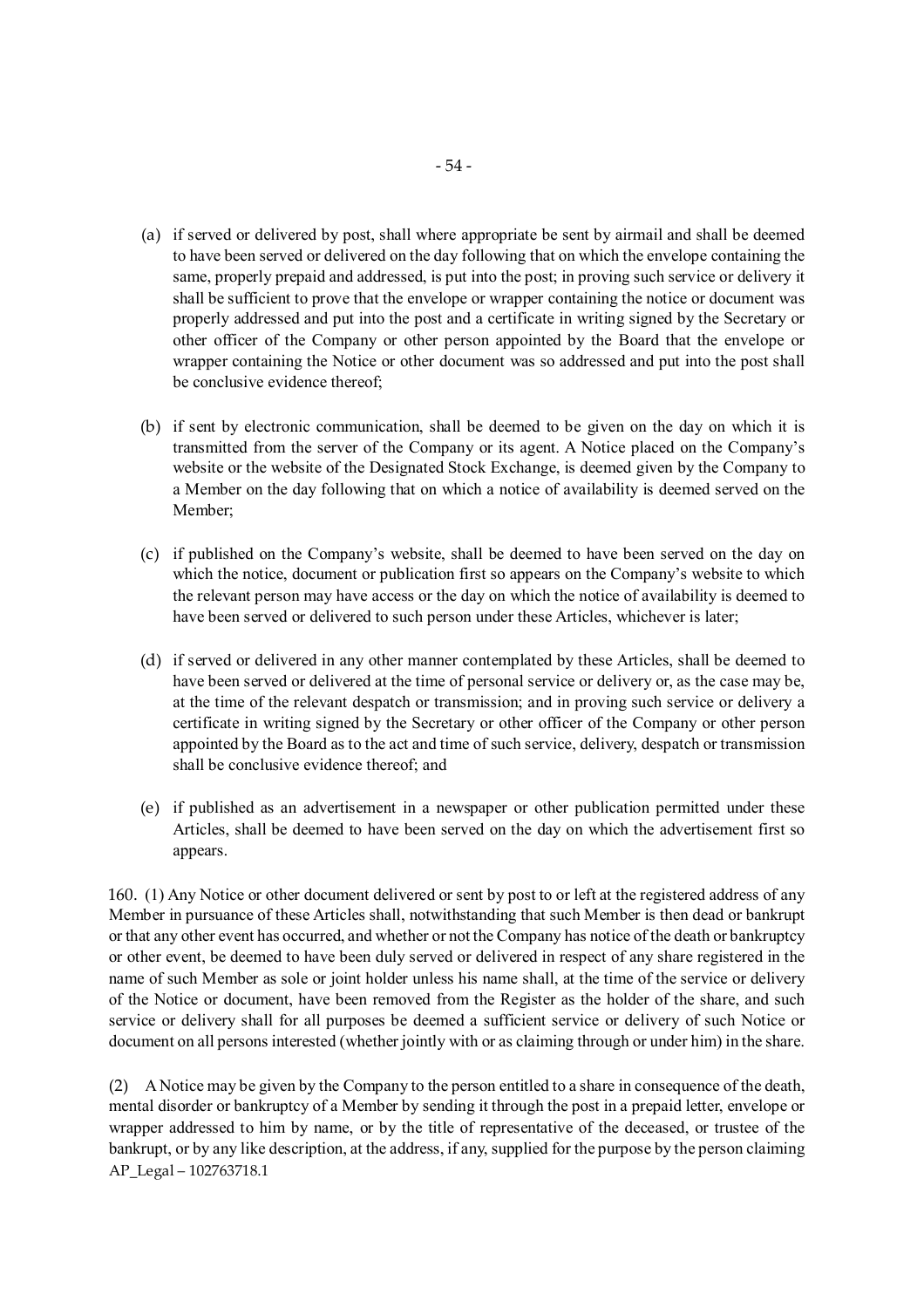to be so entitled, or (until such an address has been so supplied) by giving the notice in any manner in which the same might have been given if the death, mental disorder or bankruptcy had not occurred.

(3) Any person who by operation of law, transfer or other means whatsoever shall become entitled to any share shall be bound by every Notice in respect of such share which prior to his name and address being entered on the Register shall have been duly given to the person from whom he derives his title to such share.

#### SIGNATURES

161. For the purposes of these Articles, a cable or telex or facsimile or electronic transmission message purporting to come from a holder of shares or, as the case may be, a Director or alternate Director, or, in the case of a corporation which is a holder of shares from a director or the secretary thereof or a duly appointed attorney or duly authorised representative thereof for it and on its behalf, shall in the absence of express evidence to the contrary available to the person relying thereon at the relevant time be deemed to be a document or instrument in writing signed by such holder or Director or alternate Director in the terms in which it is received.

#### WINDING UP

162. (1) Subject to Article 162(2), the Board shall have power in the name and on behalf of the Company to present a petition to the court for the Company to be wound up.

(2) A resolution that the Company be wound up by the court or be wound up voluntarily App. 3 shall be a special resolution. 21

163. (1) Subject to any special rights, privileges or restrictions as to the distribution of available surplus assets on liquidation for the time being attached to any class or classes of shares (i) (if the Company shall be wound up and the assets available for distribution amongst the Members shall be more than sufficient to repay the whole of the capital paid up at the commencement of the winding up, the excess shall be distributed pari passu amongst such members in proportion to the amount paid up on the shares held by them respectively and (ii) if the Company shall be wound up and the assets available for distribution amongst the Members as such shall be insufficient to repay the whole of the paid-up capital such assets shall be distributed so that, as nearly as may be, the losses shall be borne by the Members in proportion to the capital paid up, or which ought to have been paid up, at the commencement of the winding up on the shares held by them respectively.

(2) If the Company shall be wound up (whether the liquidation is voluntary or by the court) the liquidator may, with the authority of a special resolution and any other sanction required by the Act, divide among the Members in specie or kind the whole or any part of the assets of the Company and whether or not the assets shall consist of properties of one kind or shall consist of properties to be divided as aforesaid of different kinds, and may for such purpose set such value as he deems fair upon any one or more class or classes of property and may determine how such division shall be carried out as between the Members or different classes of Members. The liquidator may, with the like authority, vest any part of the assets in trustees upon such trusts for the benefit of the Members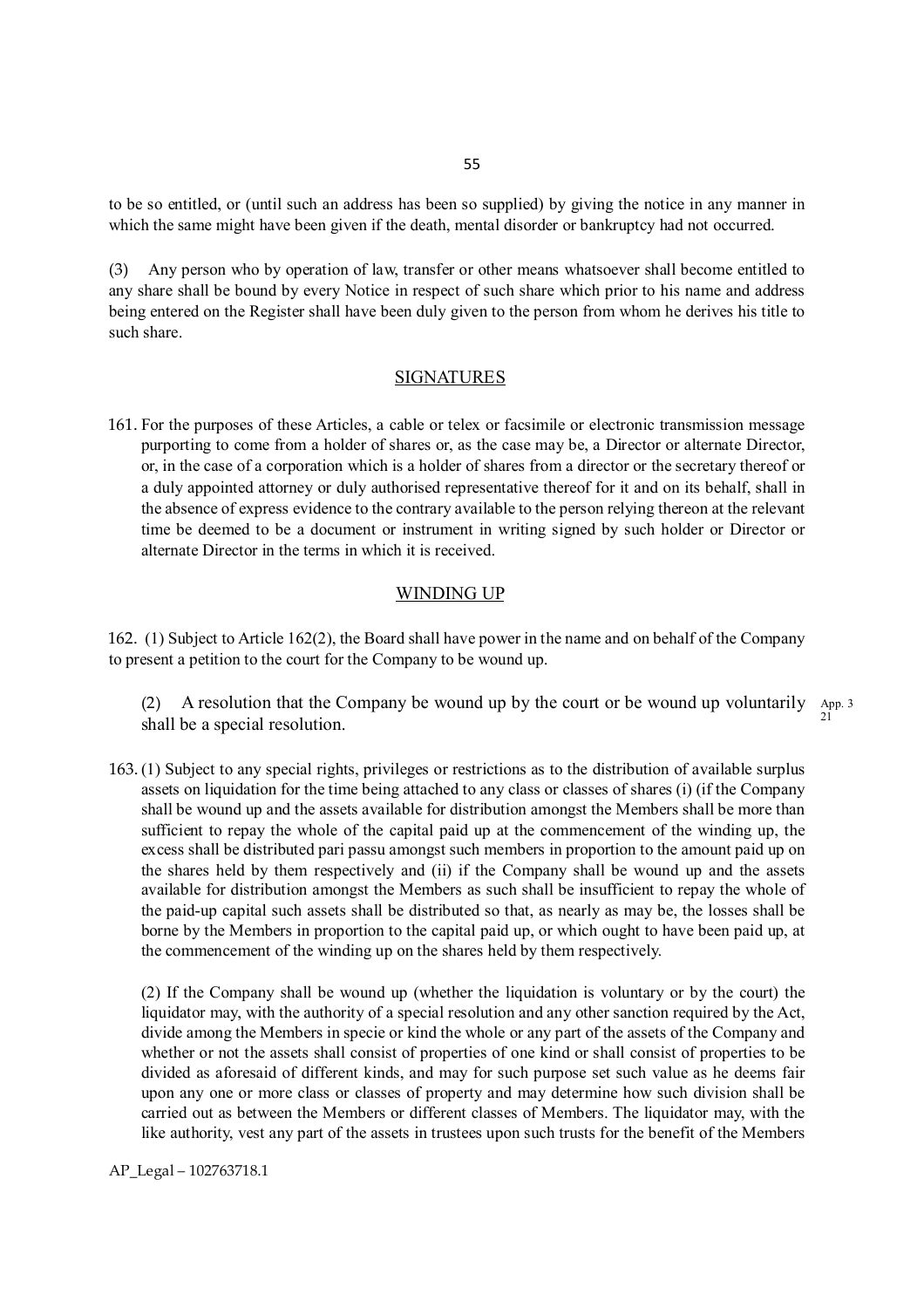as the liquidator with the like authority shall think fit, and the liquidation of the Company may be closed and the Company dissolved, but so that no contributory shall be compelled to accept any shares or other property in respect of which there is a liability.

#### INDEMNITY

164. (1) The Directors, Secretary and other officers and every Auditor for the time being of the Company and the liquidator or trustees (if any) for the time being acting in relation to any of the affairs of the Company and everyone of them, and everyone of their heirs, executors and administrators, shall be indemnified and secured harmless out of the assets and profits of the Company from and against all actions, costs, charges, losses, damages and expenses which they or any of them, their or any of their heirs, executors or administrators, shall or may incur or sustain by or by reason of any act done, concurred in or omitted in or about the execution of their duty, or supposed duty, in their respective offices or trusts; and none of them shall be answerable for the acts, receipts, neglects or defaults of the other or others of them or for joining in any receipts for the sake of conformity, or for any bankers or other persons with whom any moneys or effects belonging to the Company shall or may be lodged or deposited for safe custody, or for insufficiency or deficiency of any security upon which any moneys of or belonging to the Company shall be placed out on or invested, or for any other loss, misfortune or damage which may happen in the execution of their respective offices or trusts, or in relation thereto; PROVIDED THAT this indemnity shall not extend to any matter in respect of any fraud or dishonesty which may attach to any of said persons.

(2) Each Member agrees to waive any claim or right of action he might have, whether individually or by or in the right of the Company, against any Director on account of any action taken by such Director, or the failure of such Director to take any action in the performance of his duties with or for the Company; PROVIDED THAT such waiver shall not extend to any matter in respect of any fraud or dishonesty which may attach to such Director.

#### FINANCIAL YEAR

165. Unless otherwise determined by the Directors, the financial year end of the Company shall be 31 of December in each year.

# AMENDMENT TO MEMORANDUM AND ARTICLES OF ASSOCIATION AND NAME OF COMPANY

166. No Article shall be rescinded, altered or amended and no new Article shall be made until the same <sub>App. 3</sub> has been approved by a special resolution of the Members. A special resolution shall be required to  $_{16}$ alter the provisions of the memorandum of association or to change the name of the Company.

# INFORMATION

167. No Member shall be entitled to require discovery of or any information respecting any detail of the Company's trading or any matter which is or may be in the nature of a trade secret or secret process